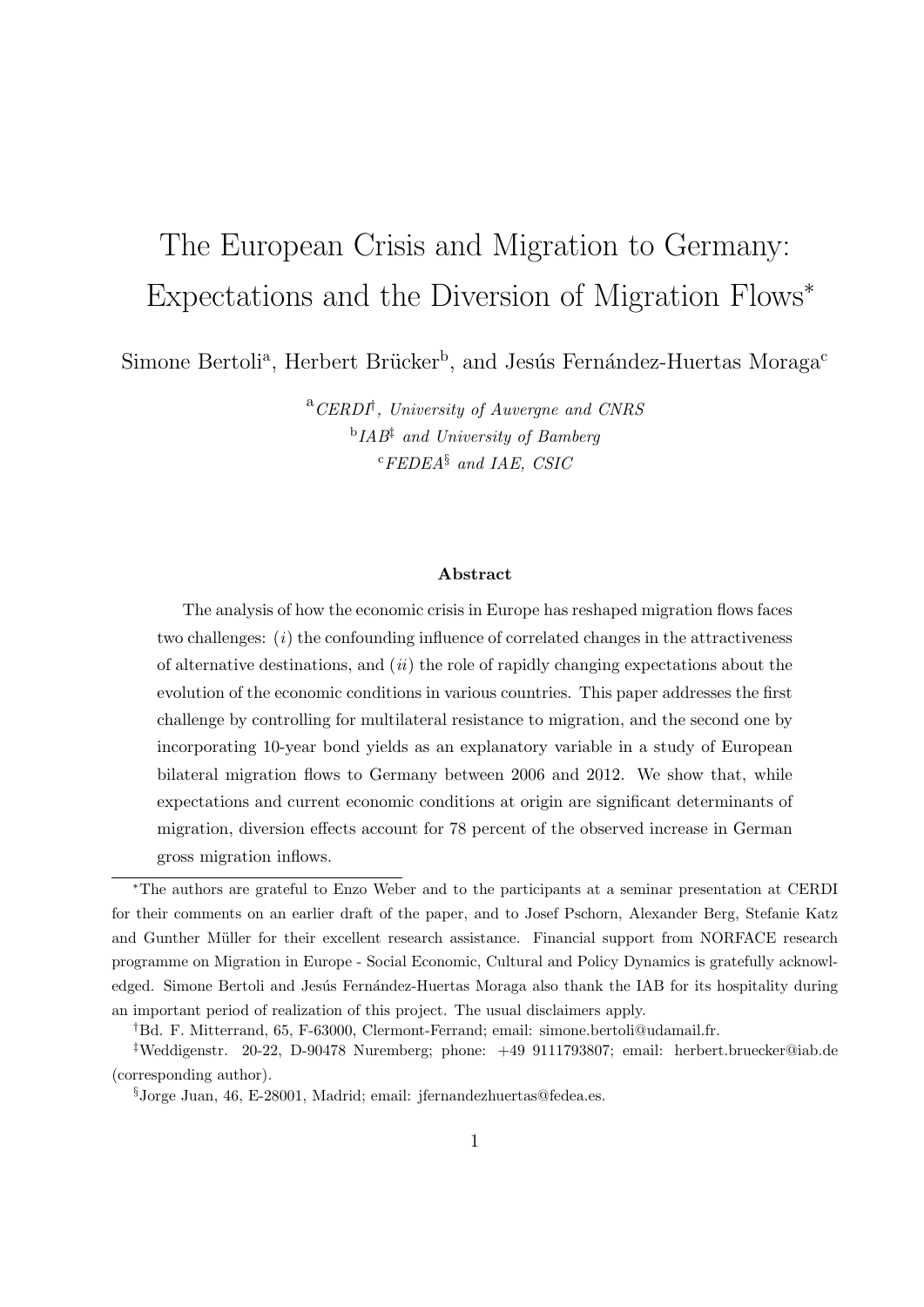**Keywords**: international migration; multiple destinations; diversion; expectations. **JEL classification codes**: F22, O15, J61.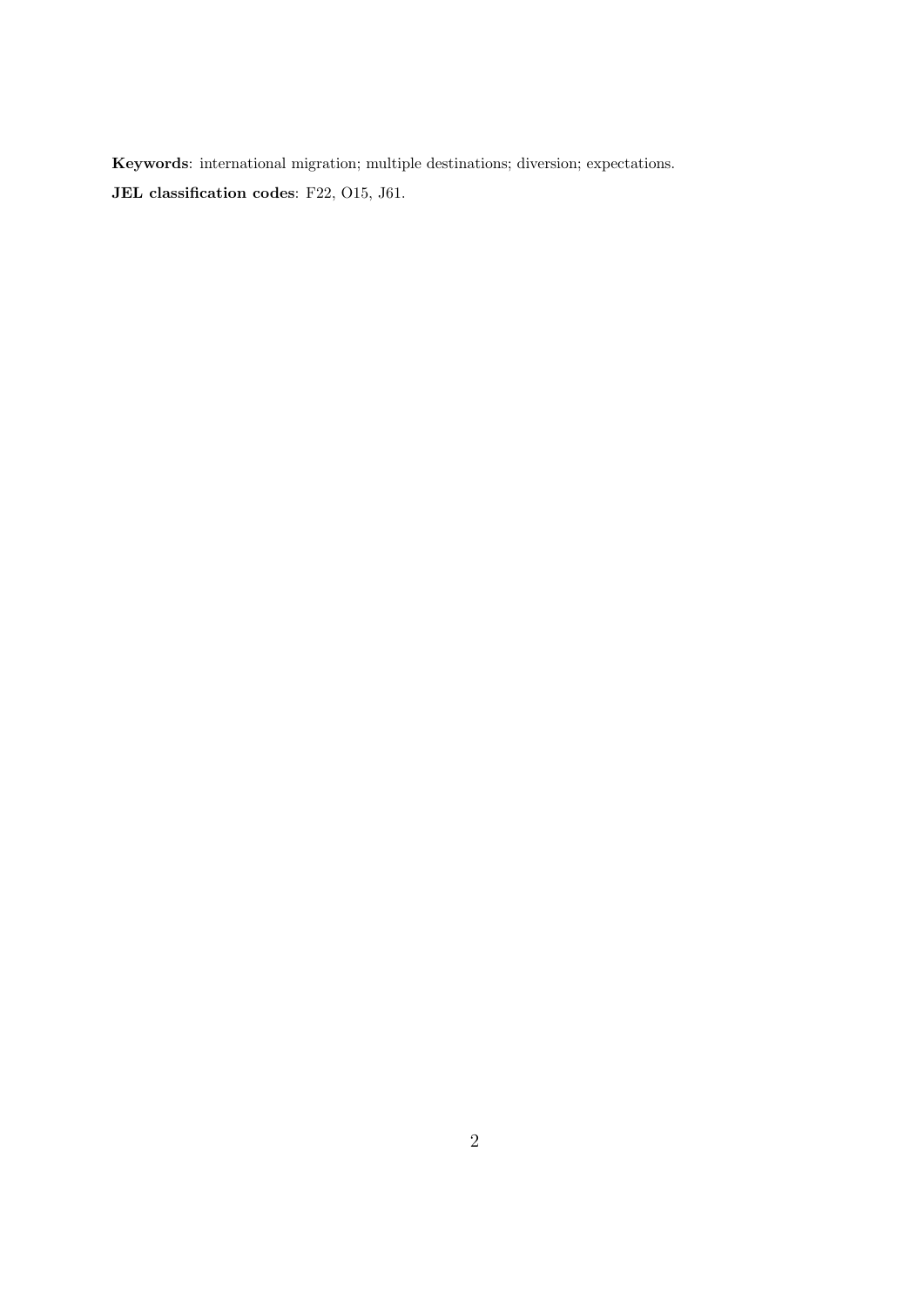# **1 Introduction**

International migration episodes are the outcome of a complex forward-looking decision (Sjaastad, 1962), where individuals or households compare expected utility streams net of all moving costs across different locations. Potential migrants have not only to choose among a set of alternative destinations, but they also have to form expectations on the evolution of economic conditions and other factors relevant for migration both at origin and across potential destinations. Macroeconomic instability, as the one currently experienced by most European countries, could increase the incentives to move and it certainly adds to the usual complexity of migration decisions.

How has the economic crisis been reshaping intra-European migration flows? Providing a convincing answer to this question requires to opt for an analytical framework that is consistent with the complexity of the underlying location-decision problem that potential migrants face. This requires, in turn, controlling for the sorting of migrants across alternative possible destinations, and trying to measure the expectations about future economic conditions that influence the decision to migrate.

The attention of the media is usually directed to the direct migration-creation effects of the crisis in countries that have been more severely affected, focusing, for instance, on Greek migration to Germany or on the surge in the enrollments in German classes in Spain.<sup>1</sup> Notwithstanding the anecdotal evidence in the media, migration figures reveal that "crisisrelated increases in the outflows of nationals have been rather small" (OECD, 2012a, p. 44),<sup>2</sup> so that these direct effects appear to be limited. This could reflect the fact that economic uncertainty increases the option value of waiting for potential migrants (Burda, 1995), but we also need to observe that the asymmetric impact of the crisis has actually deeply changed the distribution of migration flows in Europe. Germany and Spain probably represent two polar cases in this respect.

Germany, which had experienced a long period of sluggish economic growth and high unemployment rates in the 1990s and early 2000s, has quickly recovered from the 2008-2009 recession, and it has been outperforming most European countries in terms of GDP and

<sup>1</sup>"Greeks seek better life in home of austerity", *Financial Times*, August 1, 2012; "El 'efecto Merkel' sacude la enseñanza de idiomas", *El Pais*, November 10, 2012.

<sup>2</sup>OECD (2012a) also observes, with respect to Greek migration to Germany, that "the numbers involved in 2011 are only marginally higher than those observed prior to Greece joining the Eurozone." (p. 44).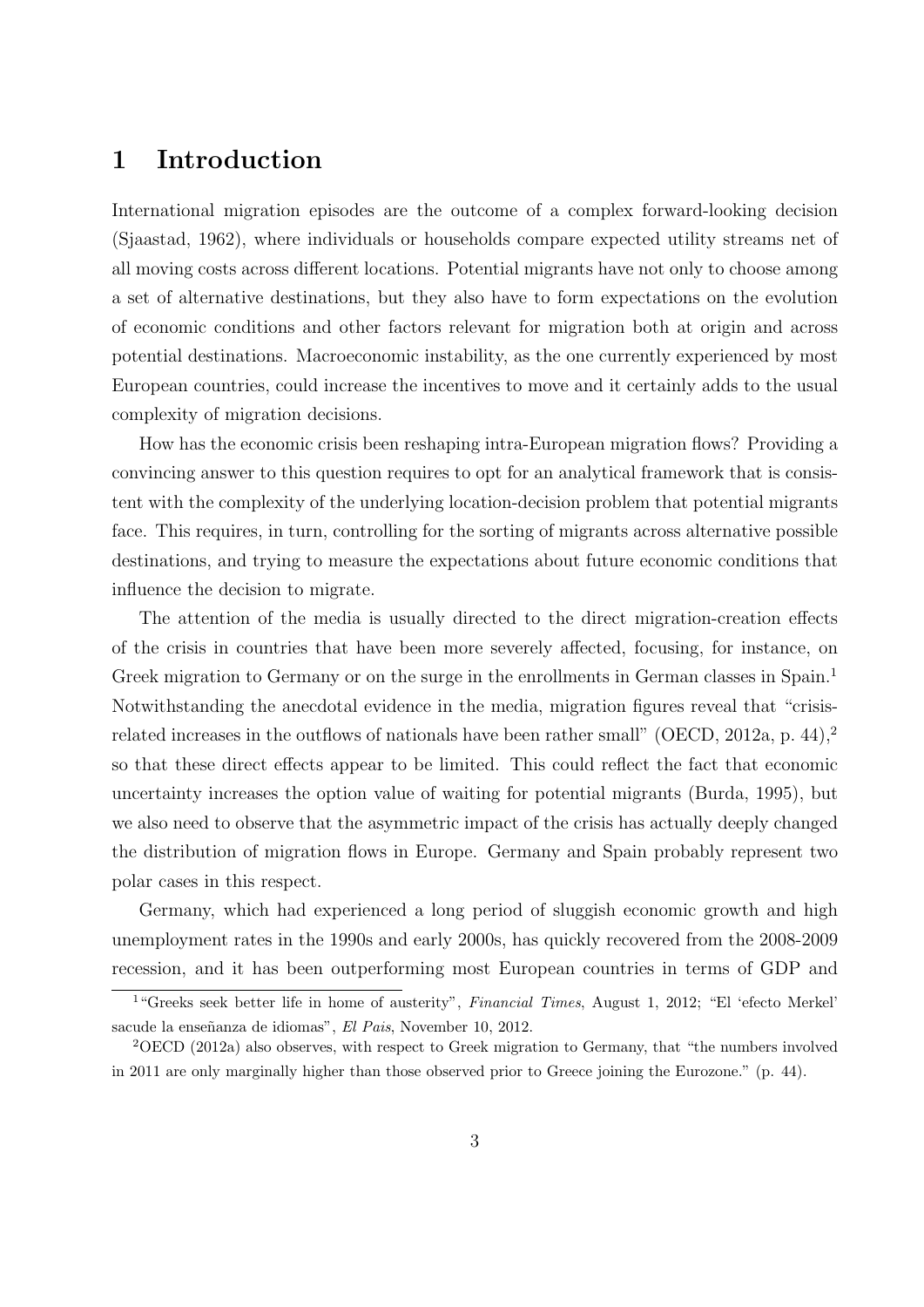employment growth since then. The net immigration rate, which stood on average at 1 per thousand between 1997 and 2007, has thus climbed to 4 per thousand in 2011 (Statistisches Bundesamt, 2012). Spain, where the share of immigrants in its population had surged from 4 percent to 14 percent since the late 1990s (Bertoli and Fern´andez-Huertas Moraga, 2013), has been experiencing a *negative* net migration in 2011 (INE, 2012a).

These figures suggest that the changing economic landscape in Europe could have been producing relevant migration-diversion effects. The steep increase in the unemployment rate in Spain could not only induce a larger number of Spanish nationals to migrate, but it could also influence the location-decision choices of migrants coming from other European countries, diverting flows out of Spain into other destination countries with better economic prospects. Some destination countries, such as Germany, might be receiving larger migration inflows as the crisis has increased its relative attractiveness  $vis-*a*-vis$  other potential destinations. The existence of diversion effects induced by the crisis magnifies the analytical challenges that have to be dealt with in the econometric analysis, as they can severely bias the estimates of the determinants of migration flows (Hanson, 2010). Bertoli, Fernández-Huertas Moraga, and Ortega (2011) and Bertoli and Fernández-Huertas Moraga (2013) indeed show that this bias exists and is substantial.

The crisis also calls into question the reliance of econometric studies on lagged values of (proxies for) earnings at home and destination to estimate the effect of the expected "money returns to migration" (Sjaastad, 1962, p. 85) upon bilateral migration flows.<sup>3</sup> Such an identification strategy rests on the strength of the correlation between lagged earnings and the expectations about their future evolution, but this positive correlation can be considerably weakened in times of crisis, as macroeconomic instability could reduce the informative content of past earnings with respect to their future evolution.

This paper analyzes the determinants of recent bilateral migration flows to Germany (*i*) using the econometric approach proposed by Pesaran (2006), which allows to control for the confounding effect due to the time-varying attractiveness of alternative destinations (Bertoli and Fernández-Huertas Moraga, 2013), and  $(ii)$  including a proxy for future economic prospects in the vector of determinants of migration decisions. More specifically, we analyze the determinants of migration flows from the member states of the European Eco-

<sup>&</sup>lt;sup>3</sup>See, *inter alia*, Clark, Hatton, and Williamson (2007), Pedersen, Pytlikova, and Smith (2008), Lewer and den Berg (2008), Mayda (2010), Grogger and Hanson (2011), Bertoli and Fernández-Huertas Moraga (2013) and Ortega and Peri (2013).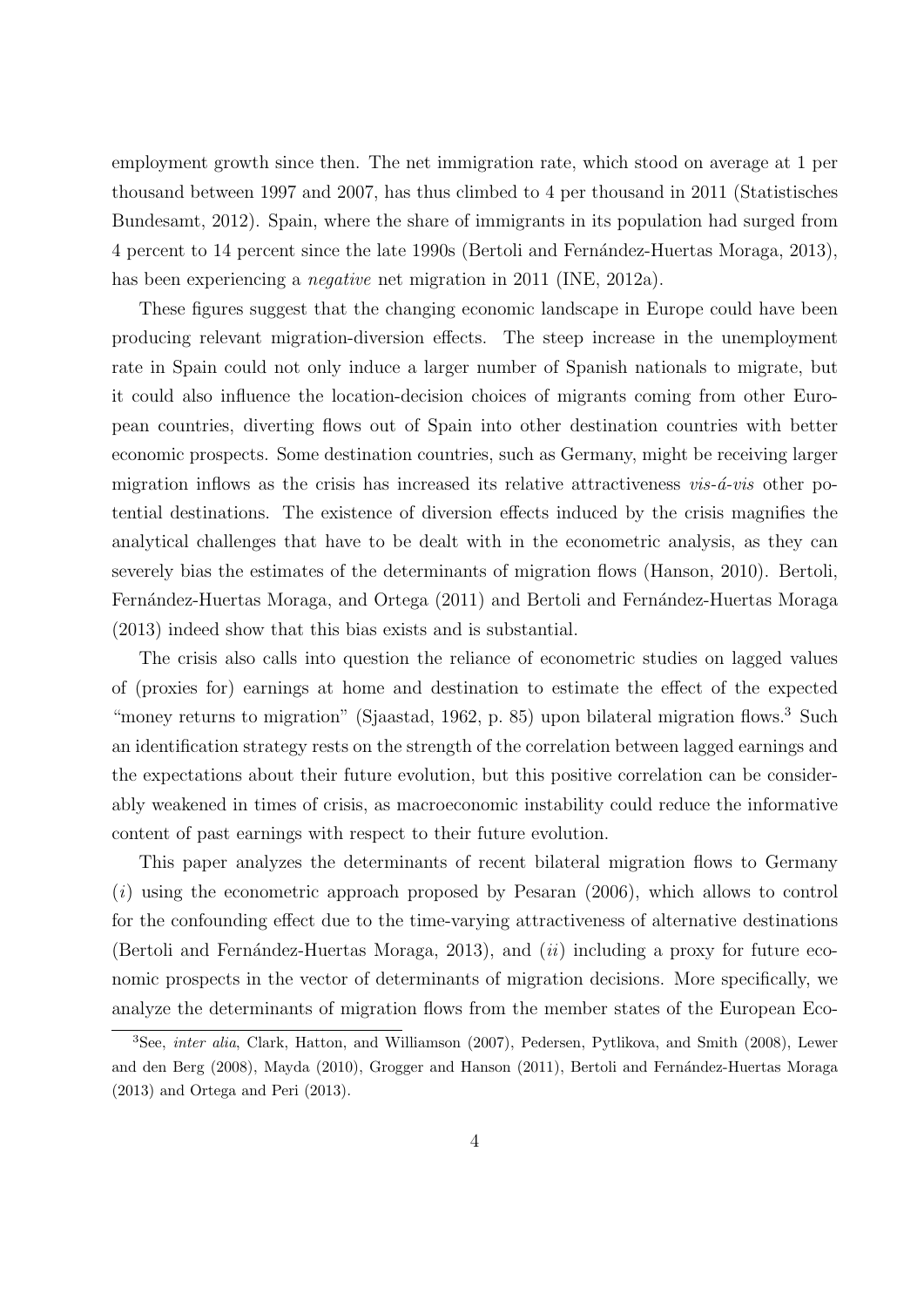nomic Association, EEA,<sup>4</sup> to Germany based on a high-frequency administrative dataset from January 2006 to June  $2012<sup>5</sup>$ . We focus on the EEA as it represents a unique environment where the legislation favors the free mobility of workers between its member states.

We resort to the Common Correlated Effects, CCE estimator proposed by Pesaran (2006) to control for "multilateral resistance to migration" (Bertoli and Fernández-Huertas Moraga, 2013), i.e., the bias induced by the time-varying attractiveness of alternative destinations.<sup>6</sup> Multilateral resistance to migration represents a pressing concern for our analysis, given the correlation in the evolution of economic conditions between Germany and other countries in the EEA. As an example, the identification of the direct effect of the increase in the unemployment rate in Italy on migration flows from Italy to Germany can be confounded by a simultaneous worsening of labor market conditions in Spain, which diverts Italian migration flows from Spain to Germany if multilateral resistance to migration is not adequately controlled for.

We also augment the usual vector of determinants of bilateral migration flows with a forward-looking variable, which can reflect the expectations about future economic prospects at origin held by potential migrants. More specifically, we use the yields on the secondary market of government bonds with a residual maturity of 10 years as a proxy for future economic conditions. This choice is supported by the evidence that we provide using data from 13 waves of the Eurobarometer survey that concerns about personal job market prospects and economic conditions in general in the year to come are closely related to the evolution of the 10-year bond yields.<sup>7</sup>

Our empirical analysis delivers two main findings. First, expectations, proxied by 10-year bond yields, are shown to be a relevant determinant of bilateral migration rates even after

<sup>&</sup>lt;sup>4</sup>The EEA encompasses the whole EU plus Iceland, Liechtenstein and Norway; although Switzerland is not *de jure* a member of the EEA, it has ratified a series of bilateral agreements with the EU that allows to usually regard it as a *de facto* EEA member state.

<sup>&</sup>lt;sup>5</sup>The migration data have a monthly frequency; other papers using monthly migration data in an econometric analysis are Hanson and Spilimbergo (1999) and Orrenius and Zavodny (2003).

<sup>&</sup>lt;sup>6</sup>The CCE estimator has satisfactory small sample properties already for the longitudinal and crosssectional dimension of our data according to the Monte Carlo simulations in Pesaran (2006).

<sup>7</sup>A key feature of this variable is that it certainly belongs to the information set upon which potential migrants take their decisions, as the media coverage of the yields of 10-year bonds has substantially increased in recent years when the crisis unfolded; Farré and Fasani (2013) demonstrate that information on fundamental economic variables in the media significantly impacts migration decisions.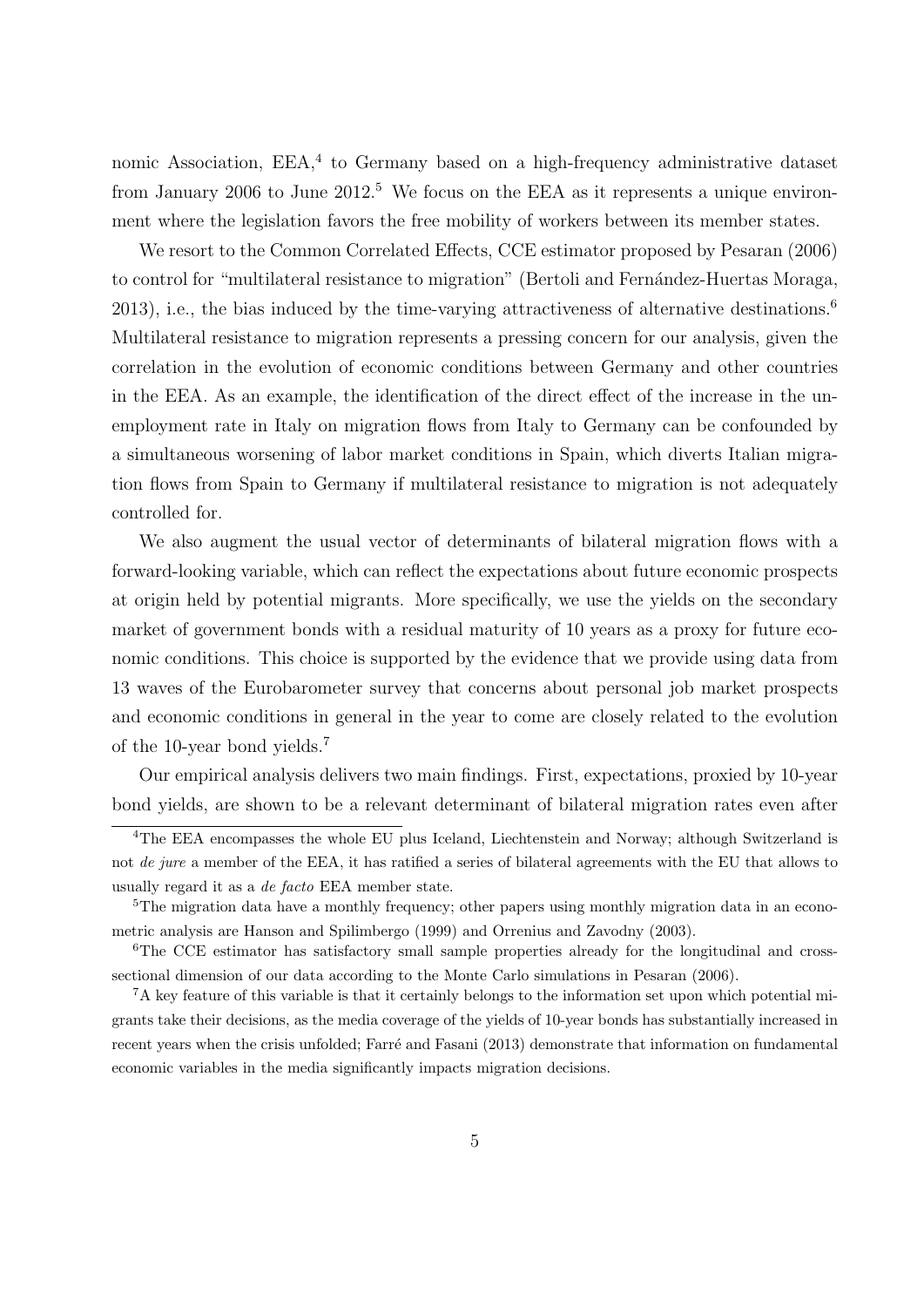controlling for current economic conditions, proxied by various lags of the unemployment rate and GDP per capita. Second, standard estimation strategies that do not control for multilateral resistance to migration deliver upward biased estimates for the coefficients of both the expectations and current economic conditions variables.

Our estimates allow us to quantify the impact of changes in bilateral variables and in the attractiveness of alternative destinations on the migration surge in Germany. Our decomposition of these effects shows that the expectations channel only had some relevance for a few countries, notably Greece and Portugal, while the evolution of current economic conditions are able to explain 40 percent of the observed increase in migration flows to Germany. More importantly, our estimates imply that the diversion effect accounts for 78 percent of the observed increase in flows from the EEA origin countries. Thus, during this period, immigration between a typical European country and Germany is explained to a much larger extent (twice as much) by changes in conditions in alternative destinations, typically Italy, Spain and the United Kingdom, than by changes in conditions in that particular country. For example, the surge in Romanian migration to Germany has much more to do with the Spanish economic situation than with the German or Romanian economic situation.

The remainder of the paper is structured as follows. Section 2 presents a simple random utility maximization model that describes the location decision problem that prospective migrants face, and it derives the equation to be estimated. Section 3 introduces our sample and data sources, and it provides empirical evidence that supports our reliance on 10-year bond yields as proxies for the expectations about future economic conditions at origin. Section 4 contains the relevant descriptive statistics, and Section 5 presents the results of our econometric analysis. Section 6 uses these results to decompose the sources of the surge in immigration to Germany during the studied period, emphasizing the strength of diversion effects. Section 7 draws the main conclusions of the paper.

# **2 The location-decision problem**

We describe the location-decision problem that would-be migrants face through a random utility maximization model, from which we derive the equation to be estimated under the same distributional assumptions as in Bertoli and Fernández-Huertas Moraga (2013).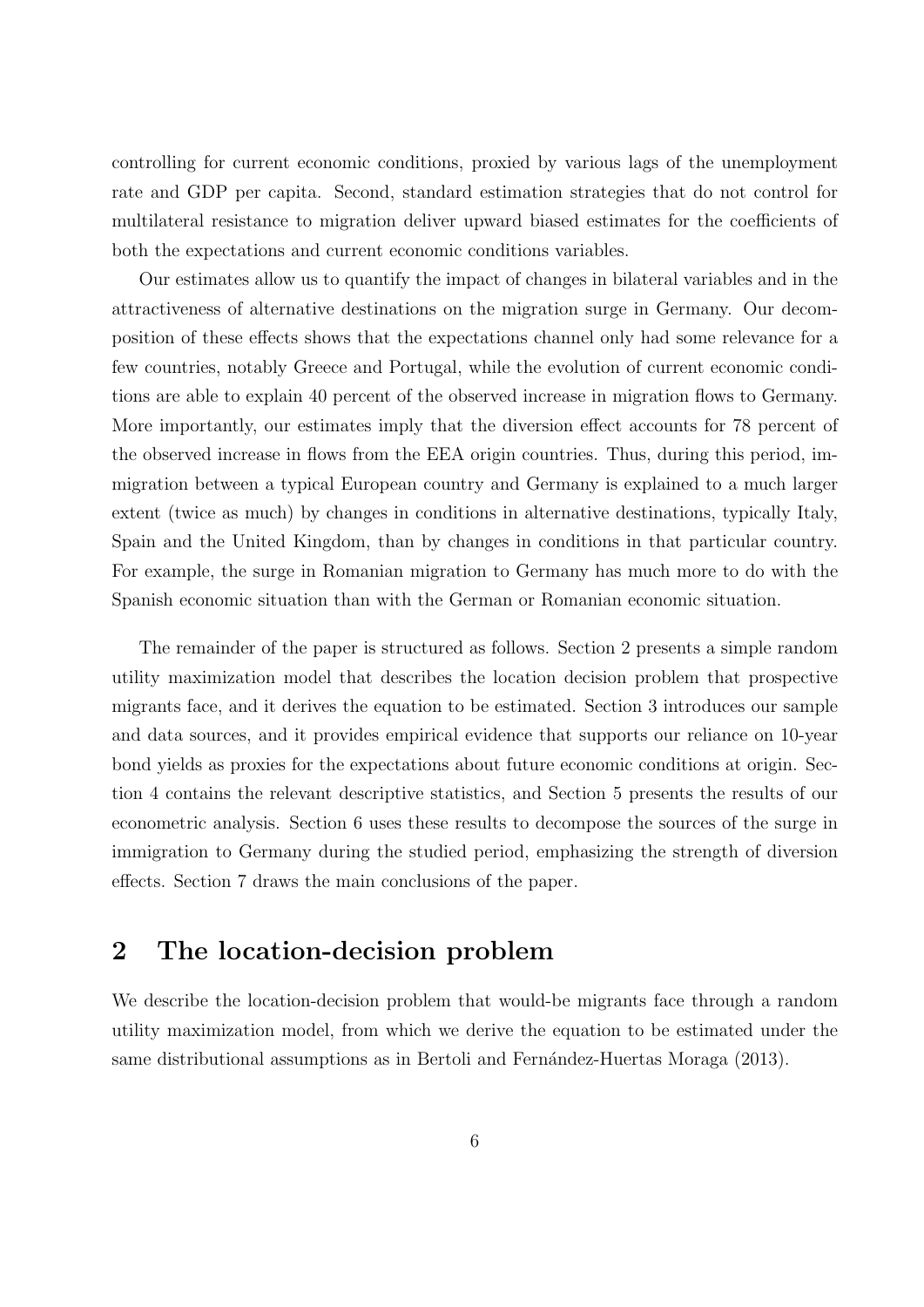#### **2.1 A random utility maximization model**

Let *i* index the individuals residing in a country  $j \in H$ , who have to chose their utilitymaximizing location from the set of countries  $D = H$ , which contains *n* elements indexed by *k*; the utility  $U_{iikt}$  that the individual *i* from country *j* obtains from opting for country *k* at time *t* is given by:

$$
U_{ijkt} = V_{jkt} + \epsilon_{ijkt} = \beta' \mathbf{x}_{jkt} + \epsilon_{ijkt} , \qquad (1)
$$

where  $V_{i,jkt}$  represents the deterministic component of location-specific utility that we assume to be a linear function of a vector  $x_{jkt}$  of determinants,<sup>8</sup> and  $\epsilon_{ijkt}$  is an individual stochastic component. The distributional assumptions on the stochastic component in (1) determine the relationship between the vector  $V_{ijt} = (V_{ij1t}, ..., V_{ijnt})'$  of the deterministic component of location-specific utility and the vector  $p_{ijt} = (p_{ij1t}, ..., p_{ijnt})'$  which collects the choice probabilities for individual *i* over all the countries belonging to the choice set.

We assume here, as in Bertoli and Fernández-Huertas Moraga (2013), that  $\epsilon_{ijkt}$ , for all  $j, k \in H$ , has an Extreme Value Type-1 marginal distribution that can be correlated across locations *k*. Allowing for a correlation in the stochastic component of utility appears to be a sensible option, as data constraints are likely to prevent a full specification of the deterministic component of location-specific utility in (1), so that its unobserved component is unlikely to represent pure white noise.

The assumption on the shape of its marginal distribution implies that the stochastic component of the model can be derived from a from a Generalized Extreme Value, GEV, generating function (McFadden, 1978). Specifically, consider the following GEV generating function:<sup>9</sup>

$$
G_j(Y_{j1t}, ..., Y_{jnt}) = \sum_m \left( \sum_{l \in b_m^j} (\alpha_{jlm} Y_{jlt})^{1/\tau} \right)^{\tau}, \qquad (2)
$$

where  $Y_{jlt} = e^{V_{jlt}}$  for  $l \in D$  and  $b^j$  are origin-specific nests of *D* indexed by *m*. The matrix  $\alpha_j$  collects the allocation parameters  $\alpha_{jlm}$  that characterize the portion of country

<sup>&</sup>lt;sup>8</sup>The vector  $x_{ikt}$  can contain variables measured at any time  $s \leq t$ , as variables do belong to the information set upon which an individual draws to solve the location-decision problem at time *t*.

<sup>&</sup>lt;sup>9</sup>This GEV function was first proposed by Vovsha (1997), who refers to the resulting model as the "cross-nested logit," which allows to analyze situations in which pairs of alternatives share some unobserved characteristics that have an uneven impact of the attractiveness for different individuals.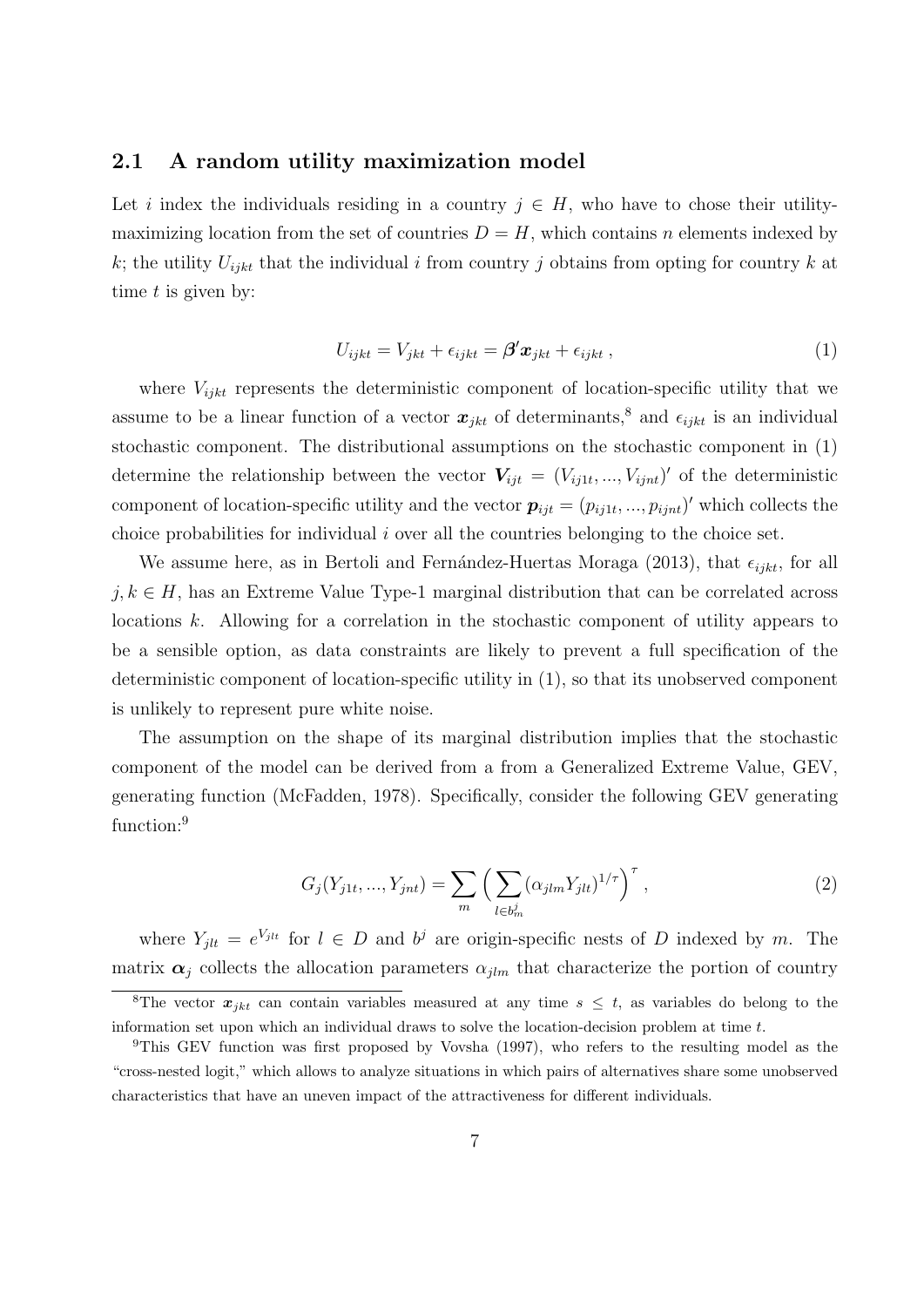*l* which is assigned to the nest  $b_m^j$  for individuals from the origin country  $j$ <sup>10</sup>, and  $\tau$ , with  $\tau \in (0, 1]$ , is the dissimilarity parameter for the nests  $b_m^j$ .<sup>11</sup>

The specification in (2) allows the allocation matrix  $\alpha_j$  to vary across origins. This implies that the stochastic component of utility can follow origin-specific patterns of correlation across alternative destinations.<sup>12</sup> Following Papola  $(2004)$  the correlation is given by

$$
corr(\epsilon_{ijkt}, \epsilon_{ijlt}) = (1 - \tau^2) (\boldsymbol{\alpha}_{jk}^{\prime} \boldsymbol{\alpha}_{jl})^{1/2}, \qquad (3)
$$

where  $\tau$  is the dissimilarity parameter, so that the correlation depends on the inner product between the two vectors of allocation parameters, and corr $(\epsilon_{ijkt}, \epsilon_{ijlt}) \in [0, (1 - \tau^2)]$ , and it is equal to zero for all pairs of destinations if and only if each destination is entirely assigned to a singleton nest.<sup>13</sup>

When the GEV generating function is as in  $(2)$ , the element  $k$  in the vector of choice probabilities  $p_{ijt}$  is equal to:<sup>14</sup>

$$
p_{ijkt} = \frac{\sum_{m} (\alpha_{jkm} Y_{jk})^{1/\tau} \left( \sum_{l \in b_m} (\alpha_{jlm} Y_{jl})^{1/\tau} \right)^{\tau-1}}{\sum_{m} \left( \sum_{l \in b_m} (\alpha_{jlm} Y_{jlt})^{1/\tau} \right)^{\tau}}.
$$

If we assume, as in Ortega and Peri (2013) and Bertoli and Fernández-Huertas Moraga (2013) that the origin country *j* entirely belongs to a singleton,<sup>15</sup> then we can express the log odds of opting for destination *k* over staying in the home country *j* as:

$$
\ln\left(\frac{p_{ijkt}}{p_{ijjt}}\right) = V_{jkt}/\tau - V_{jjt} + \ln\left(\sum_m (\alpha_{jkm})^{1/\tau} \left(\sum_{l \in b_m} (\alpha_{jlm} e^{V_{jlt}})^{1/\tau}\right)^{\tau-1}\right). \tag{4}
$$

<sup>10</sup>Notice that equation (2) allows for a destination *l* to belong to several different nests, the extent of this "belonging" being determined by the parameters  $\alpha_{ilm}$ , which satisfy  $\alpha_{ilm} \in [0,1]$  for all  $l \in H$ , and with the sum of the elements in each row vector  $\alpha_{jl}$  being equal to 1.

<sup>11</sup>The dissimilarity parameter  $\tau$  is inversely related to the correlation  $\rho$  of the nest-specific stochastic component, i.e.  $\tau = \sqrt{1 - \rho^2}$ .

<sup>12</sup>This structure "allows for introduction of differential pairwise similarities between [countries] instead of the inflexible groupwise similarities permitted by the nested logit model" (Vovsha, 1997, p. 15).

<sup>13</sup>Notice that, as suggested also by the quote from Vovsha (1997), this pattern of correlation is more general than the one considered by Ortega and Peri (2013).

<sup>14</sup>The choice probability  $p_{ijkt}$  corresponds to the elasticity of  $G_j$  with respect to  $Y_{jkt} = e^{V_{jkt}}$ .

<sup>15</sup>This entails that, conditional upon observables, the origin country does not have a close substitute among the destination countries; formally, this implies that there is a nest  $b_h^j$  such that  $\alpha_{jjh} = 1$ , and  $\alpha_{jlh} = 0$  for all  $l \in D/\{j\}$ .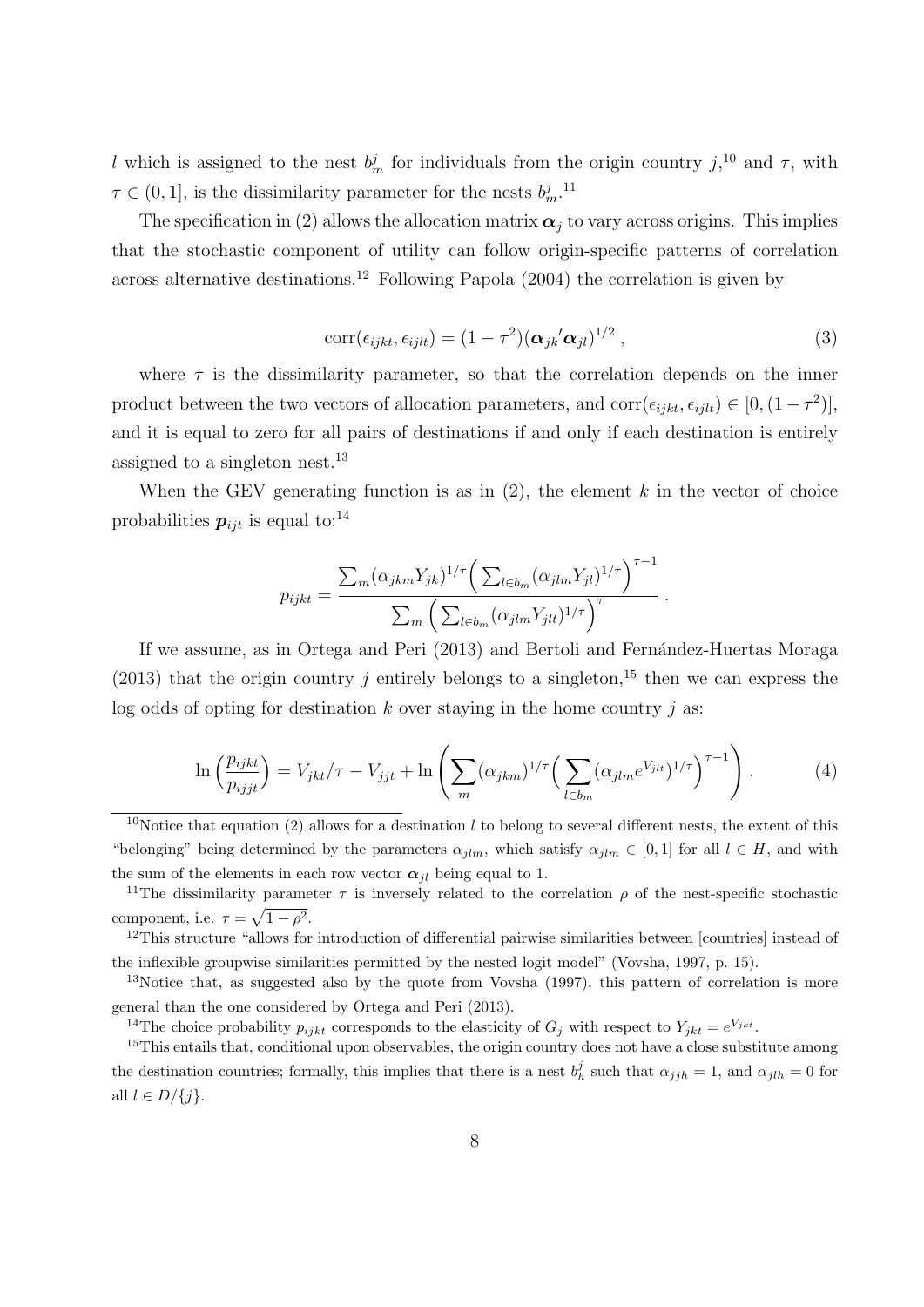If individual migration decisions are observed over time, then the expression for the logarithm of the bilateral migration rate,  $y_{jkt}$ , can be derived from the RUM model by averaging  $(4)$  over the set of individuals  $i:$ <sup>16</sup>

$$
y_{jkt} = (\beta/\tau)' \mathbf{x}_{jkt} - \beta' \mathbf{x}_{jjt} + r_{jkt} + \eta_{jkt} . \tag{5}
$$

The disturbance  $\eta_{jkt}$  is assumed to be orthogonal to  $x_{jkt}$  and  $x_{jit}$  and  $r_{jkt}$  is equal to:

$$
r_{jkt} = \ln\left(\sum_{m} (\alpha_{jkm})^{1/\tau} \left(\sum_{l \in b_m} (\alpha_{jlm} e^{V_{jlt}})^{1/\tau}\right)^{\tau-1}\right). \tag{6}
$$

The term *rjkt* in (6) represents multilateral resistance to migration, as it captures the influence exerted by the opportunities to migrate to other destinations upon migration from country *j* to country *k* at time *t* (Bertoli and Fernández-Huertas Moraga, 2013).<sup>17</sup> The multilateral resistance to migration term  $r_{jkt}$  is always a non-increasing function of  $V_{jlt}$ , and it is equal to zero only if  $\alpha_{jk}'\alpha_{jl} = 0.18$  An increase in  $V_{jlt}$  redirects toward *l* proportionally more individuals that would have opted for destination *k* than individuals who would have stayed in the country of origin *j*, thus reducing the bilateral migration rate  $y_{jkt}$  in (5). Such a diversion effect due to variations in the attractiveness of destination *l* is stronger the higher the correlation is in (3).

<sup>&</sup>lt;sup>16</sup>Notice that the vector of coefficients of the vector  $x_{jkt}$  of determinants of utility at destination is scaled by the dissimilarity parameter  $\tau$ , as observed by Schmidheiny and Brülhart (2011); the value of  $\tau$  can be recovered from the estimation of individual-level migration decisions (Bertoli, Fernández-Huertas Moraga, and Ortega, 2013), while the inability to identify it from aggregate migration data introduces an uncertainty with respect to the elasticity of migration with respect to the elements in  $x_{jkt}$  (Bertoli and Fernández-Huertas Moraga, 2012) which is immaterial in our case, as we will be controlling for location-specific utility at destination, but not identifying its determinants.

<sup>&</sup>lt;sup>17</sup>This derivation of the multilateral resistance to migration term differs fundamentally from Anderson (2011), who assume that the stochastic component of utility is i.i.d EVT-1 but wages are endogenous to migration, so that in a stationary equilibrium the migration rate from *j* to *k* depends on all bilateral migration costs.

<sup>&</sup>lt;sup>18</sup>This is the (unique) distributional assumption on the stochastic term that justifies the long-standing tradition of "estimating bilateral migration flows as a function of characteristics in the source and destination countries only" (Hanson, 2010, p. 4373), as  $r_{jkt} = 0$  in this case.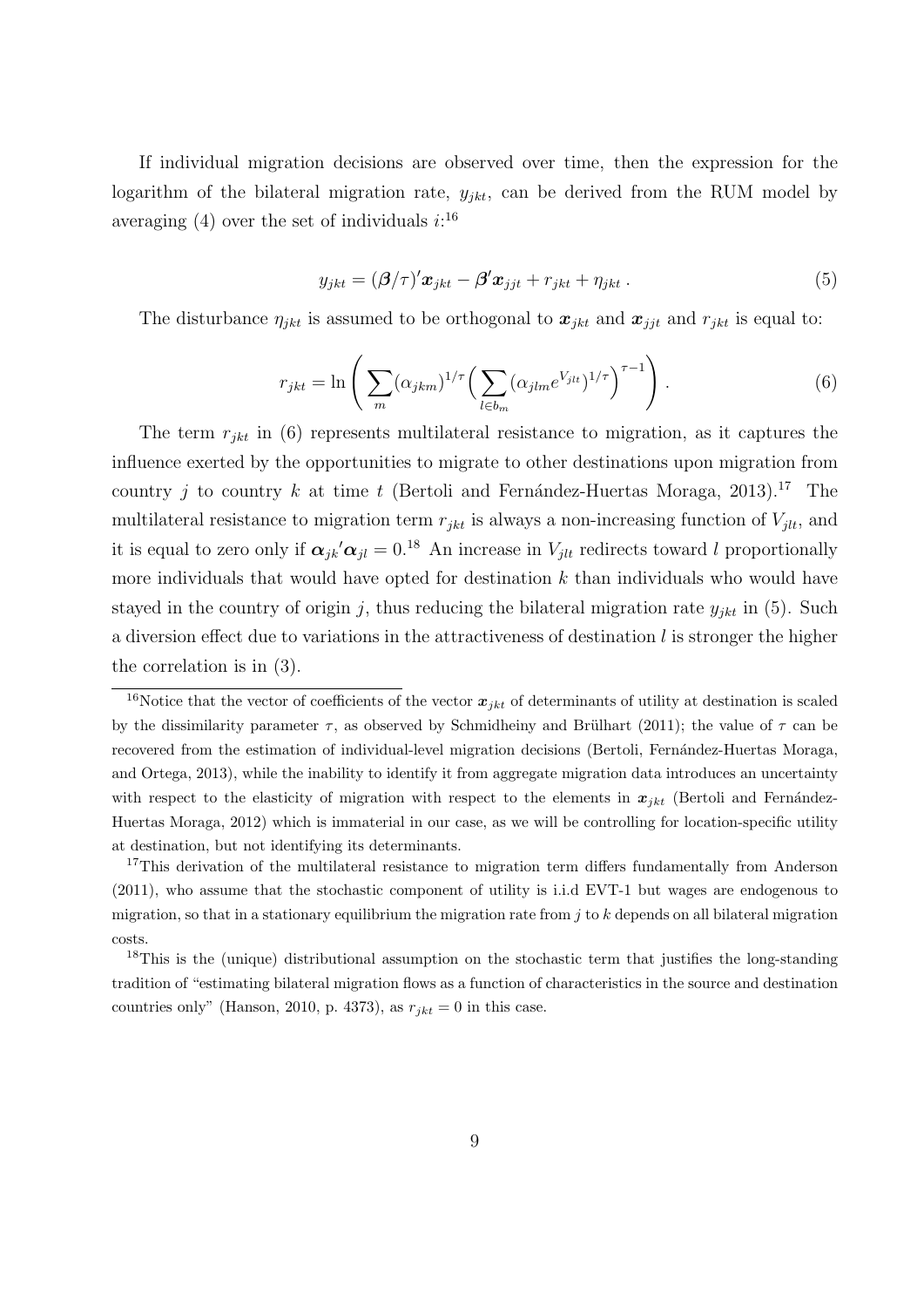### **2.2 The econometric approach**

The multilateral resistance to migration term  $r_{jkt}$  in  $(5)$ , which is unobservable for the econometrician, entails that the error term  $r_{jkt} + \eta_{jkt}$  of the equation to be estimated is non-spherical, serially correlated and correlated with the vectors  $x_{jkt}$  and  $x_{jjt}$  (Bertoli and Fernández-Huertas Moraga, 2013). This, in turn, implies that the estimation of (5) with a fixed effect panel estimator would give rise to biased and inconsistent estimate *β***ˆ***F E* of the parameters in (1).<sup>19</sup>

Suppose, for the sake of concreteness, that the unemployment rate belongs to the vectors  $x_{ikt}$  and  $x_{jit}$ ; if the evolution of this variable at origin is correlated with the evolution of the unemployment rate in other potential destinations, then the estimated effect of unemployment at origin upon  $y_{jkt}$  is confounded by its correlation with the multilateral resistance term  $r_{jkt}$ , which is a function of the attractiveness of other destinations.<sup>20</sup> Needless to say, this represents a relevant threat to identification in our case, as we will be focusing on a set of European countries that also represented relevant destinations for other countries in the region and that have been experiencing an economic crisis with relevant shared component over the past few years. In such a case, the direct effect of, say, a rise in unemployment in Italy on migration flows to Germany can be confounded by the simultaneous surge of the Spanish unemployment rate, which might have diverted the flow of Italian migrants from Spain to Germany.<sup>21</sup>

Bertoli and Fernández-Huertas Moraga (2013) demonstrate that  $r_{ikt}$  can be linearly approximated by the inner product of a vector of dyad-specific factor loadings  $\gamma_{ik}$  and a vector  $f_t$  of time-specific common factors:

$$
r_{jkt} \approx \widetilde{r}_{jk} + \gamma_{jk}' \mathbf{f}_t \tag{7}
$$

<sup>&</sup>lt;sup>19</sup>The term  $r_{jkt}$  can vary both over time and across destinations, so that the inclusion of a rich structure of fixed effects *`a la* Ortega and Peri (2013) does not suffice to fully control for multilateral resistance to migration under our distributional assumptions.

<sup>&</sup>lt;sup>20</sup>More specifically, this occurs if unemployment at origin is correlated with unemployment in at least one destination  $l \neq q$  such that  $\alpha_{jk}'\alpha_{jl} \neq 0$ , otherwise the correlation of unemployment across countries does not give rise to an omitted variable bias problem.

<sup>&</sup>lt;sup>21</sup>Notice that the bias due to multilateral resistance to migration clearly depends on the correlation between the unemployment rate at origin and (unobserved) *rjkt* rather than on the bivariate correlation with the (observed) unemployment rate in other destinations; the discussion in the text is just meant to more fully deliver the economic intuition, even at the cost of some inaccuracy in econometric terms.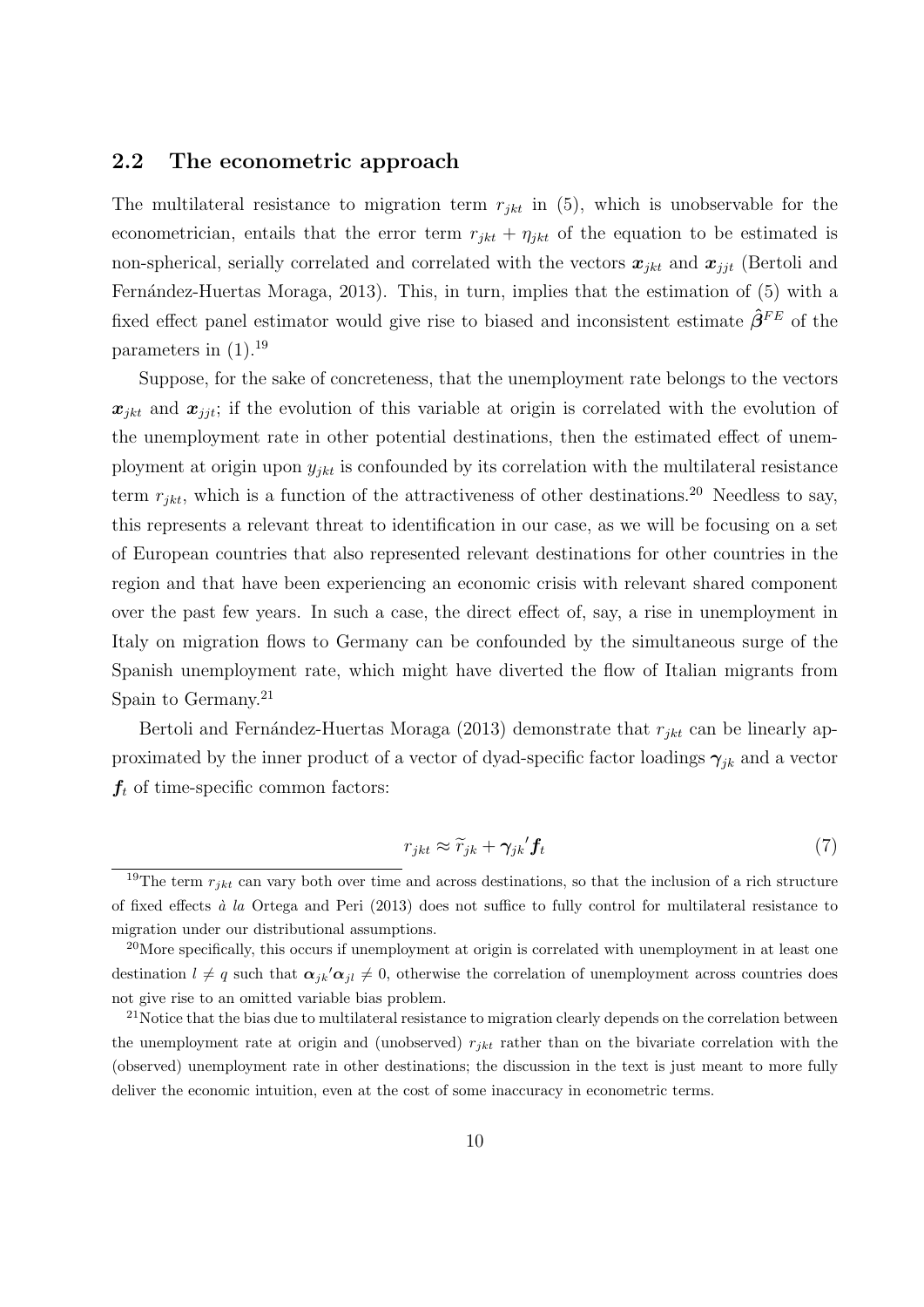Intuitively, the vector of common factors  $f_t$  can be thought of as being composed by elements that reflect the attractiveness of alternative destinations. These exert an uneven impact of bilateral migration flows depending on the pattern of correlation across locations of the stochastic component of utility described by (3), which influences the value of the elements of the vector of factor loadings  $\gamma_{ik}$  and, in turn, shapes the strength of the migration diversion effect.

This approximation of  $r_{ikt}$  allows us to rewrite (5) as follows:

$$
y_{jkt} = (\beta/\tau)' \mathbf{x}_{jkt} - \beta' \mathbf{x}_{jjt} + \widetilde{r}_{jk} + \gamma_{jk'} \mathbf{f}_t + \eta_{jkt}
$$
\n(8)

and it suggests to rely on the Common Correlated Effect, CCE, estimator proposed by Pesaran (2006) to deal with the threat to identification posed by multilateral resistance to migration. Specifically, Pesaran (2006) demonstrates that a consistent estimate of *β*, *β***ˆ***CCE*, can be obtained when the common factors  $f_t$  are serially correlated and correlated with the vectors  $x_{ikt}$  and  $x_{jht}$  from the estimation of the following regression:<sup>22</sup>

$$
y_{jkt} = \beta_1' \boldsymbol{x}_{jkt} + \beta_2' \boldsymbol{x}_{jjt} + \beta_{jk} d_{jk} + \boldsymbol{\lambda}_{jk} \tilde{\boldsymbol{z}}_t + \eta_{jkt}
$$
(9)

where  $d_{jk}$  are dyad fixed effects<sup>23</sup> and the vector of auxiliary regressors  $\tilde{z}_t$  is formed by the cross-sectional averages of the dependent and of all the independent variables.<sup>24</sup> Section 5 provides further details on the exact specification of the equation that will be estimated.

# **3 Sample composition and data sources**

This section describes the sample of origin countries included in our analysis, together with the data sources for the migration data and for the other variables.

 $22$ The error terms in (8) and (9) are identical when the cross-sectional dimension of the dataset goes to infinity.

<sup>&</sup>lt;sup>23</sup>The inclusion of dyadic fixed effects controls for the dyad-specific average  $\tilde{r}_{ik}$  of the multilateral resistance to migration term in (8).

<sup>&</sup>lt;sup>24</sup>The consistency of  $\hat{\beta}^{CCE}$  is established by Pesaran (2006) by demonstrating that  $\lambda_{jk}^{'}\tilde{z}_t$  converges in quadratic mean to  $\gamma_{jk}' f_t$  as the cross-sectional dimension of the panel goes to infinity, with the longitudinal dimension being either fixed or also diverging to infinity; see Section 5 in Eberhardt, Helmers, and Strauss (2012) for a non-technical introduction to the CCE estimator.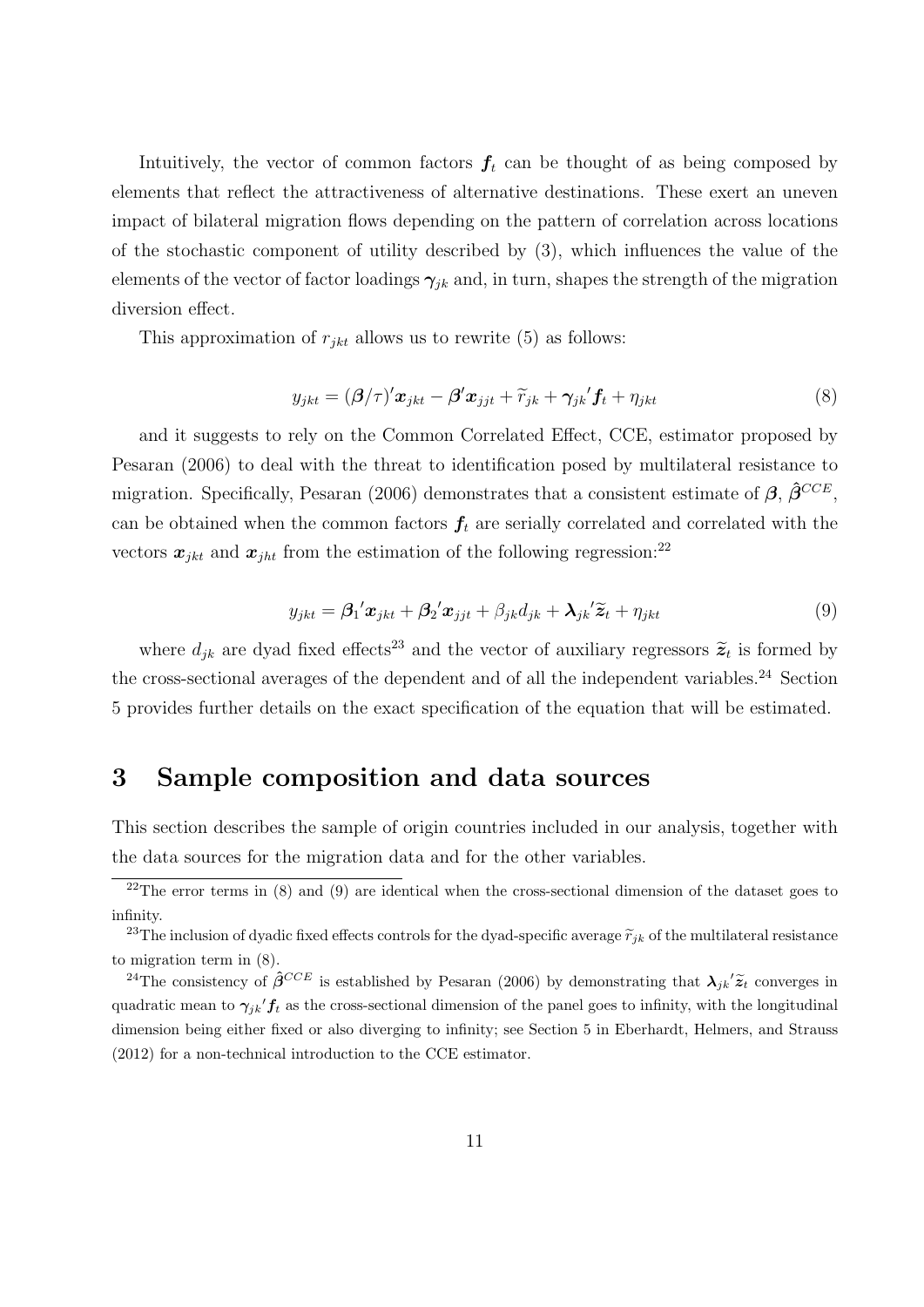### **3.1 Sample**

The sample of origin countries included in our analysis is composed by all member states of the European Economic Association, EEA, plus Switzerland. The EEA includes all member states of the European Union, EU, together with Iceland, Liechtenstein and Norway, and it represents an area of free mobility for persons.<sup>25</sup> It also extends to Switzerland, which has not joined the EEA but has signed *de facto* equivalent bilateral agreements with the EU.<sup>26</sup> The only exceptions are represented by Liechtenstein and Malta, as the migration data that we use do not provide figures on migration flows from Liechtenstein to Germany, and the series for Malta contains some zero entries.<sup>27</sup> This sample includes 28 countries of origin, slightly below the threshold of 30 for which Pesaran (2006) provides Monte Carlo evidence on the correct size of the CCE estimator. This is why, as a robustness, we also consider an extended sample including two major non-EEA countries of origin, namely Turkey and Croatia, whose citizens do not benefit from the same rules concerning free mobility.<sup>28</sup>

### **3.2 Data sources**

#### **3.2.1 Migration data**

The data on gross migration inflows are provided by the Federal Statistical Office of Germany (Statistisches Bundesamt, 2012).<sup>29</sup> The Federal Statistical Office reports monthly data series on arrivals of foreigners by country of origin since 2006.<sup>30</sup> The data are collected at the end of each month and reported about six weeks later by the municipalities to the local statistical offices of the Federal States and to the Federal Statistical office.<sup>31</sup> We use all the observations

former Yugoslavian countries, but recent inflows have been also relatively modest.

 $29$ This is the same data source as in OECD (2012a).

 $^{25}$ See Part III of the Agreement of the European Economic Area, Official Journal No. L 1, January 3, 1994, and later amendments.

<sup>26</sup>See http://eeas.europa.eu/switzerland/index en.htm (last accessed on December 12, 2012); we will at times slightly abuse the legal definitions, referring to the EEA as if it also includes Switzerland.

<sup>&</sup>lt;sup>27</sup>As we weight observations by population at origin in our estimates, the exclusion of these two countries from the sample is immaterial, as they jointly represent less than 0.1 percent of the population of the EEA.

<sup>&</sup>lt;sup>28</sup>Turkish immigrants represent the largest migrant community in Germany, but total inflows have been rather moderate in recent years; Croatia is, together with Serbia, the main migrant-sending country among

<sup>&</sup>lt;sup>30</sup>The country of origin is defined as the country where an individual was resident before moving to Germany.

<sup>31</sup>See Statistisches Bundesamt (2010) for an in-depth outline of this dataset.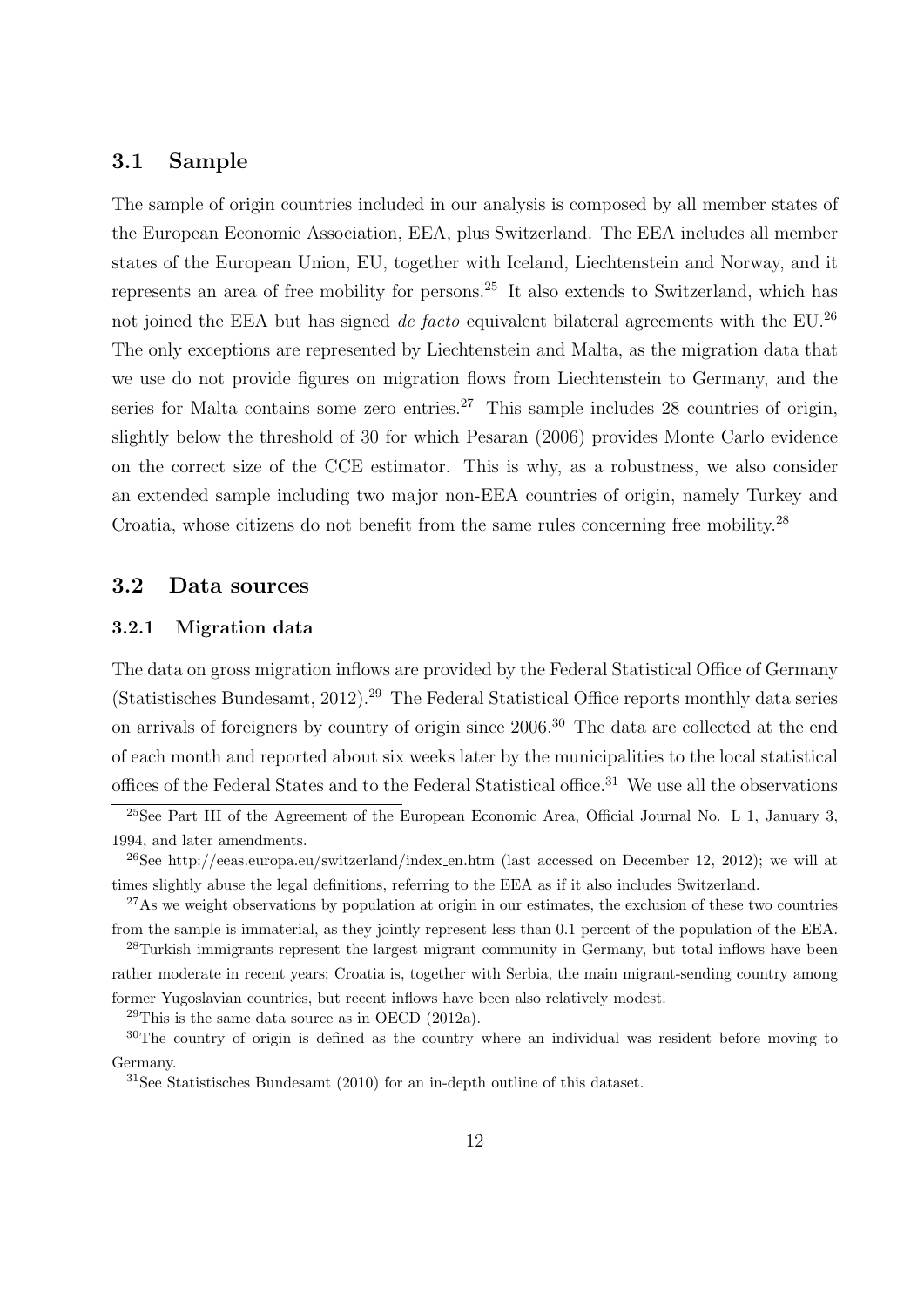that are currently available, namely from January 2006 until June 2012, which gives us 78 monthly observations for each one of the countries in our sample.

The German migration figures are based on the population registers kept at the municipal level. Registration is mandatory in Germany, as stated by the German registration law approved in March 2002 ("Melderechtsrahmengesetz"). This law prescribes that each individual has to inform the municipality about any change of residence. The law does *not* subordinate the need to register to a minimum duration or to the scope of the stay, though there are exceptions for foreign citizens whose intended duration of stay in Germany is below two months, so that tourists do not have to register.<sup>32</sup> Figures are reported separately for German and foreign citizens. Foreigners are defined as all individuals who do not possess the German citizenship according to Article 116(1) of the German constitutional law ("Grundgesetz"), which also encompasses stateless persons. The inflows of the so-called ethnic Germans  $("Spätaussieder")$  are reported together with the inflows of German citizens.

This administrative data source provides us with an accurate information on bilateral migration flows to Germany, as migrants have an incentive to register, and municipalities also have an incentive to accurately update their population registers. Specifically, registration is a necessary precondition to obtain the income tax card that is required to sign any employment contract,<sup>33</sup> including for seasonal work, and landlords usually require a proof that their would-be tenants have registered. Furthermore, the municipalities have an incentive to record new residents properly since their tax revenues depend on the number of registered inhabitants, so that fees are levied against the persons who do not comply with the mandatory registration.

This data source gives us  $28 \times 78 = 2,184$  observations for our main sample, with inflows representing 61 percent of total gross inflows of migrants to Germany between January 2006 and June  $2012.^{34}$ 

 $32$ Further exceptions are allowed for diplomats or foreign soldiers and their relatives who do not have to register.

<sup>&</sup>lt;sup>33</sup>The limited incidence of informal employment in Germany suggests that the number of illegal migrants not covered by this administrative data source is likely to be small, and all the more so for the origin countries included in our sample.

<sup>&</sup>lt;sup>34</sup>The extended sample includes 2,340 observations, representing 66 percent of total inflows.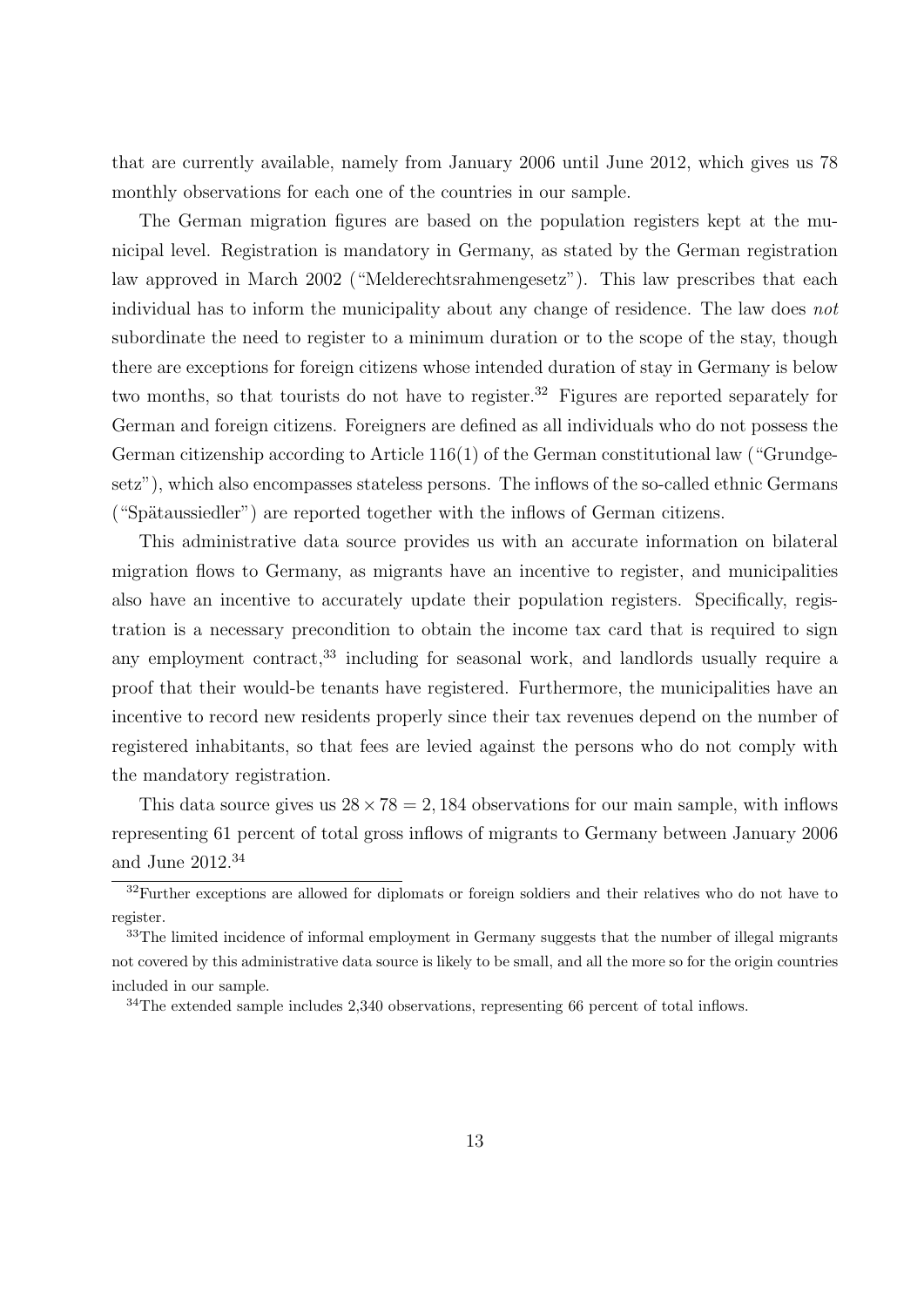#### **3.2.2 Other variables**

The location-specific utility corresponding to the country of origin is explicitly modeled as a function of (various lags) of the unemployment rate, GDP per capita and the yields on 10-year government bonds.<sup>35</sup> Furthermore, the econometric analysis allows the bilateral migration rate to Germany to depend also on relevant immigration policies variables, and on a number of dyadic factors which are controlled for but whose effects are not identified (see Section 5).

The data for the monthly rate of unemployment for all countries in the sample but Switzerland come from EUROSTAT (2012b), while the Swiss unemployment rate were obtained from Statistik Schweiz (2010). The series, which are based on the ILO definition of unemployment, are seasonally adjusted. The data for real quarterly GDP are derived from the International Financial Statistics of the IMF (2012); when the original series are not seasonally adjusted, we adjust them following the method proposed by Baum (2006) and applied by Bertoli and Fernández-Huertas Moraga (2013). We rely on population figures from the World Development Indicators of the World Bank (2012) to obtain real GDP per capita series.<sup>36</sup>

The third key variable in our analysis is represented by the yields on the secondary market of government bonds with a residual maturity of 10 years. For EU countries, the primary data source is represented by the European Central Bank, with the ECB series being available at EUROSTAT (2012a) and the OECD (2012b). We complemented these data sources with data from National Central Banks. The ECB does not provide 10-year bond yields figures for Estonia, as the country has a very low public debt financed with bonds of a shorter maturity.<sup>37</sup> To fill this gap in the data, we have regressed the 10-year bond yields on a linear transformation of the sovereign ratings from Fitch (2012), and used the estimated coefficients from this auxiliary regression to predict the 10-year bond-yields for Estonia.<sup>38</sup> As a robustness check, we also exclude Estonia from the sample, to ensure

 $35$ All the variables are collected since January 2005, as we will be using an optimally selected number of lags for the independent variables.

<sup>36</sup>Population at origin is also used to weight the observations in our estimates; population figures for 2012 have been obtained with an out-of-sample prediction using the 2011 population growth rates.

<sup>&</sup>lt;sup>37</sup>The ECB states that "there are no Estonian sovereign debt securities that comply with the definition of long-term interest rates for convergence purposes. No suitable proxy indicator has been identified." (source: http://www.ecb.int/stats/money/long/html/index.en.html, last accessed on December 12, 2012).

<sup>&</sup>lt;sup>38</sup>The estimation of the relationship between 10-year bond yields and sovereign ratings includes country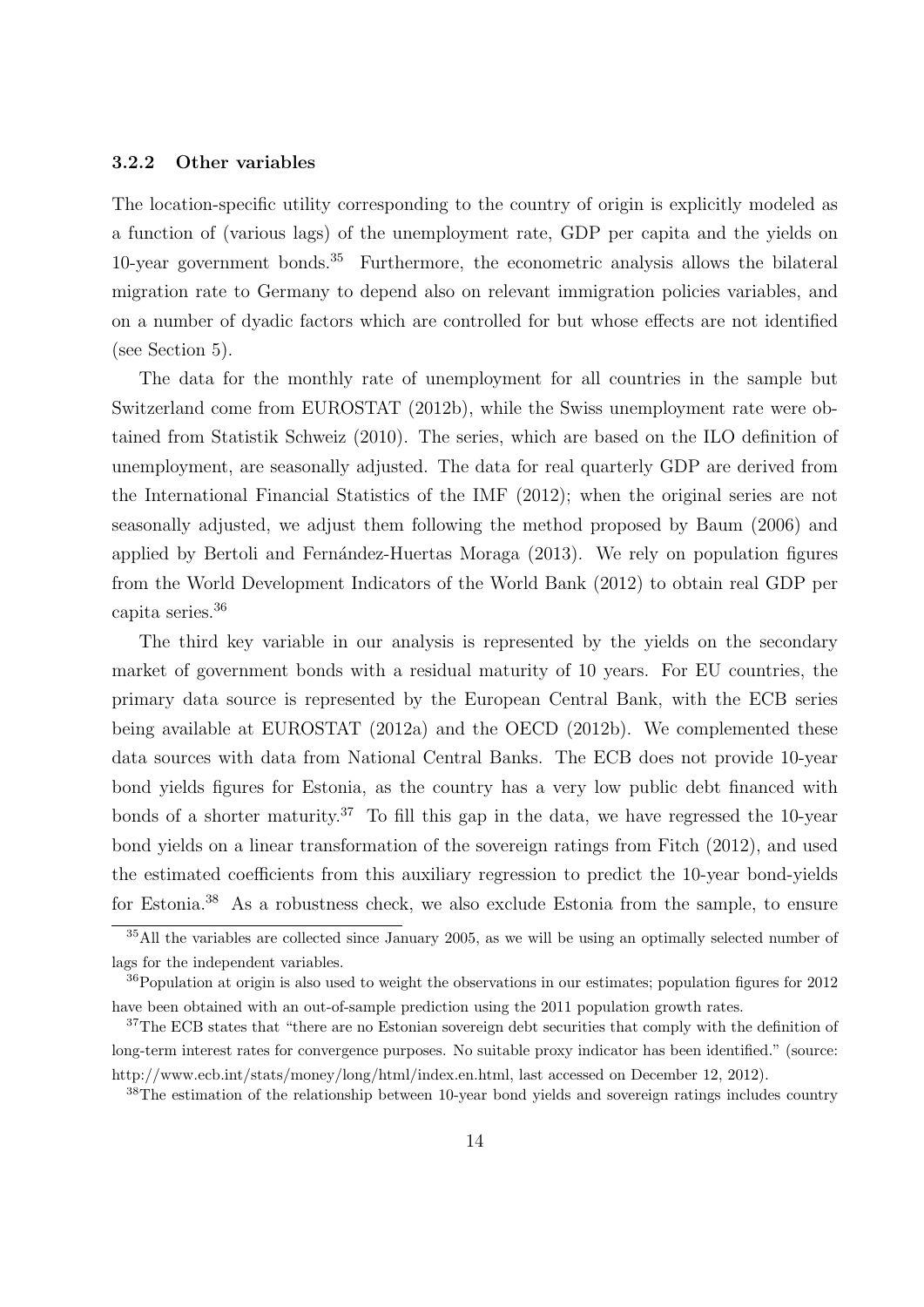that the imputation of the 10-year bond yields does not affect our estimates.<sup>39</sup>

Finally, we defined two dummy variables for the accession of Bulgaria and Romania to the EU in January 2007, and for the concession of free movement to Germany in May 2011 to the citizens of eight countries that accessed the EU in  $2004<sup>40</sup>$  and that had been subject to transitional agreements that partly limited their mobility.

### **3.3 Ten-year bond yields and expectations**

The yields that prevail on the secondary market for government bonds with a residual maturity of 10 years represent a usual focal point along the curve that relates yields to maturity, which is commonly reported in the media<sup>41</sup> and plays a key role in European treaties.<sup>42</sup> Differentials in bond-yields within the EEA, and in particular within the Eurozone, are mainly caused by fiscal vulnerabilities,  $43$  and by the perceptions about the risk of default, the liquidity in the sovereign bonds markets and the time-varying risk preferences of investors (Barrios, Iversen, Lewandowska, and Setzer, 2009).<sup>44</sup> Movements in the spreads can have significant consequences, as a rise in sovereign yields tend to be accompanied by a widespread increase in long-term interest rates faced by the private sector (the so-called sovereign ceiling effect),

<sup>40</sup>Czech Republic, Estonia, Hungary, Latvia, Lithuania, Poland, Slovak Republic and Slovenia; Cyprus and Malta also joined the EU in 2004, but the free movement was granted to the citizens from these two countries without any transitional periods.

<sup>41</sup>See, for instance, the weekly page on economic and financial indicators published by *The Economist*.

<sup>42</sup>The Article 121 of the Treaty establishing the European Community states that "the durability of convergence achieved by the Member State and of its participation in the exchange-rate mechanism of the European Monetary System being reflected in the long-term interest-rate levels" (Official Journal of the European Communities C 325/33, December 24, 2002), and the European Central Bank gathers harmonized data on 10-year bonds to assess convergence on the basis of Article 121.

<sup>43</sup>In general, the yields of the 10-year government bonds reflect (*i*) the expectations about future interest rates, (*ii*) inflation and (*iii*) the risk premium required by the investors; in what follows, we implicitly assume that point (*iii*) is driving the evolution, across time and space, of the 10-year bond yields in the EEA.

<sup>44</sup>For the broad literature which analyses the economic determinants of the spread in interest rates see, *inter alia*, von Hagen, Schuknecht, and Wolswijk (2011), Bernoth and Erdogan (2010) and Caggiano and Greco (2012).

fixed effects; still, the inclusion of origin dummies in our analysis of the determinants of migration flows entails that we do not use between-country variability for identification, so that the level of the predicted Estonian bond yields is irrelevant.

<sup>&</sup>lt;sup>39</sup>The same procedure has been used to predict 10-year bond yields for the two countries in our extended sample, as bond-yields were missing for Turkey in 2005 and for Croatia over the whole period.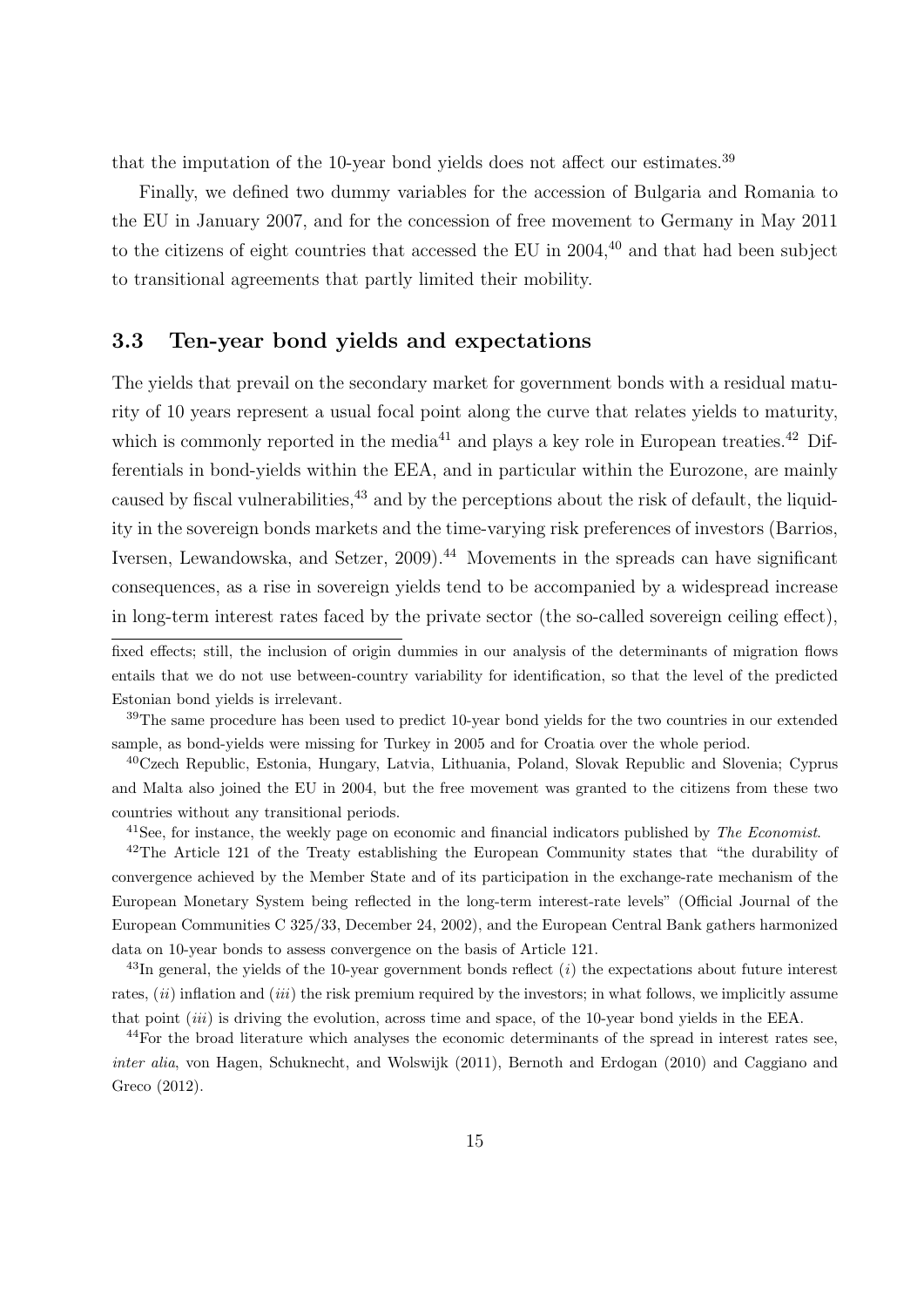affecting both investment and consumption decisions. On the fiscal side, higher government bond yields imply higher debt-servicing obligations when the debt is rolled over (Caceres, Guzzo, and Segoviano, 2010), which can, in turn, induce the implementation austerity programs to stabilize debt ratios that can further depress economic conditions (Blanchard and Leigh, 2013).

This is why we can presume that the evolution of the 10-year bond yields can be correlated with the evolution of the expectations held by the citizens about the future economic outlook of their own country, which can, in turn, influence their decisions to migrate.

#### **3.3.1 The Eurobarometer survey**

The hypothesis that 10-year government bond yields capture individual expectations on personal economic prospects is proved here based on the Eurobarometer surveys. The Eurobarometer surveys are based on approximately 1,000 interviews conducted in European countries twice a year since 1973.<sup>45</sup> We selected the waves and the countries corresponding to the sample of countries that we use in our main econometric analysis. We thus drew the data from all the 13 waves of the Eurobarometer survey conducted between the Spring 2006 and the Spring  $2012$  in  $27$  countries.<sup>46</sup> We focused on the question: "what are your expectations for the year to come: will [next year] be better, worse or the same, when it comes to your personal job situation?", and we analyzed the determinants of the share of respondents who expect their job situation to worsen over the next year. Notice that the data from the survey cannot be directly used in the estimation as they have a lower frequency than the other variables, and they do not cover all the countries in our sample.

Table 1 presents some descriptive statistics for the 13 waves of the Eurobarometer survey for the 27 countries listed above.<sup>47</sup> There is notable variability across countries in the share of respondents that expect their personal job situation to worsen over the next year, varying

 $45$ The exceptions with respect to the sample size are represented by Germany  $(1,500$  individuals), Luxembourg (600) and United Kingdom (1,300).

<sup>46</sup>The countries are Austria, Belgium, Bulgaria, Cyprus, Czech Republic, Denmark, Estonia, Finland, France, Germany, Greece, Hungary, Iceland, Ireland, Italy, Latvia, Lithuania, Luxembourg, Netherlands, Poland, Portugal, Romania, Slovak Republic, Slovenia, Spain, Sweden and the United Kingdom; Iceland is included only since 2010, while two countries in our sample (Norway and Switzerland) are not covered by the Eurobarometer survey.

<sup>&</sup>lt;sup>47</sup>German data are not used in the analysis, which is restricted to the 26 origin countries that belong to our sample.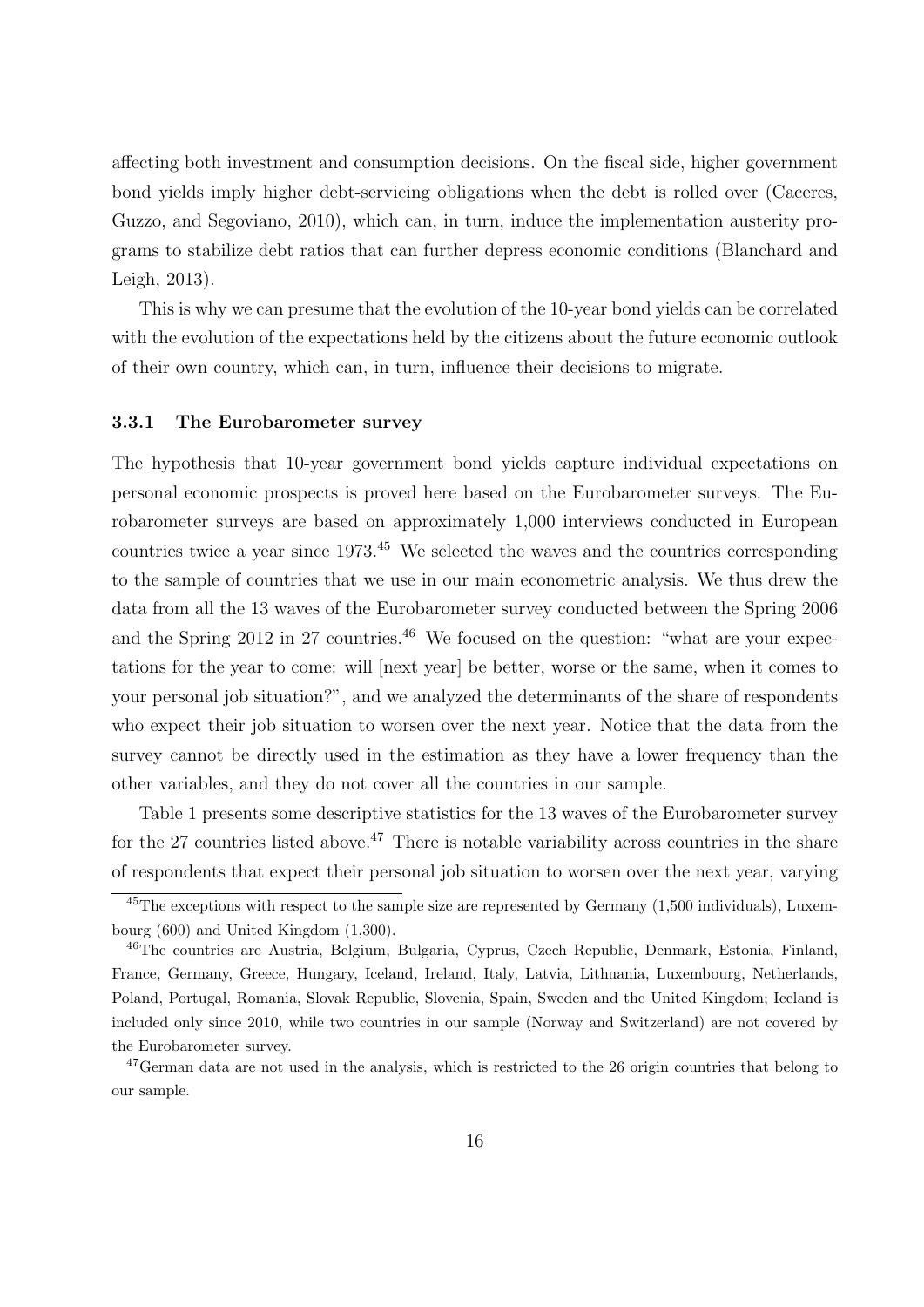from an average of 3.0 percent for Denmark to 26.7 percent for Hungary. Interestingly, Germany is the country that, together with Bulgaria, experienced the largest decline in this share between the first (April 2006) and the last wave (May 2012) of the survey, down from 12 to 6 percent. All other countries but five experienced an opposite pattern, with the share of respondents who expressed their concern that increased by as much as 30 percentage points in Greece.<sup>48</sup> As expected, although there are differences across countries, Table 1 delivers the image of the European dimension of the crisis. Importantly, the correlation in economic conditions across the countries in our sample creates a threat to the econometric analysis of the determinants of bilateral migration flows to Germany that is discussed in Section 2 and addressed by our identification strategy.

Needless to say, we do not claim that a simple multivariate analysis can unveil a causal relationship between the expectations about the future labor market conditions and the interest rate on the sovereign rate bond, as the latter may well respond to concerns about the economic perspectives of a country. What we are interested in is to uncover whether the interest rate on 10-year government bonds is positively associated with expectations on the future labor market conditions, even after controlling for current economic conditions, as reflected by the gross domestic product and the level of unemployment at the time of the survey.

We first regressed the (logarithm of the) share of respondents that expect their personal job situation to worsen the next year over the (logarithm of the) unemployment rate in the month of the survey, including also country and time fixed effects.<sup>49</sup> This implies that the coefficients are identified only out of the variability over time within each country, and they are not influenced by time-varying factors that uniformly influence expectations across European countries.<sup>50</sup>

The results are reported in the first data column of Table 2, and they suggest that a 1 percent increase in the unemployment rate is associated with a 0.48 percent increase in the share of respondents who expect a worsening of their personal job situation in the

<sup>48</sup>Notable increases in the share of respondents concerned about their future personal job situation are recorded also for Hungary (14 percentage points), Ireland (8), Italy (11), Portugal (7) and Spain (11).

<sup>&</sup>lt;sup>49</sup>The choice of the functional form of the equation has been informed by the choice with respect to the specification of the equation that describes the determinants of bilateral migration rates to Germany, presented in Section 5.

 $50$ The adjusted  $R<sup>2</sup>$  of the regression of the dependent variable on the country and time fixed effects stands at 0.810.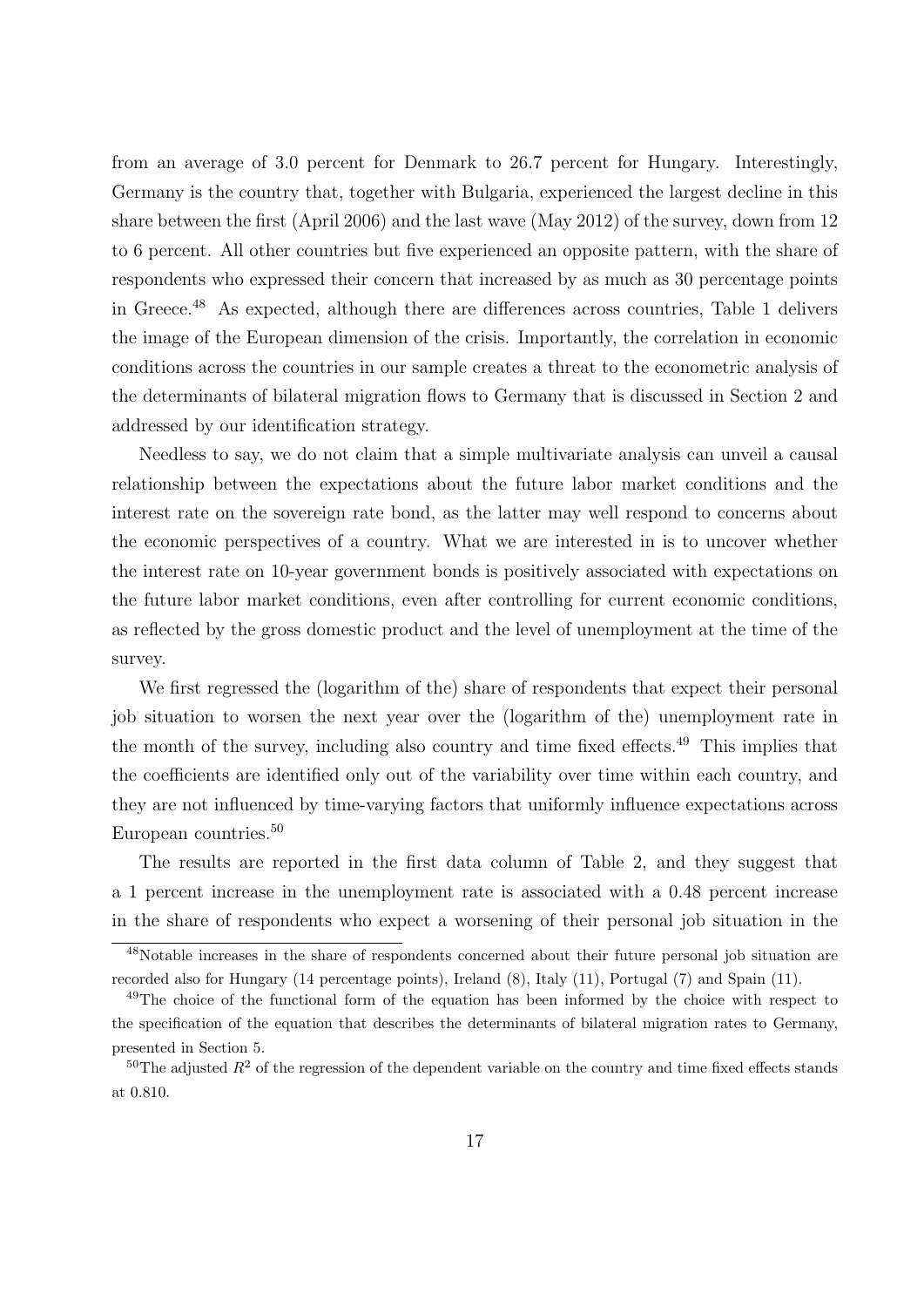year to come. The second specification adds the (logarithm of) the interest rate on 10-year government bonds that prevails on the secondary market among the regressors: a 1 percent increase in the interest rate is associated with a 0.42 percent increase in the dependent variable, with the effect being significant at the 1 percent confidence level, while the estimated elasticity with respect to unemployment falls to 0.24. The elasticity of the expectations about the future personal job situation with respect to the interest rate is virtually unaffected when we also add the (logarithm of the) level of gross domestic product at the time of the time of the survey to the set of regressors.

The results reported here do not depend on the specific question that we selected from the Eurobarometer survey:<sup>51</sup> the finding of a highly significant effect of the yields of 10-year bonds is robust to the use of the answers to *any* of the other four questions concerning the expectations for the year to come: (*i*) your life in general; (*ii*) the economic situation of your country; (*iii*) the financial situation of your household, and (*iv*) the employment situation in your country. These additional results are reported in Tables A.1-A.2 in the Appendix.

These results provide support to the hypothesis that the current interest rate on the public debt is informative about the expectations about the evolution of the economic conditions in one's own country, which might, in turn, influence the decision to migrate.

## **4 Descriptive statistics**

Table 3 presents the descriptive statistics for our main sample of origin countries with respect to the rate of migration, unemployment, real GDP per capita and the 10-year bond yields.

The average monthly migration rate per 1,000 inhabitants over our period of analysis stands at 0.79 throughout the sample period, with a standard deviation of 1.13. We also report an index of the migration rate, which is normalized to 100 in January 2006: Table 3 reveals the variability of this index, which ranges between 16.67 and 1,094.98.

Unemployment rate at origin ranges between 2.3 and 25.0 percent, and the associated index reveals that some countries have experienced a three-fold increase in the rate of unemployment since January 2006, while others reduced it by more than 50 percent. The variability in the unemployment rate is larger than the variability in quarterly real GDP per

 $51$ Results are also robust to clustering the standard errors by country, and to a weighting of the estimates to reflect the differences in the sample sizes across countries.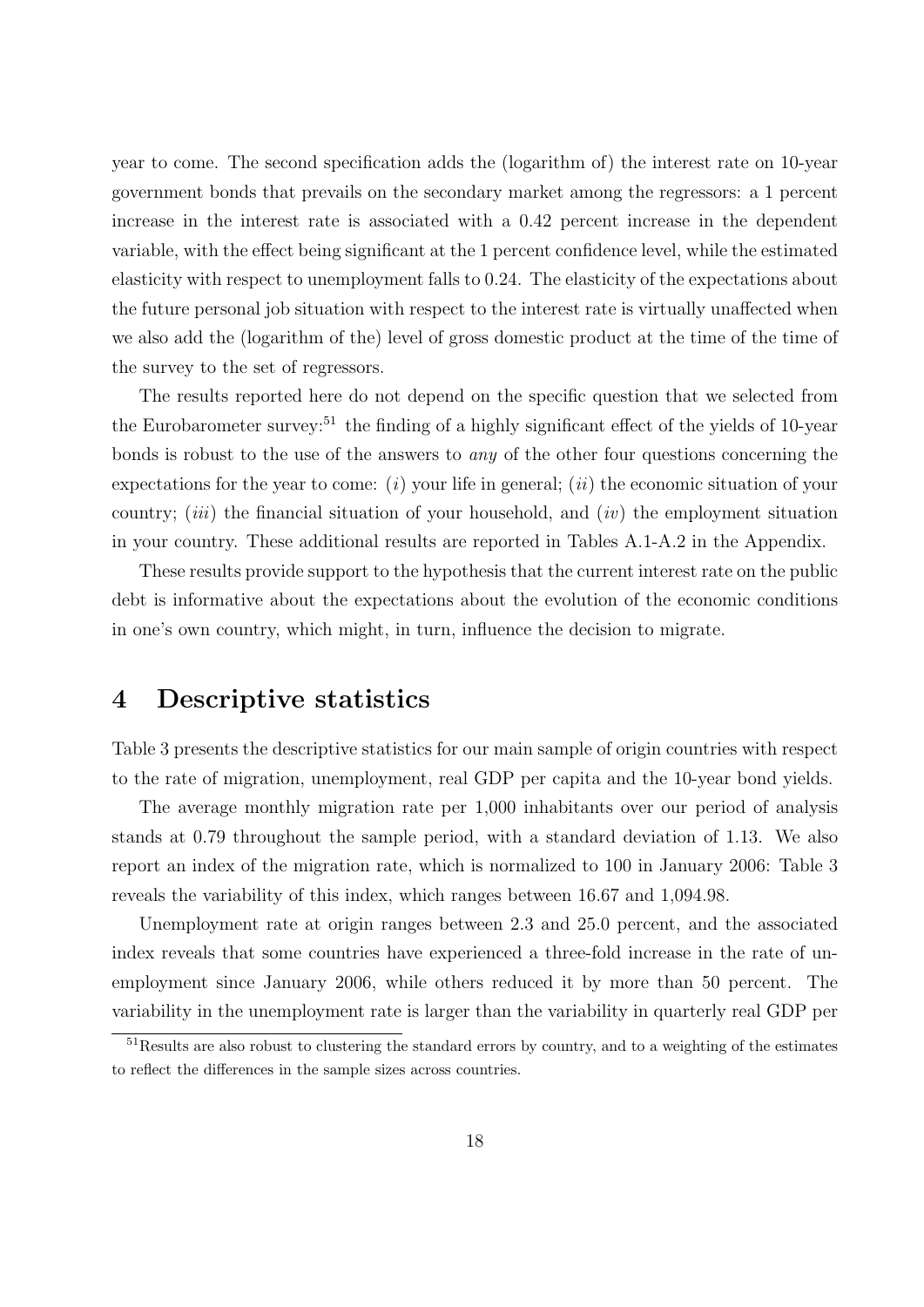capita, with the index ranging between 85.26 and 128.31. The 10-year bond yields stand, on average, at 4.65 percent, but this average figure hides considerable variability across both time and space. Specifically, when we normalize bond yields to 100 in January 2006, we observe that the index ranges between a minimum of 28.4 and a maximum of 812.2.

### **4.1 Migration flows**

Figure 1 displays gross inflows of migrants to Germany from all origin countries in the world, together with the inflows from our main sample of 28 EEA countries and with the inflows from the extended sample of 30 countries. Total gross immigration was nearly constant at around 600,000 per year between 2006 and 2009, and it then recorded a 40 percent increase up to 2011, when total inflows stood at around 840,000. In the first semester 2012, it increased by another 15 percent to 442,000 compared to the first semester 2011. Most of the observed variation in due to migration flows from EEA countries, which increased from 360,000 in 2009 to  $550,000$  in  $2011$ .<sup>52</sup> This implies that the countries in our main sample, which represent 61 percent of the inflows during our period of analysis, accounted for around 80 percent of the surge between 2009 and 2011. The main country of origin is represented by Poland (888,776 migrants over the period), followed by Romania (397,078) and Bulgaria (199,505). Some of the countries that have been more severely hit by the crisis have been climbing up the list of the main countries of origin, with Italy ranking fifth (151,272 migrants), Greece seventh  $(85,378)$  and Spain eighth  $(83,358)$ .<sup>53</sup>

Figure 2 breaks down the migration flows in our sample of origin countries: migration to Germany is largely driven by inflows from the new EU member states: 48 percent of the total immigration inflows in our main country sample comes from the eight Central and Eastern European countries which joined the EU in 2004, and another 13 percent from Bulgaria and Romania during our sample period. Around 14 percent of the flows in our sample stem from the Southern EU member states and Ireland, i.e. the countries mainly affected by the crisis in the Eurozone. Although this figure might appear to be low, we have to notice that immigration from these countries has substantially increased in the first semester of 2012 by

 $52$ The inflows from July 2011 to June 2012 stood up 607,899, up with respect to the 466,632 migrants recorded in the previous 12 months.

<sup>&</sup>lt;sup>53</sup>For instance, although the total inflows from Greece are less than 10 percent of the inflows from Poland, Polish migration to Germany increased by 34,507 migrants between 2007 and the last year in our dataset (July 2011 to June 2012), while the corresponding increase in Greek migration stands at 22,695.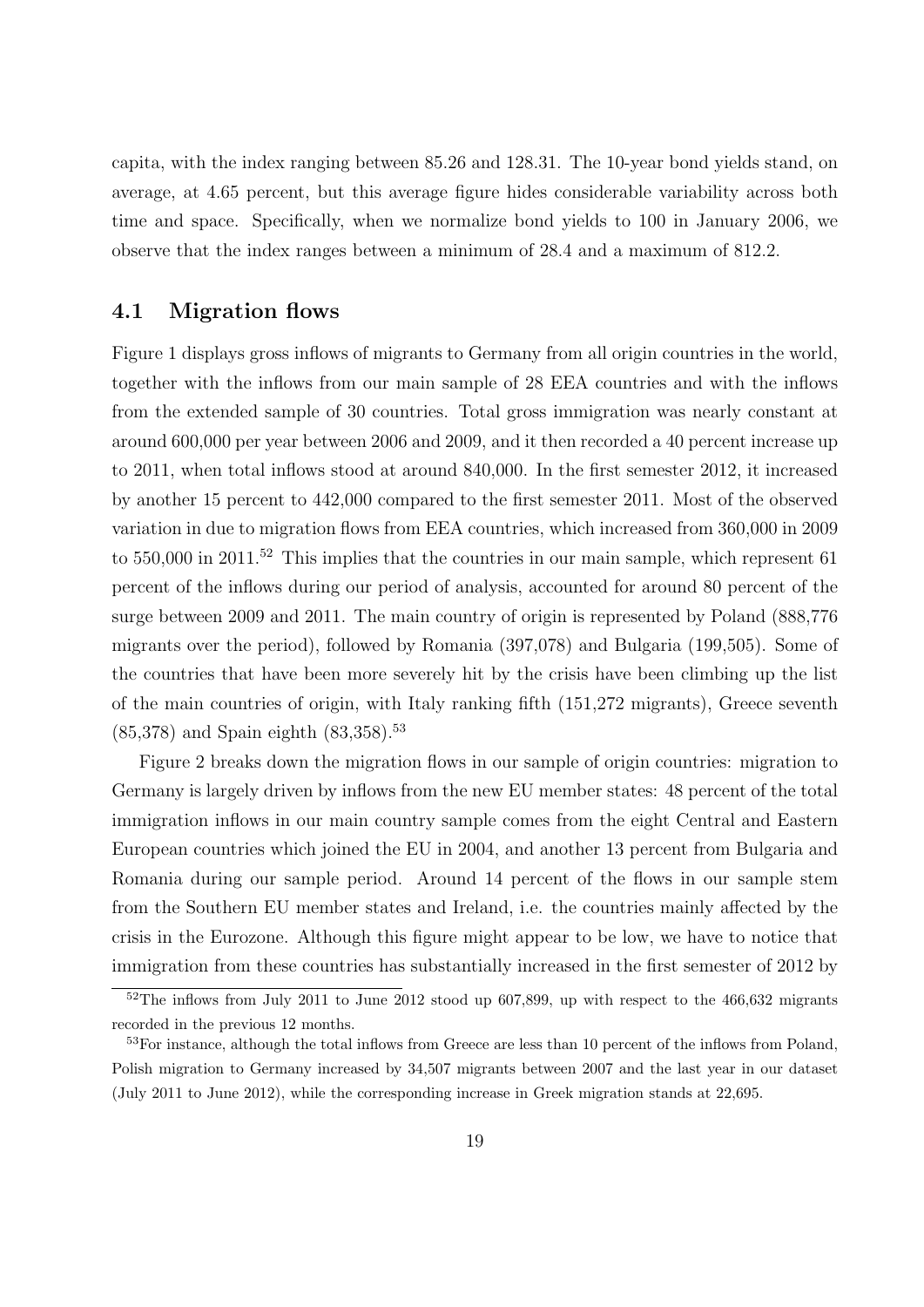52 percent compared to the first semester 2011, which is not covered by Figures 1 and 2.

### **4.2 The evolution of migration and in the explanatory variables**

This section presents descriptive evidence with respect to the evolution of the bilateral migration rate to Germany from four countries in our sample (Greece, Spain, Romania and Poland), together with the evolution of the variables that describe current economic conditions and expectations at origin. These countries have been selected as they hint at the diversity of factors that might have contributed to determine the increase of the migration flows to Germany across different countries of origin, which will be explored in detail in Section 5.

Needless to say, Greece is the country that has been most heavily affected by the European crisis: the unemployment rate has increased there by a factor of 2.5 since 2006, and the 10 year bond yields by a factor of 6, with real GDP declining by 14 percent up the mid of 2012. The deep impact of the crisis, and the absence of prospects of economic recovery, could contribute to explain the four-fold increase in Greek migration to Germany, reported in Figure 3.<sup>54</sup> A similar picture emerges for Spain, where the labor market conditions severely deteriorated and the investors' confidence in government bonds plummeted, though to a lesser extent than in Greece, with migration flows to Germany increasing by a factor of 2.5 (Figure 4). While the relative increase in large, absolute figures of Spanish migration to Germany remain low, as observed by OECD  $(2012a)$ ;<sup>55</sup> still, this does not mean that the economic crisis in Spain played just a limited role in shaping the increase of migration inflows to Germany.

If we focus on Romania, for instance, we can observe that the unemployment rate, the government bonds yields and the real GDP index have remained relatively stable throughout the period that we analyze. At the same time, the gross migration rate produced a fivefold increase (Figure 5), above the corresponding figure recorded for Greece. A part of this surge might by attributed to the EU membership of Romania in 2007, which indeed coincides with a hike in the migration rate to Germany. Nevertheless, the overwhelming

<sup>&</sup>lt;sup>54</sup>The inflow of Greek migrants increased by around 85 percent over the period July 2011 to June 2012 with respect to the previous twelve months.

<sup>&</sup>lt;sup>55</sup>We can notice that the inflows from Spain increased to 24,544 migrants over the last twelve months for which we have data, more than 53 percent above the level recorded over the previous twelve months.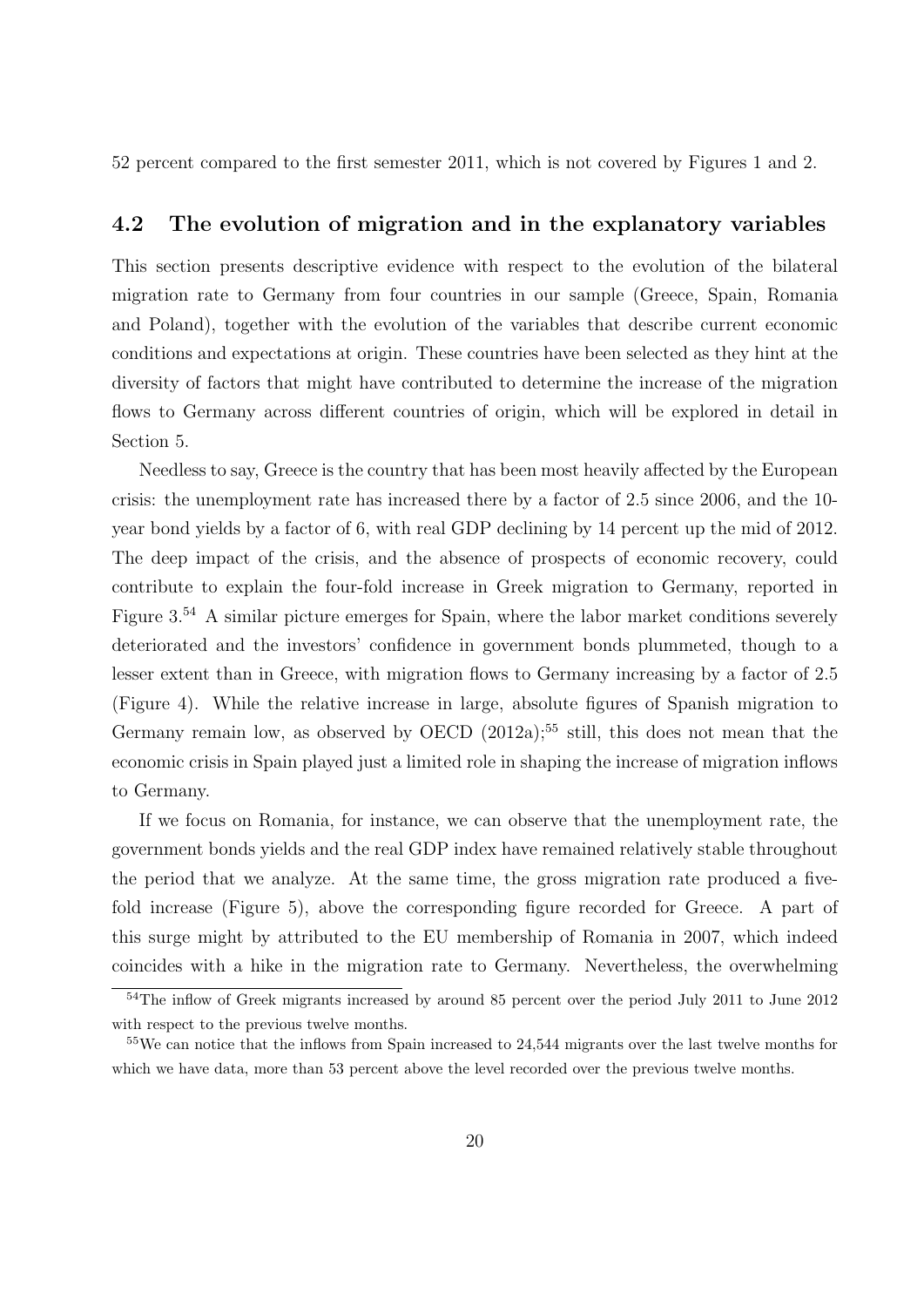part of the substantial increase in immigration from Romania took place in the subsequent years, with inflows to Germany increasing from 42,899 in 2007 to 94,706 in 2011, when both the economic conditions in Romania and the institutional framework regulating mobility remained unchanged. This development can represent *prima facie* evidence of the diversion of migration flows induced by the economic crisis in Europe, which induced Romanian migrants to opt for Germany because of the deteriorating economic conditions in other main European countries. Interestingly enough, the increase in Romanian flows to Germany between 2007 and 2011 was matched by a corresponding decline in Romanian flows to Spain from 196,985 to 59,595,<sup>56</sup> suggesting that indeed the crisis might have induced a substantial change in the distribution of Romanian migrants across destinations.

The figures for Poland reveal that economic conditions have been more unstable than in Romania: while the real GDP has continuously increased during the sample period, the unemployment rate has first declined substantially but climbed up again since 2008 (Figure 6). The 10-year bond yields have increased slightly in the beginning of the sample period, but have then decreased, going back to their initial level by the end of our period of analysis. Against this background, the gross migration rate to Germany has first declined but increased again following the introduction of the free movement of workers in May 2011. Still, this increase is rather modest when compared to Romania. This might be traced back to the fact that economic conditions in alternative destinations are much better in the case of Poland compared to Romania, as the overwhelming share of Polish migrants opted for the United Kingdom before the crisis, which has been less severely touched by the recession, while Romanians were mostly going to Spain and Italy.

### **5 Estimates**

In this section, we present the estimates for several specifications of equation (9). We show two sets of estimates for each specification. The first one constraints the multilateral resistance to migration term to be zero, that is, it is just a classical fixed effects (denoted FE) specification:

$$
y_{jkt} = \beta_1^{FE'} \boldsymbol{x}_{jkt} + \beta_2^{FE'} \boldsymbol{x}_{jjt} + \beta_{jk}^{FE} d_{jk} + \beta_t^{FE'} \boldsymbol{d}_t + \eta_{jkt}^{FE}
$$
(10)

 $56$ The migration figures for Spain have been derived from INE (2012b).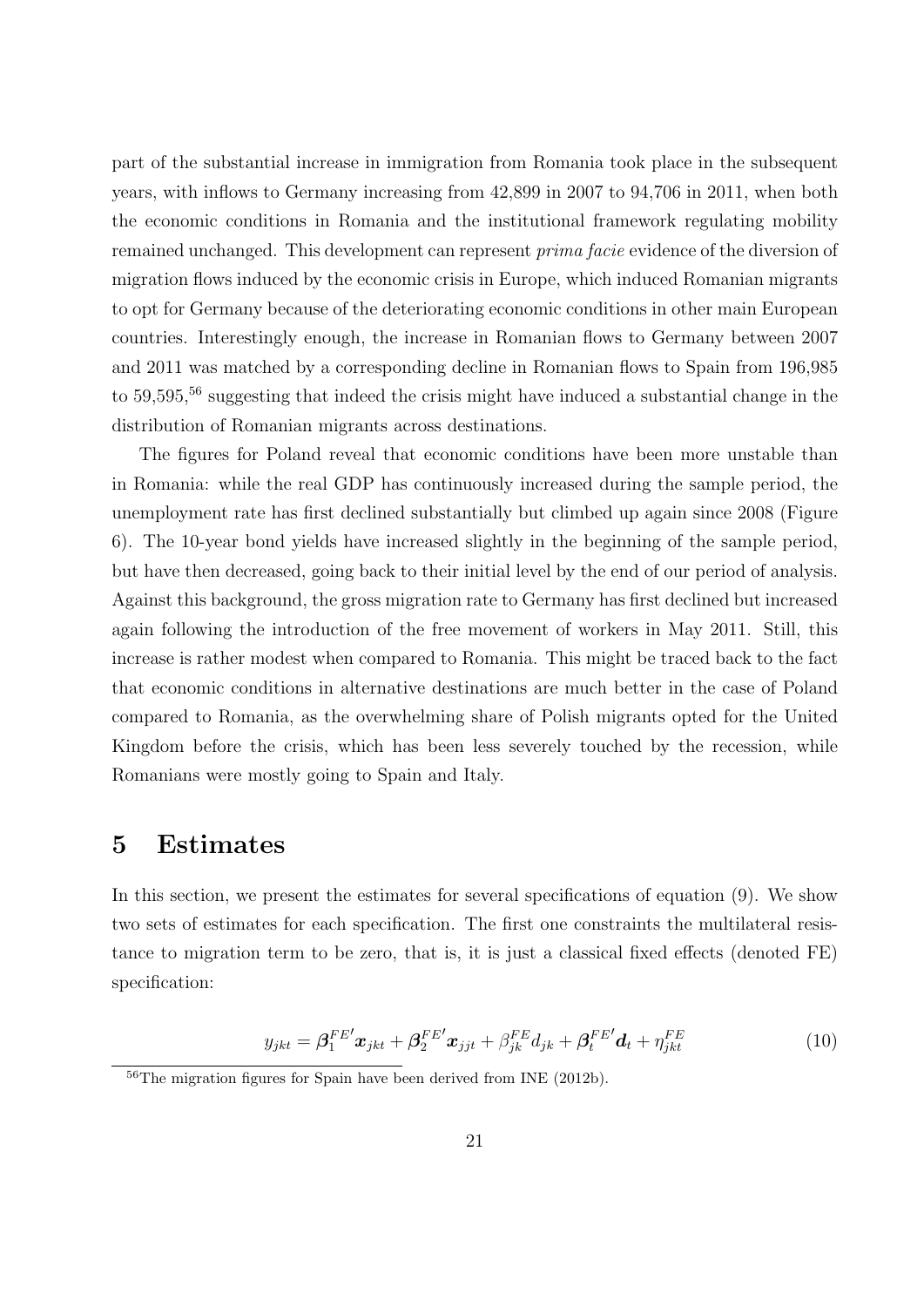The second one is the unrestricted estimation of equation (9), denoted by CCE. The difference between the two sets of estimates can be interpreted as the diversion effect since, in its absence, there would be no multilateral resistance to migration and the coefficients on both equations should be identical.

$$
y_{jkt} = \beta_1^{CCE'} \mathbf{x}_{jkt} + \beta_2^{CCE'} \mathbf{x}_{jjt} + \beta_{jk}^{CCE} d_{jk} + \beta_t^{CCE'} \mathbf{d}_t + \lambda_{jk} \tilde{\mathbf{z}}_t + \eta_{jkt}^{CCE}
$$
(11)

Our three potential variables of interest, included in the vector  $x_{jit}$ , are: the 10-year bond yield on sovereign debt,  $57$  the unemployment rate and the real GDP index of country *j*. All three variables enter the equation in logs. As outlined in Section 3.3, bonds yields are our measure of expectations on future earnings or, more generally, on the evolution of the economy of country *j*. The unemployment rate and the real GDP index are proxies for the current economic conditions in country *j*. Both affect employment opportunities and individual earnings. Since the unemployment rate and the real GDP index are highly correlated, we expect that multicollinearity may affect our estimation results. The correlation between the GDP variable and the unemployment rate is -0.59, indeed highly correlated once we take fixed effects out in our dataset. We start therefore with a more parsimonious specification taking 10-year bond yields and the unemployment rate as main explanatory variables, and consider them in addition to the real GDP index in a more comprehensive specification of the model. There is moreover a second reason why we do not include the real GDP index in our first specification. GDP data are available only at the quarterly level while we try to exploit the monthly variation in order to improve the precision of our estimates. As it can be seen in the summary statistics from Table 3, there is much fewer variability to exploit from a quarterly variable: the standard deviation of the normalized version of the variable is six to seven times lower than the standard deviation of the same normalized version of the unemployment rate.

Although we are focusing on migration flows within Europe, we can expect some lag between changes in economic conditions or in expectations about future economic conditions and their effect on migration flows to Germany. In order to choose the empirically relevant number of lags, we follow Canova (2007) and select the optimal number of lags by running successive LR tests on dropping higher order lags.<sup>58</sup> The result is that we include four lags

 $57$ Given the inclusion of German (time) fixed effects, this is equivalent to including the spread and we use both terms interchangeably.

<sup>58</sup>Both the Akaike and Bayesian Information Criteria select the same number of lags.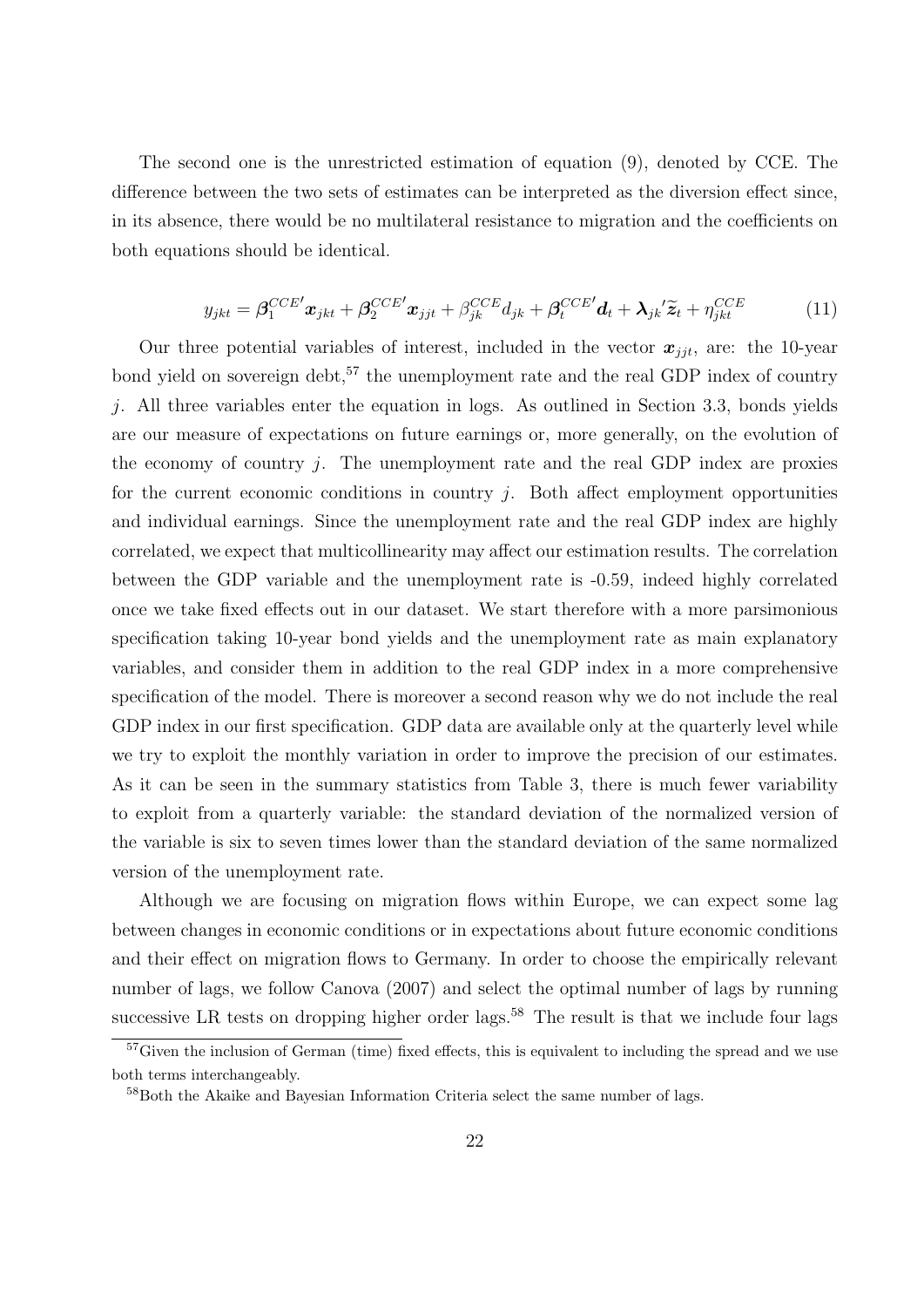of these three variables in our monthly data regressions. What we report below is the longrun coefficient associated to each specification, that is, the sum of the lags for each of the variables.

We control for a very wide variety of other determinants of bilateral migration rates in our specifications.

First, we include time fixed effects  $(d_t)$ . They will absorb any German-specific variation in the data as well as common elements across countries of origin over time. For example, the effect of current German economic conditions or German general migration policies is absorbed by our time fixed effects. Importantly, they also absorb general expectations about future German economic conditions.

Second, we include origin-specific fixed effects (*djk*). These are introduced to control for time-invariant bilateral determinants of migration flows to Germany from a given origin. Some examples are cultural, linguistic and geographical distance, common membership in institutions that did not change over the period, etc.

Third, our origin-specific fixed effects (*djk*) also partly control for bilateral variables that did not change much during the period, like the demographic composition of the population at origin or bilateral migration histories (i.e. networks). We want to emphasize this last element. We do not explicitly control for bilateral networks, but we argue that their effect is mostly absorbed by these fixed effects, given that most bilateral migration stocks, which are used as proxies for networks by Beine, Docquier, and  $\ddot{O}zden (2011)$ , remained relatively stable during our period of analysis.

Fourth, we control for two major changes in bilateral migration policies that took place during the sample period (*xjkt*). First, Romania and Bulgaria joined the EU on January 1, 2007. Although Germany did not immediately grant the free movement of workers to citizens from Bulgaria and Romania, EU membership opens numerous channels to access Germany: the freedom of settlement enables individuals to move to Germany as self-employed or small business owners. Moreover, the opportunities for seasonal work, contract work and the posting of workers have been extended in the context of EU enlargement. Finally, Germany granted persons with a university degree from the new EU member states access to its labour market. Thus, accession to the EU facilitated immigration from Bulgaria and Romania considerably albeit Germany decided to postpone the full application of the rules for the free movement of workers until January 1, 2014. The second major policy change was the intro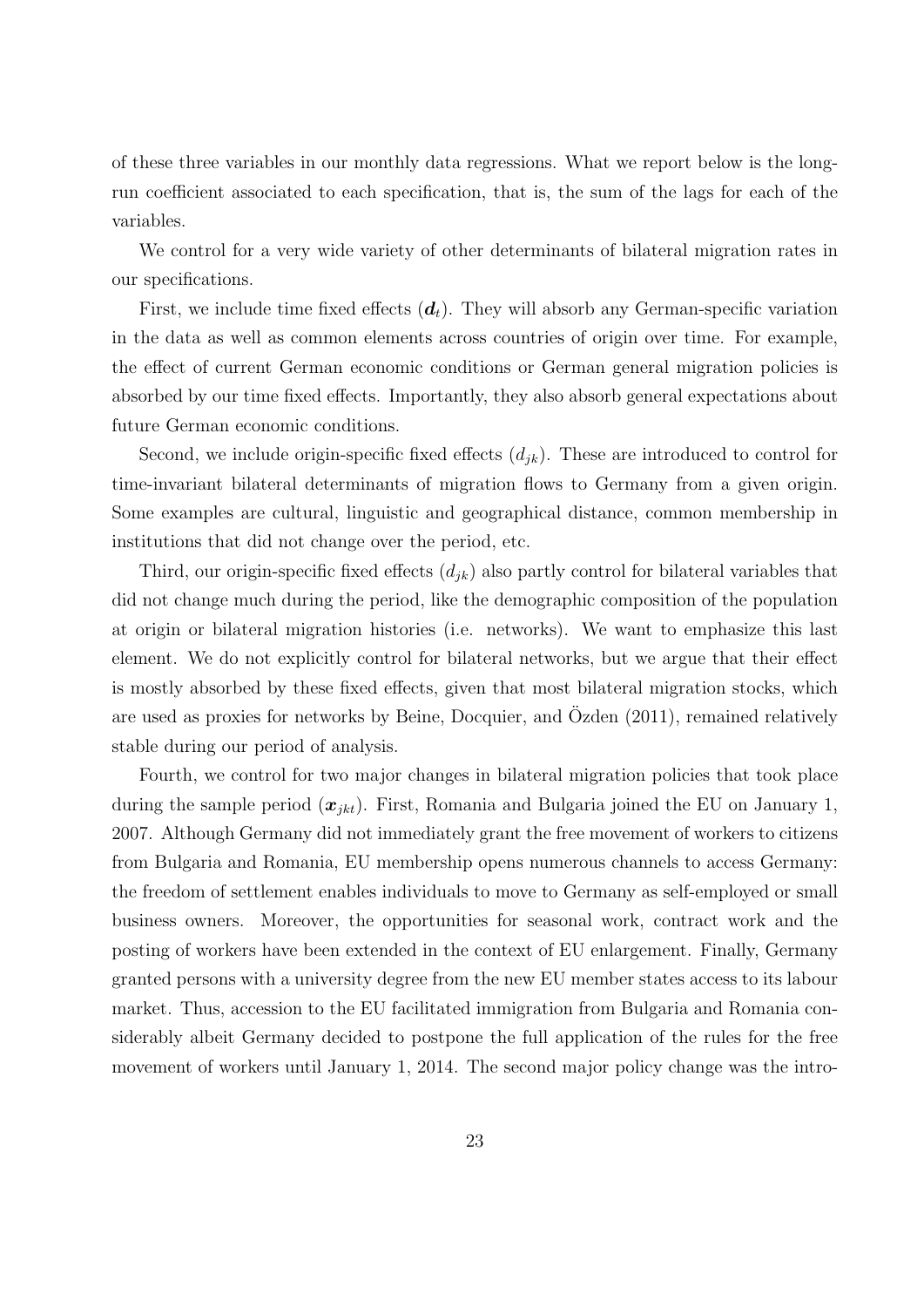duction of the free movement of workers in May 1, 2011 for the eight Central and Eastern European member states which joined the EU in 2004. Germany did not only introduce the free movement of workers at May 1 2011, but abrogated also the remaining restrictions for service trade including the posting of workers, which may have further facilitated immigration from the eight Central and Eastern European member states. Immigration conditions for third-country nationals, i.e. citizens of non-EU and non-EEA countries, have remained by and large unchanged during the sample period. The new German immigration law became effective in 2005, and the 2009 amendment of this law involved only some incremental changes in channels that have been quantitatively negligible.<sup>59</sup> The new EU Bluecard and some further changes of the German immigration law that might affect immigration of third country nationals, were not implemented before August 2012, after the end of our sample period. Note again that our origin specific fixed effects  $(d_{ik})$  control for migration determinants such as visa policies which are time-invariant during the sample period, while our time fixed effects  $(d_t)$  control for general German migration policies that are not origin-specific.

Finally, we also control for country-specific seasonal effects in the data in our monthly specifications (also included in  $x_{jkt}$ ). The monthly flows we study present obvious seasonal patterns but they are different for different countries. While the inclusion of these controls does not affect our results, they improve the fit of the models that we present. Thus, we add origin-country times month-of-the-year fixed effects to absorb these origin-specific seasonal patterns.

### **5.1 Main specifications**

As a first step, we present what we can term as a classical fixed effects specification in which the log of the migration rate from a given European country to Germany is regressed on our set of controls plus a variable that proxies for current economic conditions in that country: its unemployment rate. In all specifications, we weight observations by the population of the origin country, the variable of reference to calculate the migration rate.<sup>60</sup> The results are

<sup>59</sup>As an example, the income threshold for highly qualified workers with a university degree has been reduced from 85,000 euros to some 66,000 euros. However, mo more than 370 persons out of a total gross immigration of some 652,506 foreign citizens have used this channel in 2011 (BAMF, 2012, p. 82).

 $60$ This is the theoretically relevant specification since it ensures that the location decision of each individual is weighted in the same way, independently of her country of origin. Bertoli and Fernández-Huertas Moraga (2013) or Hanson and McIntosh (2012), among others, follow this approach.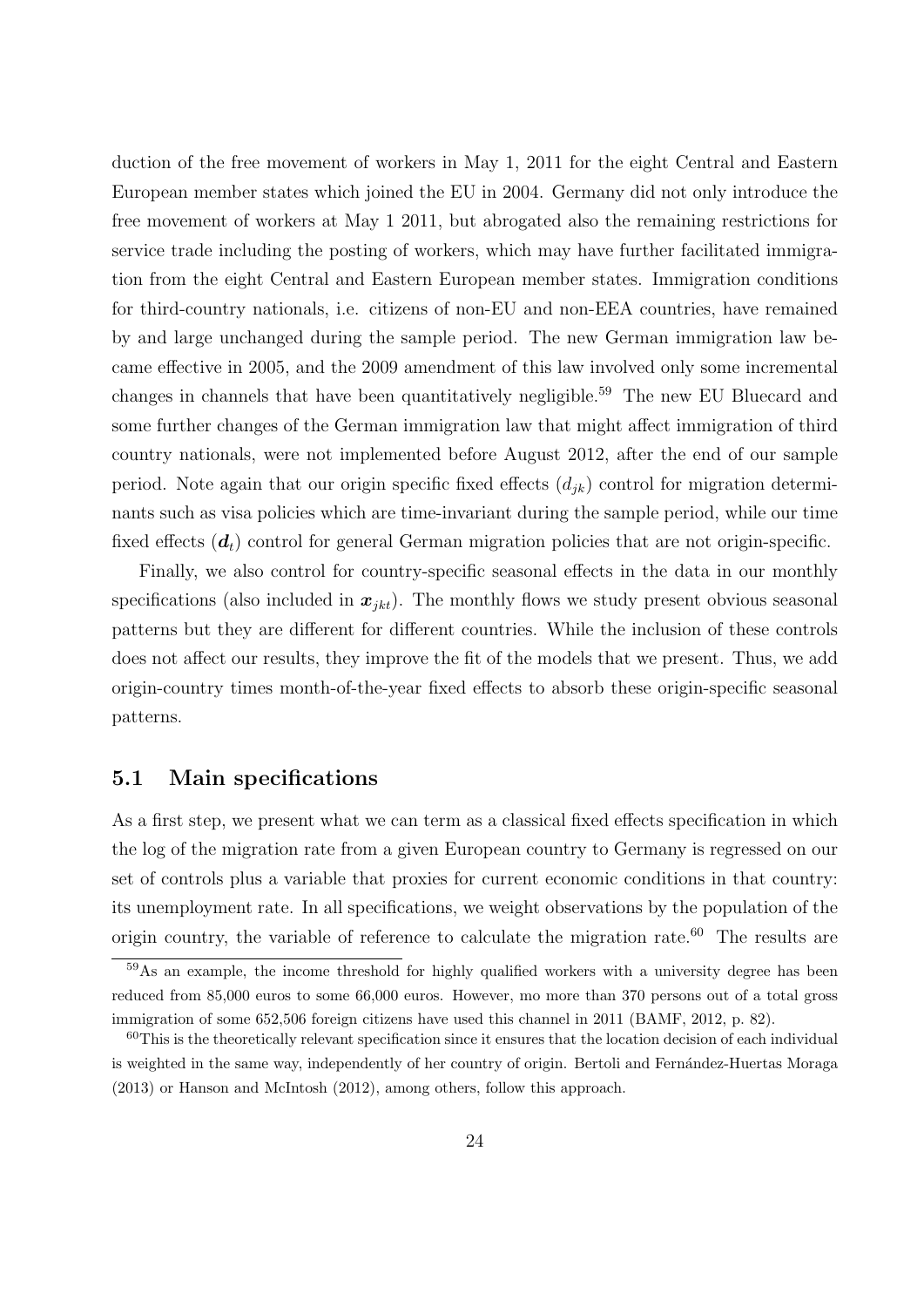shown in Column (1) of Table 4. The interpretation of the long-run coefficient is straightforward: a 1 percent increase in the unemployment rate at origin is associated with a 0.68 percent increase in the emigration rate to Germany. The policy variables are also remarkable. The 2011 free mobility extension was associated with an increase in the migration rate to Germany of 18 percent whereas the migration rate from Romania to Bulgaria after 2007 tripled (304 percent increase).

However, the estimation of these coefficients is likely to be biased by the existence of multilateral resistance to migration. For example, increases in the Romanian unemployment rate are correlated with increases in the Italian unemployment rate (0.60 correlation in our sample). Since Italy is an important alternative destination for Romanians, the coefficient on the Romanian unemployment rate variable is picking up both the increase in migration flows to Germany created by the worsening of Romanian economic conditions (what is supposed to pick up) and the increase in migration flows to Germany created from the diversion of Romanian migration flows from Italy to Germany. If this structure of correlations is prevalent, the coefficient is likely to be upward biased.

For the same reasons, given the coordination of migration policies at the European level, we would expect the two coefficients on migration policies to be upward biased (biased towards zero).

In Column (2), we add the auxiliary regressors of the CCE estimator  $(\lambda_{jk}/\tilde{z}_t)$  to the specification in order to control for multilateral resistance to migration. For the unemployment rate coefficient, the result is as expected: the long-run elasticities of migration rates to Germany with respect to origin-country unemployment rates go down from 0.68 to 0.53, a 22 percent reduction. Unfortunately, although we include the policy variables as well, we do not have enough variation in the data as to distinguish their coefficients from those of the auxiliary CCE regressors,  $61$  so we cannot test our expectation on them. What we test for is the need for these auxiliary regressors. The value of the F-test on the assumption that the CCE term is zero is 27.64 (p-value=0.00), clearly establishing the need to control for

 $61$ This is due to the fact that all changes in each of the two variables happen simultaneously, in January 2007 and in May 2011, respectively. This, in turn, implies that the variables for all the countries for which we have a policy change are perfectly collinear with the associated auxiliary regressors. Bertoli and Fernández-Huertas Moraga (2013) are able to identify the effect of policy changes with the CCE estimator because they have variations in the visa variable at different points in time.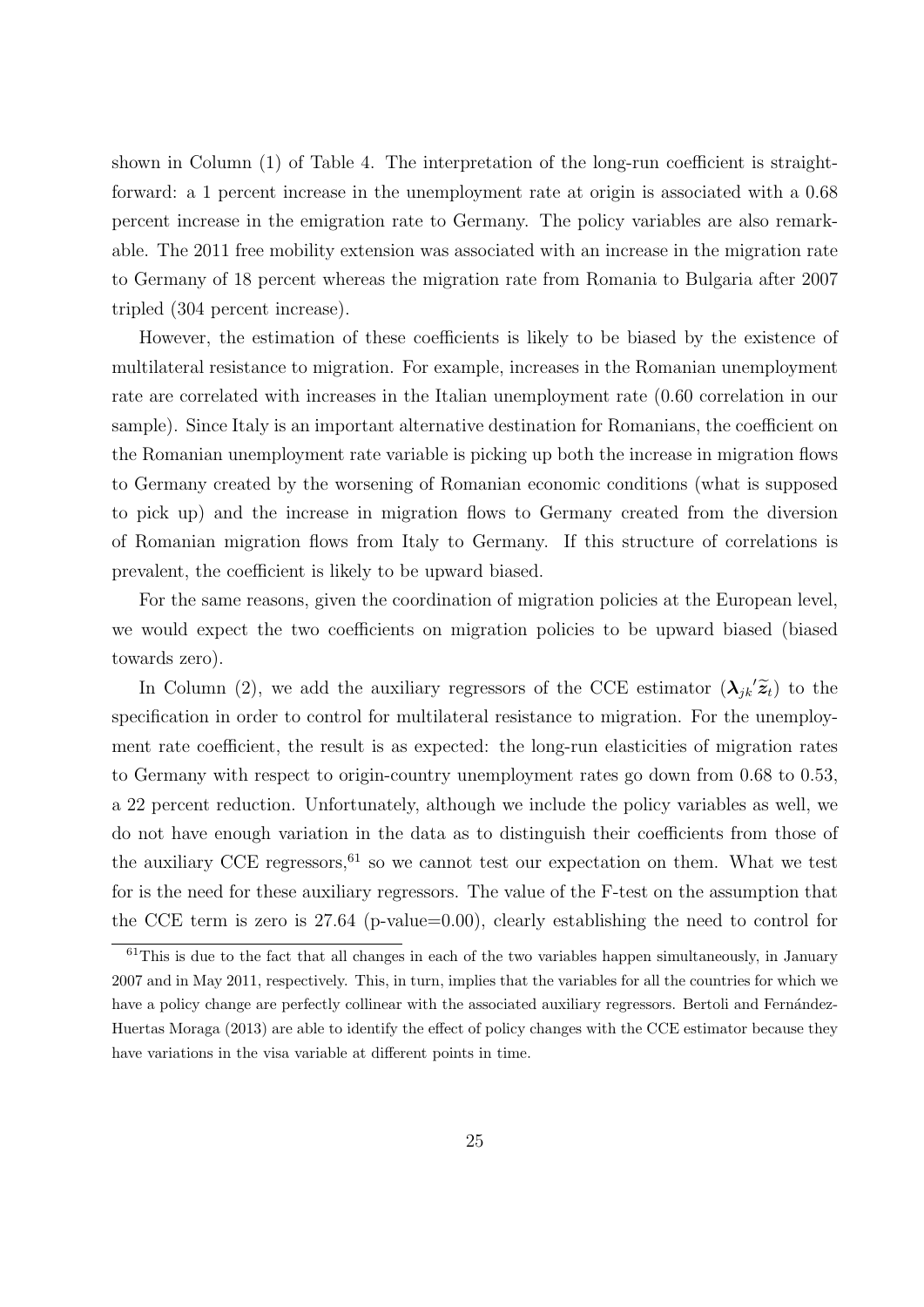multilateral resistance to migration in this specification.<sup>62</sup>

Column (2) provides a consistent estimate of the effects of unemployment rates at origin on migration rates to Germany<sup>63</sup> even if we have omitted relevant observable or unobservable characteristics. Still, the interpretation needs to take into account that the effect of any variable that is tightly correlated with the unemployment rate is going to be picked up by the unemployment rate in the CCE specification. In this sense, the unemployment rate can be seen just as a proxy for current economic conditions at origin.

One of our concerns in this paper is to understand whether expectations over the future evolution of current economic conditions have any impact on migration flows. If it were the case that the unemployment rate was perfectly correlated with these expectations, we would not have any variability left to identify this expectations channel. However, Section 3.3 suggests that bond yields can have potential explanatory power, uncorrelated enough with current economic conditions, to proxy for future economic conditions. This is why our next step is the introduction of four lags of the bond yields at origin as additional explanatory variables.

This is done in Columns (3) and (4) of Table 4, which constitute our preferred specification. Column (3) presents the FE specification. The new variable, the 10-year bond yields at origin, appears as a strongly significant correlate of bilateral migration rates to Germany. A 10 percent increase in the variable is associated with increases in migration rates of 3.8 percent. Which part of this increase in migration rates can be associated with actual changes in the origin-country expectations about future economic conditions? Column (4) tells us that a 10 percent increase in the bond yields only increases the migration rate to Germany by 1.1 percent. The remaining 2.7 percent can be attributed to concomitant worsening of economic expectations in alternative destinations that divert flows from those destinations to Germany. Thus, over this period, our preferred specification concludes that only 28 percent of the increase in migration flows to Germany due to the worsening of economic expectations

 $62$ All of our results are robust to the exclusion of the policy variables from all specifications. In particular, the F-test still clearly rejects the null if policy variables are excluded or when cross-sectional averages of the policy variables are not included among the auxiliary regressors. Results available from the authors upon request.

<sup>&</sup>lt;sup>63</sup>While we cannot purely establish causality, the endogeneity generated by reverse causality between changes in migration rates at the monthly level and changes in unemployment is likely to be irrelevant for most countries in the sample, given that migration rates to Germany do not generally affect great shares of the origin population.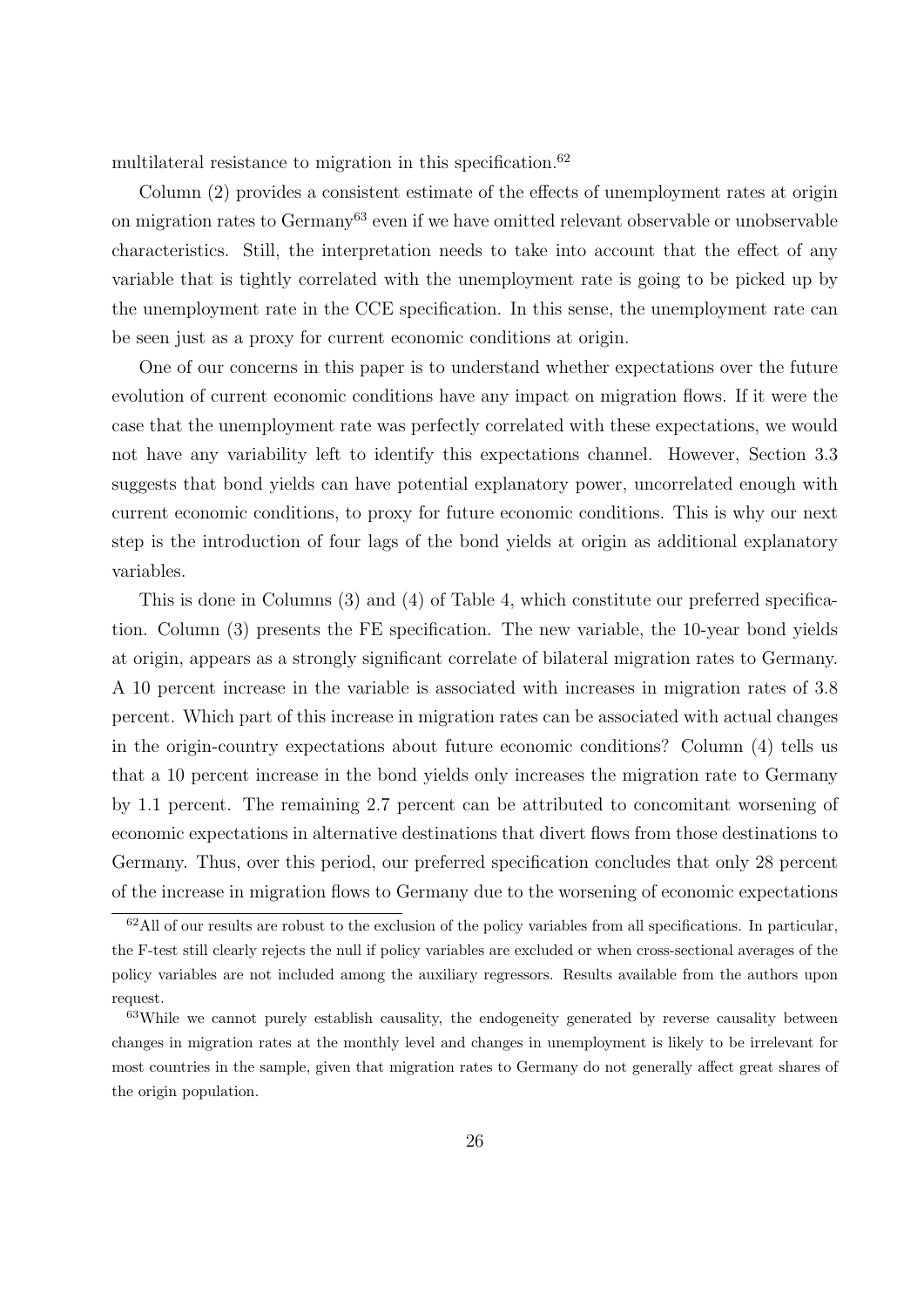can be attributed to origin countries, while 72 percent of this increase comes from the contemporary poor economic expectations about the evolution of alternative destinations for these origin countries.

As far as other variables are concerned, the unemployment rate effect becomes smaller in the FE specification  $(3)$  with respect to FE specification  $(1)$ : 0.55 versus 0.68. However, it is virtually unchanged in CCE specifications (2) and (4): 0.53 in both. The coefficients on the policy variables are extremely similar in specifications (1) and (3). Specification (3) suggests that the 2007 EU Enlargement generated a 285 percent increase in the Romanian and Bulgarian migration rate whereas it increased the migration rate of countries affected by the 2011 Free Mobility provisions by 15 percent.

In addition to the biased coefficients, the results of the F-test for the significance of the auxiliary CCE coefficients in specification (4) show that it is indeed necessary to control for multilateral resistance to migration since the model in regression (3) is misspecified. The value of the test is 13.46 (p-value=0.00), clearly rejecting the null.

The last two columns in Table 4 add an additional variable (with its four lags) to the previous specifications: the log of the GDP per capita in the origin countries. The GDP per capita at origin is one of the most usual explanatory variables in the literature on the determinants of bilateral migration rates. However, as mentioned above, there are three reasons why it is not a part of our preferred specifications. First, it is only available at the quarterly level while we try to exploit the monthly variation in our longitudinal dataset in order to improve the precision of our estimates. Second, it is highly correlated with the unemployment rate for this particular dataset: -0.59 once we take out the fixed effects used in the estimates in Table 4. Third, there is much fewer variability to exploit, as it can be seen from the summary statistics in Table 3: the standard deviation of a normalized version of the variable is six to seven times lower than the standard deviation of the same normalized version of the unemployment rate, so that most of the effect of income differentials upon migration rates is captured by our structure of fixed effects.<sup>64</sup>

Still, for robustness purposes, we can see what happens when we introduce the GDP per capita (with four lags) in our preferred specification. The results are shown in Columns (5) and (6) of Table 4. The bond yields variable is basically unaffected in both specifications

<sup>&</sup>lt;sup>64</sup>Specifically, origin dummies absorb the effect of differences in levels, while time dummies control for the shared dimension of the recent economic crisis.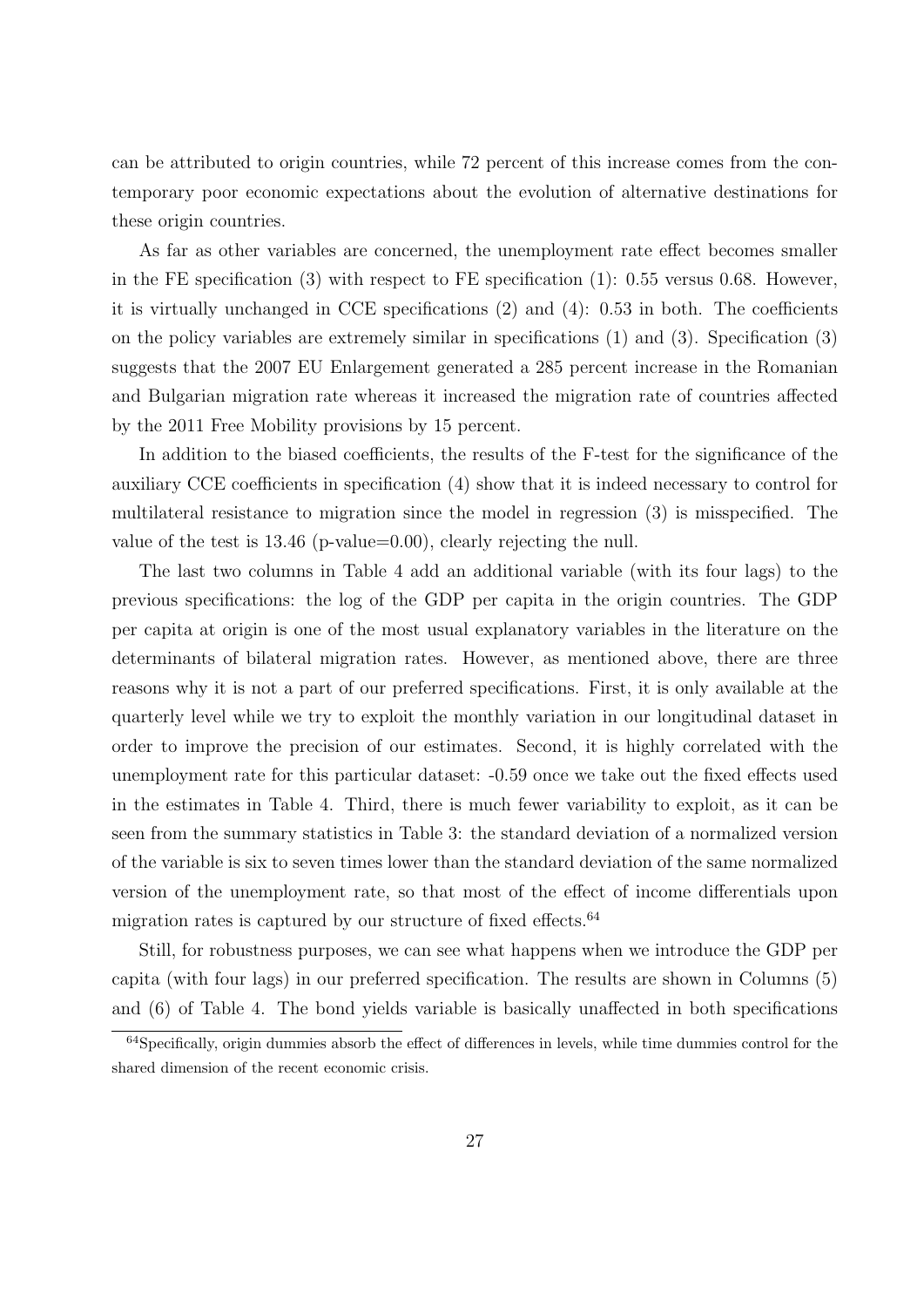(0.11). However, there is some evidence that both the unemployment rate and the GDP per capita at origin are proxying for the same concept of current economic conditions at origin. While both variables are significant in the FE specification in Column (5), the coefficient on the unemployment rate variable is significantly reduced with respect to specification (3): from 0.55 to 0.41. The same thing happens if we first include the GDP per capita variable and then the unemployment rate variable: the coefficient on the GDP per capita variable is greatly reduced in the second case.<sup>65</sup> A fourth reason why we don't include the GDP per capita variable in our preferred specification is the fact that it is only marginally significant in the CCE case: Column (6). This does not imply that GDP at origin does not matter for the magnitude of bilateral migration rates. It just reflects how changes in GDP per capita during the period were relatively small and correlated with changes in the unemployment rate so that the unemployment rate variable dominates the GDP per capita variable while the GDP per capita level effects are mostly absorbed by our extremely demanding structure of fixed effects.

### **5.2 Robustness checks**

Next, we present three of the large number of robustness exercises that we have performed. First, we test whether our results are robust if we expand our sample by adding Turkey and Croatia in order to achieve the minimum number of countries suggested by Pesaran (2006). As mentioned above, we add Turkey because it is one of the main traditional origins for German immigration although it is only the fifth country by the size of total gross inflows in the studied period (176,000 immigrants to Germany). As for Croatia, it is added as a representative country of immigration to Germany coming from the former Yugoslavia.

The results on this expanded 30-country sample are shown in Table 5. Column (1) presents the fixed-effects specification, basically unchanged with respect to specification (3) in Table 4. Column (2) offers the CCE specification, with a larger bond yields coefficient (0.18 versus 0.11) although the difference is barely significant statistically. The reason for this difference could either lie in the potential small-sample bias of the CCE specification or in the large effect that the inclusion of Turkey may have on the estimates, given that we use population-weighted estimates and Turkey becomes the largest origin in the expanded sample.

 ${}^{65}$ From  $-2.89$  to  $-1.47$  in that case. Results available from the authors upon request.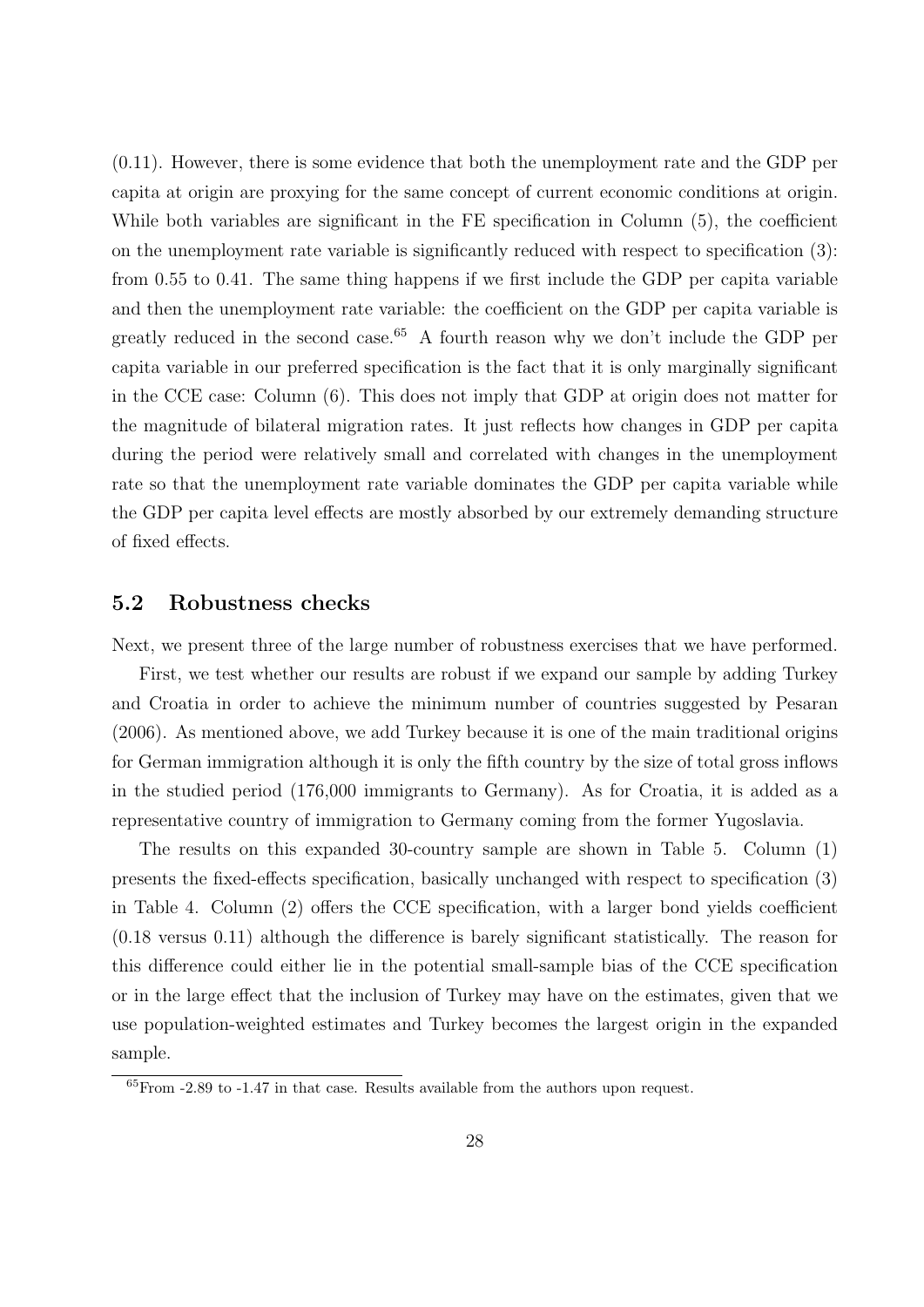To prevent concerns coming from the use of population weights in our preferred estimates, we reran the model on the baseline sample without population weights in specifications (3) and (4) from Table 5. The estimated coefficients are again barely different from those reported in specifications (3) and (4) from Table 4. Only the FE coefficient for the 2011 Free Mobility variable is significantly larger in the specification without fixed effects. This comes from the fact that the eight countries affected by this provision were mostly small countries: 29 percent of the countries hosting only 17 percent of the population.

Finally, we also test what happens when we estimate both the FE and CCE specifications dropping Estonia, the only country in our main sample for which we did not have actual bond yields data and had to estimate them. As it could be expected, the omission of a country that represents barely more than 0.3 percent of the total population of the included origin countries has no impact whatsoever on the estimates. Specifications (5) and (6) from Table 5 are almost identical to specifications (3) and (4) from Table 4.

# **6 The relevance of the diversion effect**

In this section, we gauge the quantitative relevance of the studied variables in explaining the increase in migration flows to Germany in the aftermath of the European crisis. To this end, we perform a simple decomposition exercise on our preferred set of estimates, that is, Column (4) from Table 4.

The objective of the exercise is to understand the strength of the diversion effect, which we term multilateral resistance to migration, as a key factor explaining the evolution of gross migration inflows into Germany between 2006 and 2012. To provide an example, the additional migration from Greece to Germany due to increases in Greek bond-yields between 2007 and 2012 is not as remarkable as the additional migration from Romania to Germany due to increases in Spanish and Italian bond yields, Spain and Italy being the main alternative destinations for Romanian migrants.<sup>66</sup> Greek migration to Germany increased from 8,000 persons in 2007 to 31,000 persons in the last year of our sample (July 2011-June 2012). Out of this almost four-fold increase, Column (4) tells us that we can attribute only 11 percent, that is 2,580 migrants, to the worsening of Greek economic expectations proxied

 $66W$ e compare 2007, after Romania had entered the European Union, with the last full year in our sample: the last six months of 2011 and the first six months of 2012.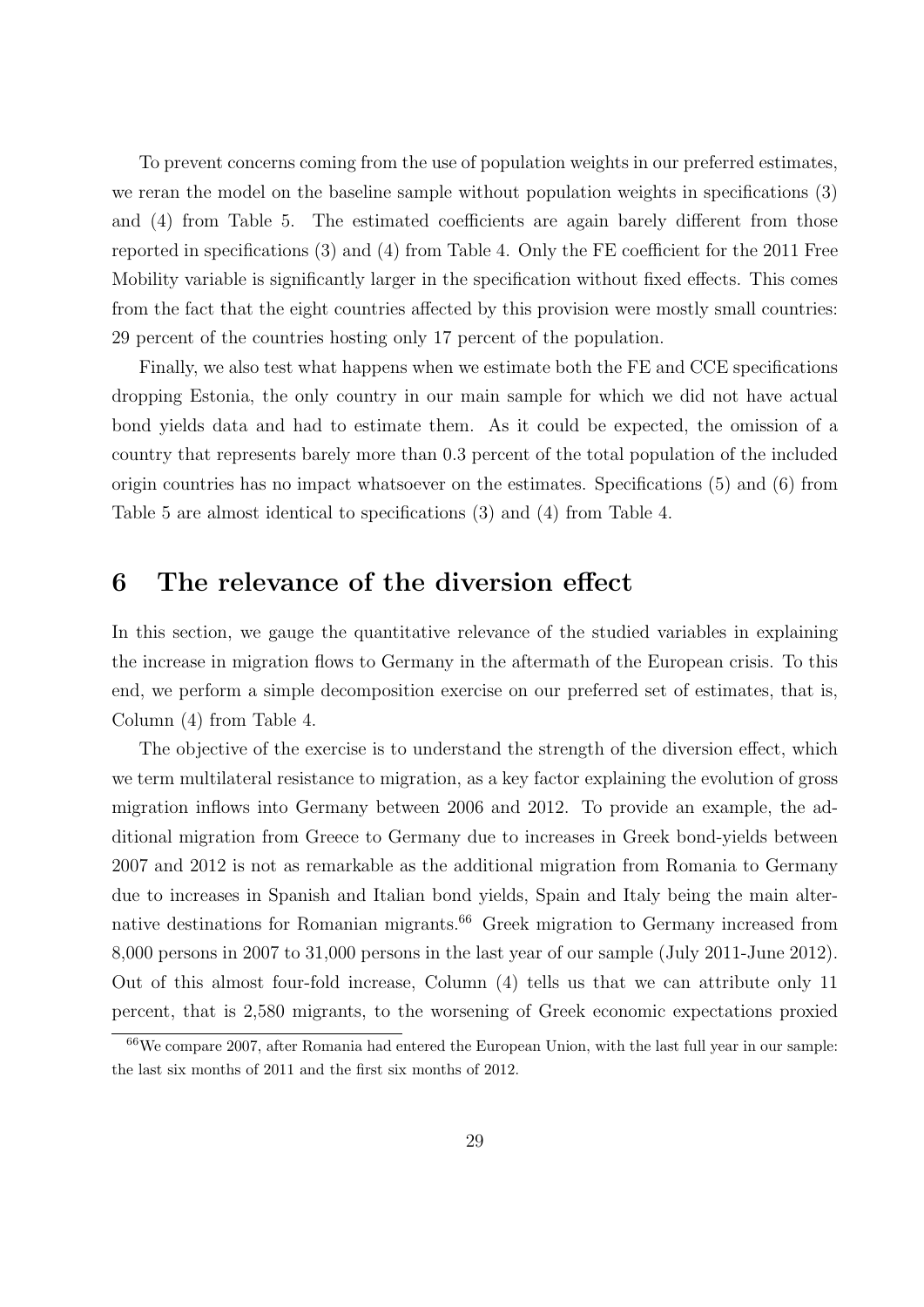by the increase in Greek bond yields from 4.5 to 21.4 percent. In the same period of time, Romanian migration to Germany accelerated from 43,000 persons in 2007 to 107,000 persons in the last year. Out of this more than doubling of the flows, changes in the economic conditions of alternative destinations approximated by the multilateral resistance to migration term  $\lambda_{jk}$ <sup>'</sup> $\tilde{z}_t$  in equation (11) account for 99 percent, that is, for 63,751 additional migrants. A simple regression of this term on Spanish and Italian bond yields suggests that they can explain up to 40 percent of the variation in the multilateral resistance to migration term for Romania from 2007, which would translate into 25,602 migrants, almost 10 times the number of additional migrants from Greece.<sup>67</sup>

How can we obtain these numbers from specification (4) in Table 4? We just take advantage from the linearity of equation (11). If we sum all the monthly observations for a given country *j* in a particular reference year (2007 in our example) and subtract this expression from a similar expression for the last twelve months of the sample (between July 2011 and June 2012), we obtain a decomposition of the difference that accounts for the influence of each of the independent variables of the equation on the change in migration rates observed during the period:

$$
\sum_{t=7/2011}^{6/2012} y_{jkt} - \sum_{t=1/2007}^{12/2007} y_{jkt} = \hat{\beta}_{21}^{CCE'} \left( \sum_{t=7/2011}^{6/2012} x_{1jjt} - \sum_{t=1/2007}^{12/2007} x_{1jjt} \right) + \n+ \hat{\beta}_{22}^{CCE'} \left( \sum_{t=7/2011}^{6/2012} x_{2jjt} - \sum_{t=1/2007}^{12/2007} x_{2jjt} \right) + \n+ \hat{\beta}_{1}^{CCE'} \left( \sum_{t=7/2011}^{6/2012} x_{jkt} - \sum_{t=1/2007}^{12/2007} x_{jkt} \right) + \hat{\lambda}_{jk'} \left( \sum_{t=7/2011}^{6/2012} \tilde{z}_{t} - \sum_{t=1/2007}^{12/2007} \tilde{z}_{t} \right) + \n+ \hat{\beta}_{t}^{CCE'} \left( \sum_{t=7/2011}^{6/2012} d_{t} - \sum_{t=1/2007}^{12/2007} d_{t} \right) + \left( \sum_{t=7/2011}^{6/2012} \hat{\eta}_{jkt}^{CCE} - \sum_{t=1/2007}^{12/2007} \hat{\eta}_{jkt}^{CCE} \right) ,
$$
\n(12)

 $67$ The figures are equally spectacular if we repeat the exercise with unemployment rates. They explain 33 percent of the increase in Greek migration to Germany, that is 7,475 additional migrants. For Romania, Spanish and Italian unemployment rates explain 59 percent of the variation in the Romanian multilateral resistance to migration term from 2007. That would mean that Spanish unemployment rates can account for 37,466 additional Romanian migrants to Germany during the last year, more than 5 times as much as the Greek unemployment rate effect on migration from Greece.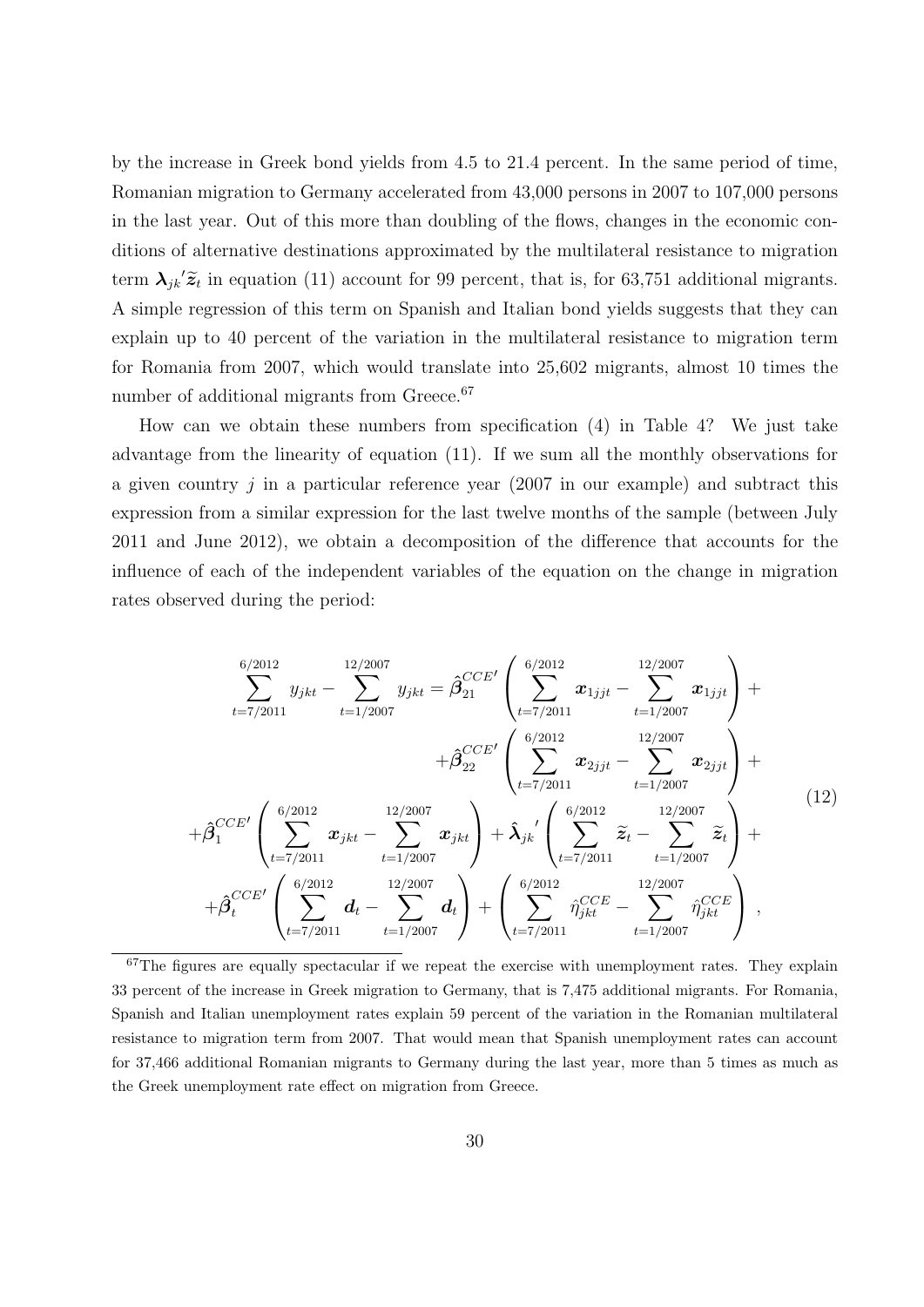where  $x_{1jjt}$  in the first expression of the right hand side of equation (12) gathers the four lags of the bond yields variable and  $x_{2jjt}$  in the second parentheses includes the four lags of the unemployment rate in country *j*. The third and fourth elements constitute the contribution of the diversion effect to explaining the change in immigration to Germany between the two years. We consider  $\hat{\beta}_1^{CCE}$  $\int_{1}^{CCE'} \left( \sum_{t=7/2011}^{6/2012} \bm{x}_{jkt} - \sum_{t=1/2007}^{12/2007} \bm{x}_{jkt} \right)$  as part of the diversion, or multilateral resistance to migration, term because of our inability to separately identify policy direct effects from the diversion effect. This is the main reason we use 2007 rather than 2006 as our reference year, so that the effects of the enlargement on Romanian and Bulgarian migration are already discounted and we only need to worry about the 2011 free mobility agreement with eight Eastern European countries. Finally, the decomposition concludes with the general effects contained in the time dummies  $d_t$  and the difference in residual unexplained components  $\hat{\eta}_{jkt}^{CCE}$ .

The overall results from this simple decomposition exercise can be observed in Table 6. We have performed one decomposition for each individual country *j* in our baseline sample although we only report them for the ten countries that experienced the highest increase in overall gross migration flows to Germany during this period: from 2007 to July 2011-June 2012. The largest absolute changes<sup>68</sup> took place in four Eastern European countries: Romania, Bulgaria, Poland and Hungary. The other included countries are two Baltic states (Latvia and Lithuania) and the four Southern Europe countries most affected by the recession: Greece, Italy, Spain and Portugal. The last line of the table adds the results from the decomposition exercise across all countries in the sample. The ten countries shown account for 92 percent of the total increase in the flows to Germany during the period: 256,000 migrants.

Looking at Table 6, we can first identify the numbers used to illustrate the previous example. For the increase in Greek migration to Germany, we used the 11 percent associated with changes in expectations about the future of the Greek economy, proxied by the bond yields. However, we can see how changes in current economic conditions, proxied by the evolution of the unemployment rate, can be attributed a larger impact over Greek migration to Germany: 33 percent, three times as much. Still, changes in current and future Greek economic conditions together can only account for 44 percent of Greek migration during the period. This is notably smaller than the 61 percent that can be related to diversion effects,

<sup>68</sup>The largest relative changes during the same period correspond to Latvia, Greece, Slovenia and Spain.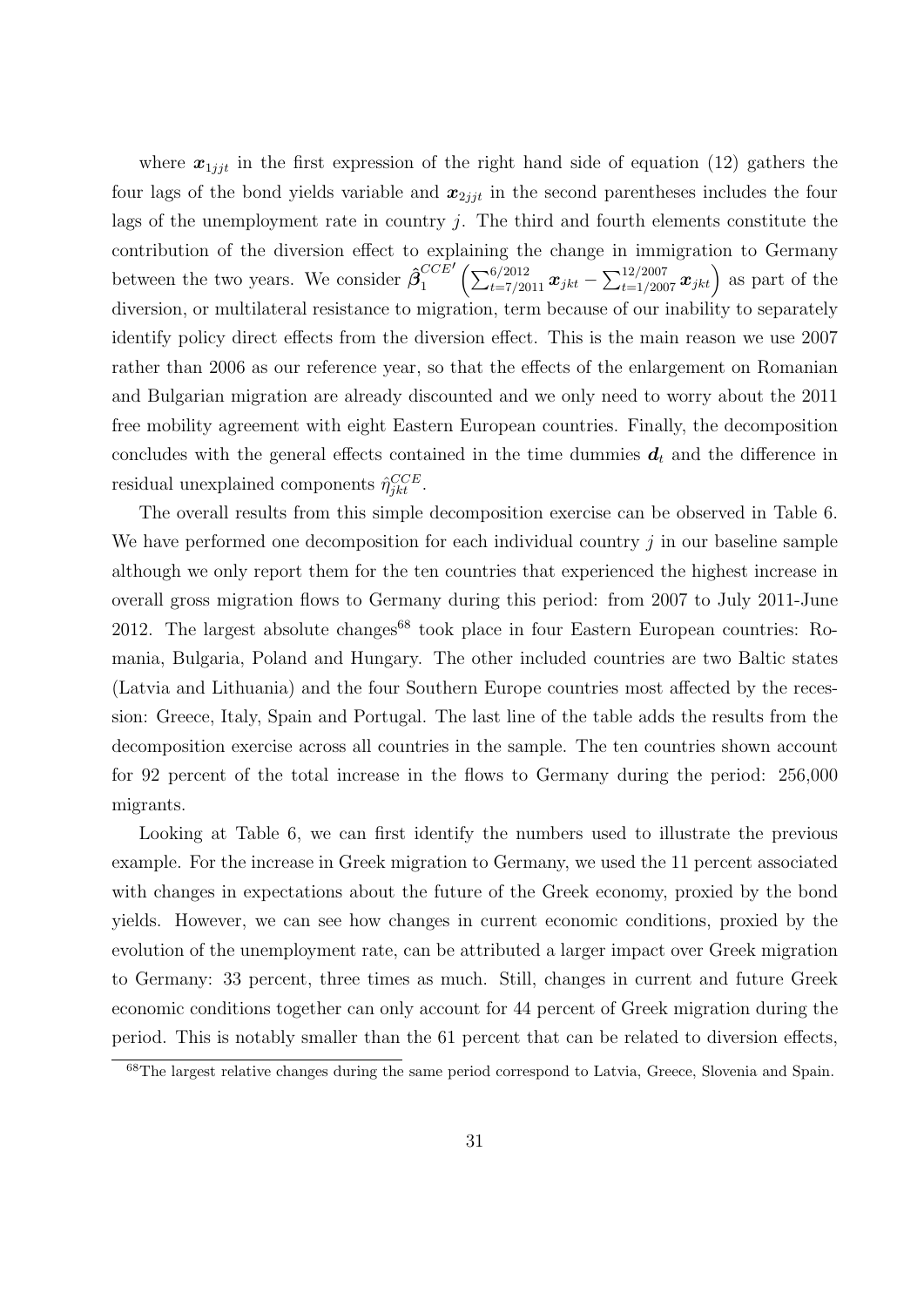that is, migrants from Greece who would have gone to other destinations but were deflected to Germany because of events happening in other potential destinations.

The strength of the diversion effect is even more remarkable for Romanian migration to Germany, since it could fully explain the increase in migration during the period (99 percent). In the Romanian case, there has been almost no variation in expectations and little in unemployment rates, which just explain 6 percent of the increase in flows. One could argue that what the diversion effect is picking up is, in fact, the residual variation in the data. However, to show that the diversion term actually captures the multilateral resistance to migration concept, we can observe its correlation with economic conditions in alternative destinations for Romanian migrants, notably Spain and Italy. To this end, we have regressed the estimated  $\hat{\lambda}_{jk}^{\prime} \tilde{z}_t$  term for Romania on Spanish and Italian economic conditions. Spanish bond yields and unemployment rates explain 66 percent of the variability in the Romanian multilateral to resistance term from 2007. Italian variables could also explain 58 percent of the variability.<sup>69</sup>

More generally, Table 6 shows that the expectations channel, proxied by the evolution of the bond yield has only been quantitatively relevant in explaining increases in migration from Greece (11 percent) and Portugal (16 percent). In fact, its overall contribution to immigration to Germany has been almost zero  $(-0.01)$ .<sup>70</sup> On the contrary, current economic conditions, proxied by the unemployment rate, appear as solid factors explaining migration flows to Germany. They are able to explain 40 percent of the change over the studied period overall. In the main origin countries, the largest contribution takes place in Spain, where they explain 47 percent of the increase in the flows. Its relevance is lower in some Eastern European countries where economic conditions either improved or did not deteriorate much during the period, such as Poland, where unemployment rates actually contributed to reducing inflows by 9 percent, and Romania.

The last two columns of Table 6 include both the unexplained residual variation corresponding to the last parentheses in equation (12), which is typically small and with changing signs, and the part of the changes in migration flows to Germany that can be attributed to common factors, captured by the structure of time dummies:  $d_t$ . The latter happens to be negative on average and not negligible: -0.18. In fact, the relative magnitude of this variable

<sup>69</sup>These auxiliary regressions are available from the authors upon request.

<sup>70</sup>This negative value comes from the positive evolution of the spread in countries sending few additional migrants to Germany, notably the UK, Switzerland and the Nordic countries.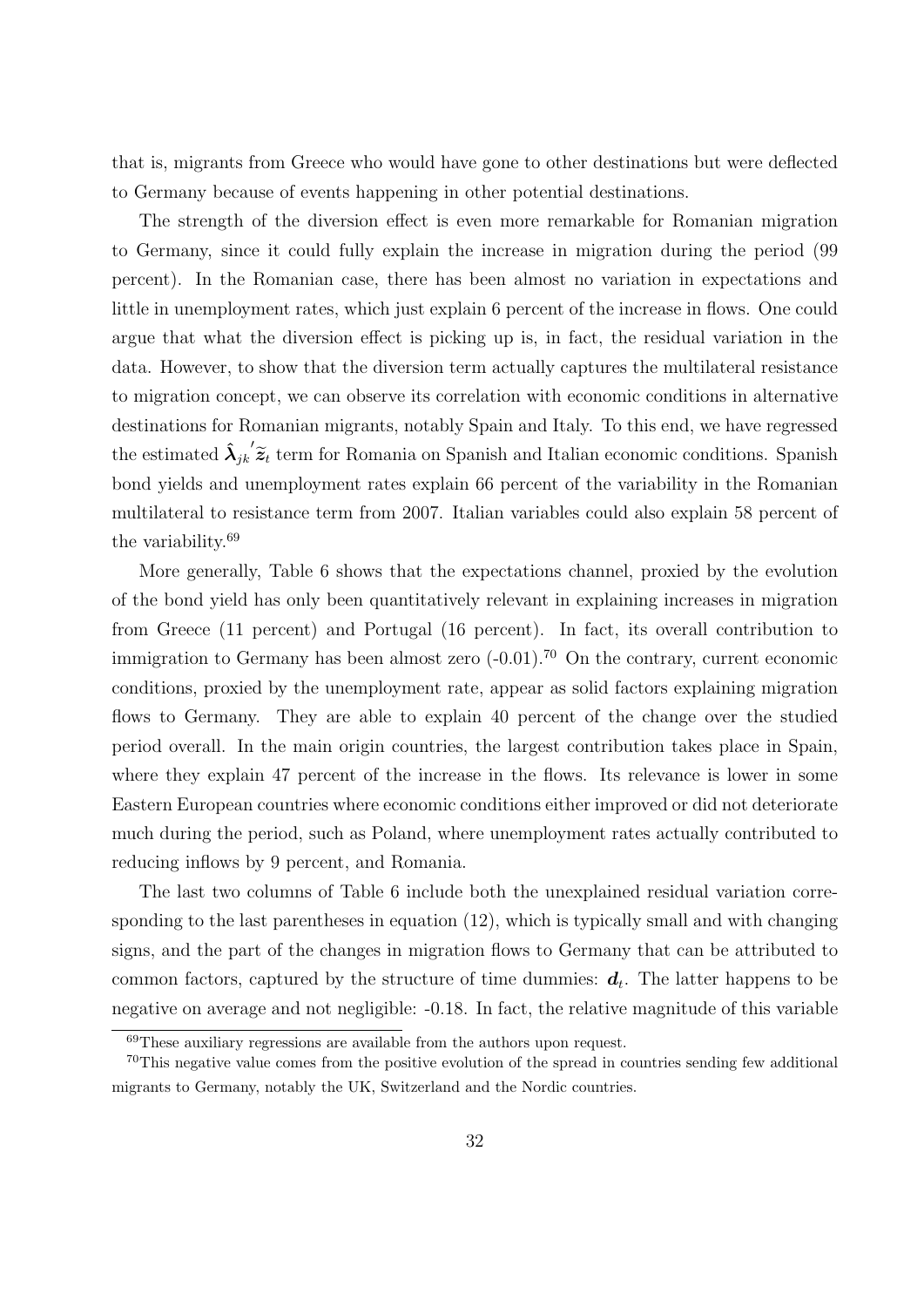is the same across countries but its contribution becomes larger wherever the relative change has been smaller. This is why it is much smaller for Latvia  $(-0.06)$ , Greece  $(-0.07)$  and Spain (-0.09), where the relative increase in migration was more notable, than for Poland (-0.41), where the relative increase has been modest, although starting from a large 2007 inflow. There are many possible alternative explanations for this sign; for instance, the crisis, which induced a decline of GDP between 2008 and 2010 and exposed Germany to the instability arising from the sovereign debt crisis in other European countries, could have induced a direct negative effect on incoming migration flows.<sup>71</sup> In general, time dummies pick any factor that affects all origin countries in the same way.

Undoubtedly, the most remarkable number in Table 6 is that coming out of the contribution of the diversion effect to explaining the increase in gross migration inflows into Germany: 78 percent. This is exactly twice as much as the contribution of current and future economic conditions to explaining these flows. Unfortunately, we cannot disentangle the effect of changes in migration policies, the free mobility agreement with eight Eastern European countries in the sample in 2011, from changes in the "pure" diversion effect. Thus, our diversion effect is "contaminated" by direct policy effects of the 2011 agreement. In order to discount this effect, we can either trust the, possibly downward biased, coefficient on this variable from specification (3) in Table 4, which reported a 15 percent increase in the flows, or we can check how much of the variation in the multilateral resistance to migration term can be directly accounted for by the policy variables: 22 percent, the  $R<sup>2</sup>$  from a regression of  $\lambda_{jk}^{\prime\prime}$ <sup>'</sup> $\tilde{z}_t$  on  $x_{jk}$ . The 2011 agreement could be behind the large size of the explanatory power of the diversion effect for Poland (1.54) or Hungary (0.81). However, it must be noticed that the diversion effect is also very large for countries that were not directly affected by the agreement, such as Romania (0.99), Bulgaria (0.80) or Italy (0.81).

The relevance of the policy effect on the overall diversion effect is best judged by looking at the evolution of the multilateral resistance to migration term over time for the main countries reported in Table 6. Figure 7 performs this exercise for the first four: Romania, Bulgaria, Poland and Hungary. For Romania and Bulgaria, the jump in January 2007 reflects both countries' accession into the EU. However, the rest of the increase over the period is, as shown above, mostly related to the worsening of the economic conditions in Spain and

<sup>71</sup>Notice that, while the evolution of economic conditions in Germany might have *per se* contributed to reduce the scale of incoming flows, Germany nevertheless improved its *relative* attractiveness *vis-á-vis* other European destinations that have been more severely hit by the crisis.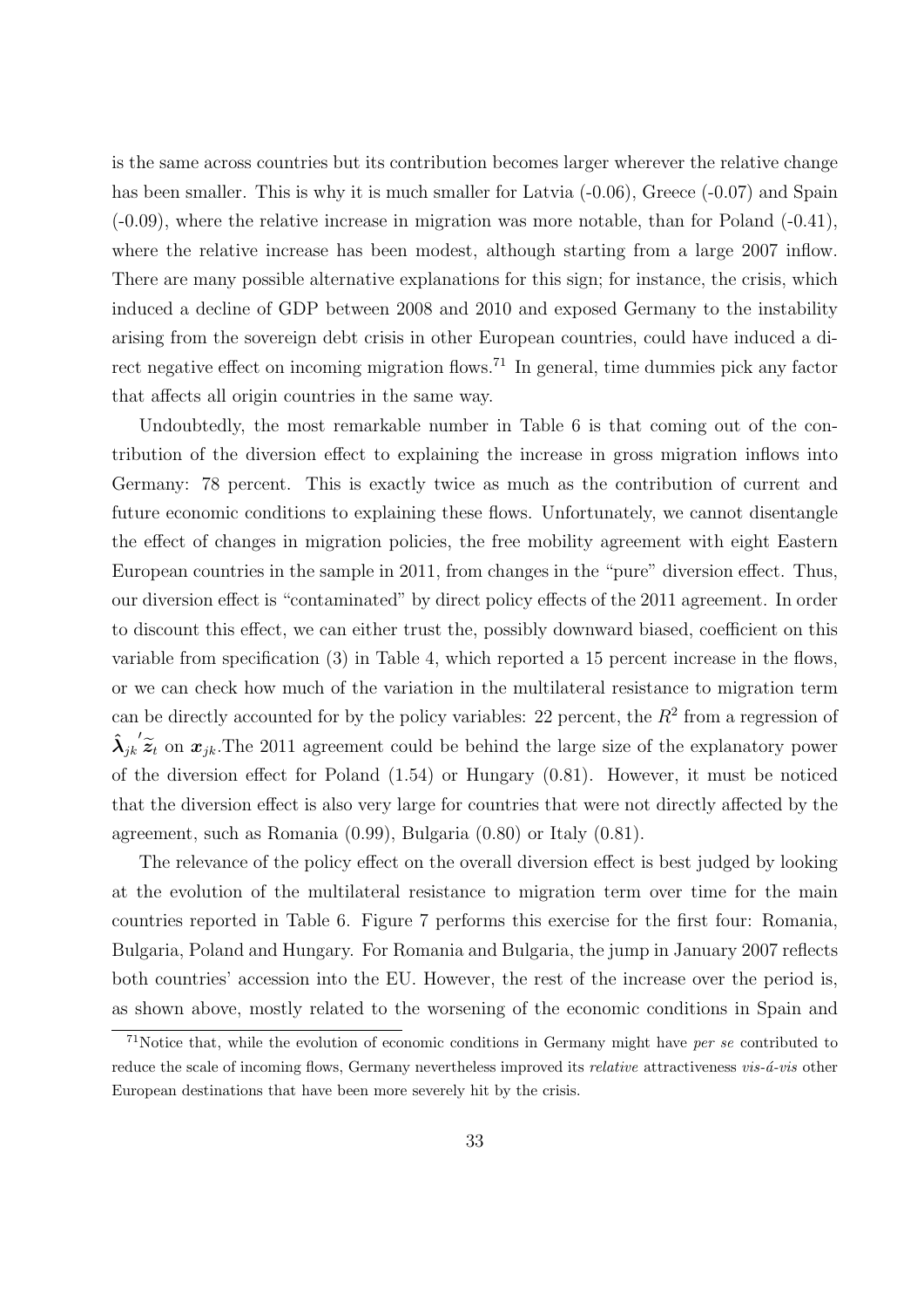Italy that made migration to Germany relatively more attractive. Notice that, for Table 6 purposes, we took the average of the 12 months in the series that follows the January 2007 jump so that the 2007 policy change does not affect the calculation. This is not the case for Hungary and Poland. In case of these countries it is clear that the jump, smaller in magnitude but a jump nonetheless, took place in May 2011, when Germany granted free mobility to their citizens. Overall, as seen in Table 6, the evolution of the diversion effect for this countries is a crucial factor explaining the surge in migration to Germany between 2007 and July 2011-June 2012.

We would like to emphasize how our methodology is able to take into account the effect of economic conditions or migration policy changes in alternative destinations for potential German-oriented migrants without actually needing to include such variables. We have already seen how the diversion, or multilateral resistance to migration, term for Romania was associated with economic conditions in Spain and Italy. The main advantage of the CCE estimator is that it does neither require us to make assumptions on what the relevant alternative destinations are nor do we need data on these alternative destinations. The auxiliary regressors do the job for us. The reason is that the structure of cross-sectional averages and their interactions with the origin fixed effects are able to detect average changes in the dependent and independent variables, and thus in the residual unexplained variation, and attribute them appropriately to each origin through the origin interaction. We do not need alternative destinations to be in the dataset for this to be the case. A change in US conditions that makes the US a more attractive destination for migrants will be reflected in migration rates across the sample, thus affecting their cross-sectional average, and will be assigned to each country through the origin interaction.

# **7 Concluding remarks**

This paper has analyzed the effects of the current economic crisis on migration flows from EEA countries to Germany, tackling two key analytical challenges that arise out of the complexity of the location-decision problem that potential migrants have to deal with. Specifically, we control for the confounding influence exerted by the time-varying attractiveness of alternative destination countries with the econometric approach proposed by Bertoli and Fernández-Huertas Moraga (2013), and we extend the usual definition of location-specific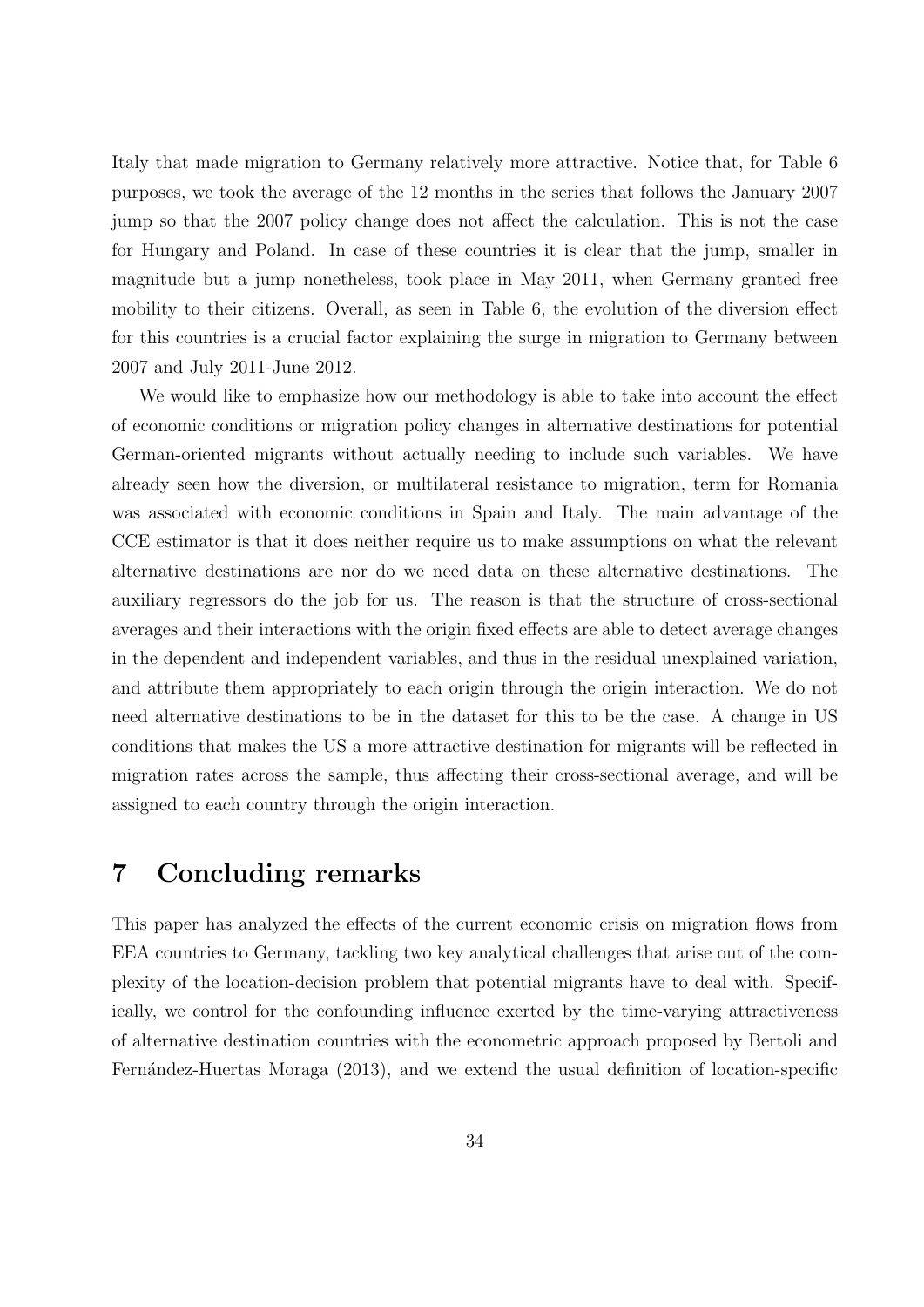utility to better account for the role of expectations in shaping the decision to migrate.

We find evidence that economic conditions at origin and the expectations about their evolution, proxied by the yields on 10-year government bonds, significantly influence the scale of bilateral migration flows. We use our estimates to understand how the observed variations in migration flows to Germany between January 2007 and June 2012 reflect (*i*) the migration-creation effect of the crisis, due to worsening economic conditions and expectations at origin, (*ii*) the migration-diversion effect due to a declining attractiveness of alternative destination countries, and (*iii*) the influence of common factors.

We find that diversion effects are very large, as they can account for 78 percent of the increase in migration flows to Germany, twice as much as the migration-creation effect of the crisis, while common factors contributed to reduce the scale of the incoming flows. The evolution of the yields of 10-year government bonds plays a role that is, on average, limited but that becomes substantial for two countries, namely Greece and Portugal, for which it can explain respectively 11 and 16 percent of the increase in migration that we observe in our data.

The key role of the migration-diversion effects induced by the crisis helps us to understand why Romania and Bulgaria, two countries that have been only modestly affected by the crisis, and that experienced no change in the entry conditions for their citizens to over our period of analysis, recorded the largest increase in the scale of migration flows to Germany. The severity of the crisis in Spain and Italy, which had absorbed most of Romanian and Bulgarian migrants before 2008, has redirected migration flows towards Germany.

These findings might have important policy implications. Currency union theory argues that a high level of labor mobility is an important prerequisite for an optimal currency area (Mundell, 1961). The level of labor mobility has been, however, low in the EU before the Eurozone was founded, and even today, after the crisis unfolded, migration outflows from the most affected countries are relatively moderate. Still, our analysis reveals a significant diversion of migration flows, that actually implies that intra-European migration flows are actually very sensitive to changes in economic conditions across alternative possible destinations. The migration-diversion effects induced by the crisis have a significant impact on labor endowments both in Germany and in the countries affected by the crisis, although bilateral migration flows between Germany and the Southern European countries are still modest.<sup>72</sup>

 $72$ The relevance of diversion effects will be presumably reinforced when Germany grants the free mobility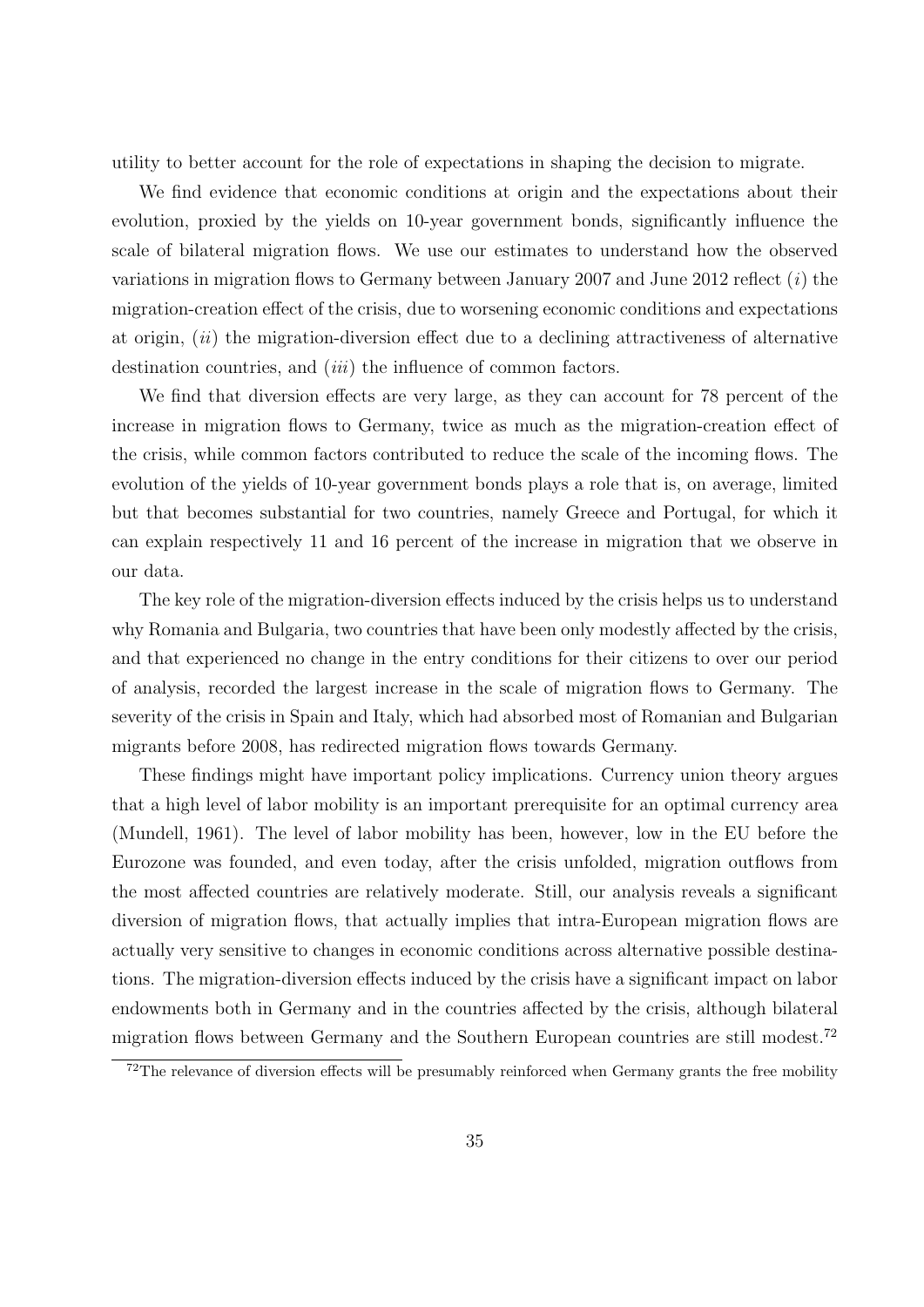Thus, the implications of the crisis for intra-European labor mobility are substantially larger than what can be inferred by focusing only on the direct migration-creation effect of the crisis. This insight might be relevant for monetary and labor market policies.

# **References**

- Anderson, J. (2011): "The Gravity Model," *Annual Review in Economics*, 3(1), 133–160.
- BAMF (2012): *Das Bundesamt in Zahlen 2011: Asyl, Migration, auslaendische Bevoelkerung und Migration*. Nuernberg: Bundesamt fuer Migration und Fluechtlinge.
- Barrios, S., P. Iversen, M. Lewandowska, and R. Setzer (2009): *Determinants of intra-euro area government bond spreads during the financial crisis*. European Econoomy, Economic Papers 388.
- Baum, C. F. (2006): *An Introduction to Modern Econometrics Using STATA*. STATA Press.
- BEINE, M., F. DOCQUIER, AND C. ÖZDEN (2011): "Diasporas," *Journal of Development Economics*, 95(1), 30–41.
- BERNOTH, K., AND B. ERDOGAN (2010): "Sovereign bond yield spreads: A time-varying coefficient approach," DIW Discussion Paper No. 1078, Berlin.
- BERTOLI, S., AND J. FERNÁNDEZ-HUERTAS MORAGA (2012): "Visa Policies, Networks and the Cliff at the Border," IZA Discussion Paper No. 7094, Bonn.
- (2013): "Multilateral Resistance to Migration," *Journal of Development Economics*, forthcoming.
- BERTOLI, S., J. FERNÁNDEZ-HUERTAS MORAGA, AND F. ORTEGA (2011): "Immigration Policies and the Ecuadorian Exodus," *World Bank Economic Review*, 25(1), 57–76.
- (2013): "Crossing the Border: Self-Selection, Earnings and Individual Migration Decisions," *Journal of Development Economics*, 101(1), 75–91.

of workers to Bulgarian and Romanian citizens on January 1, 2014.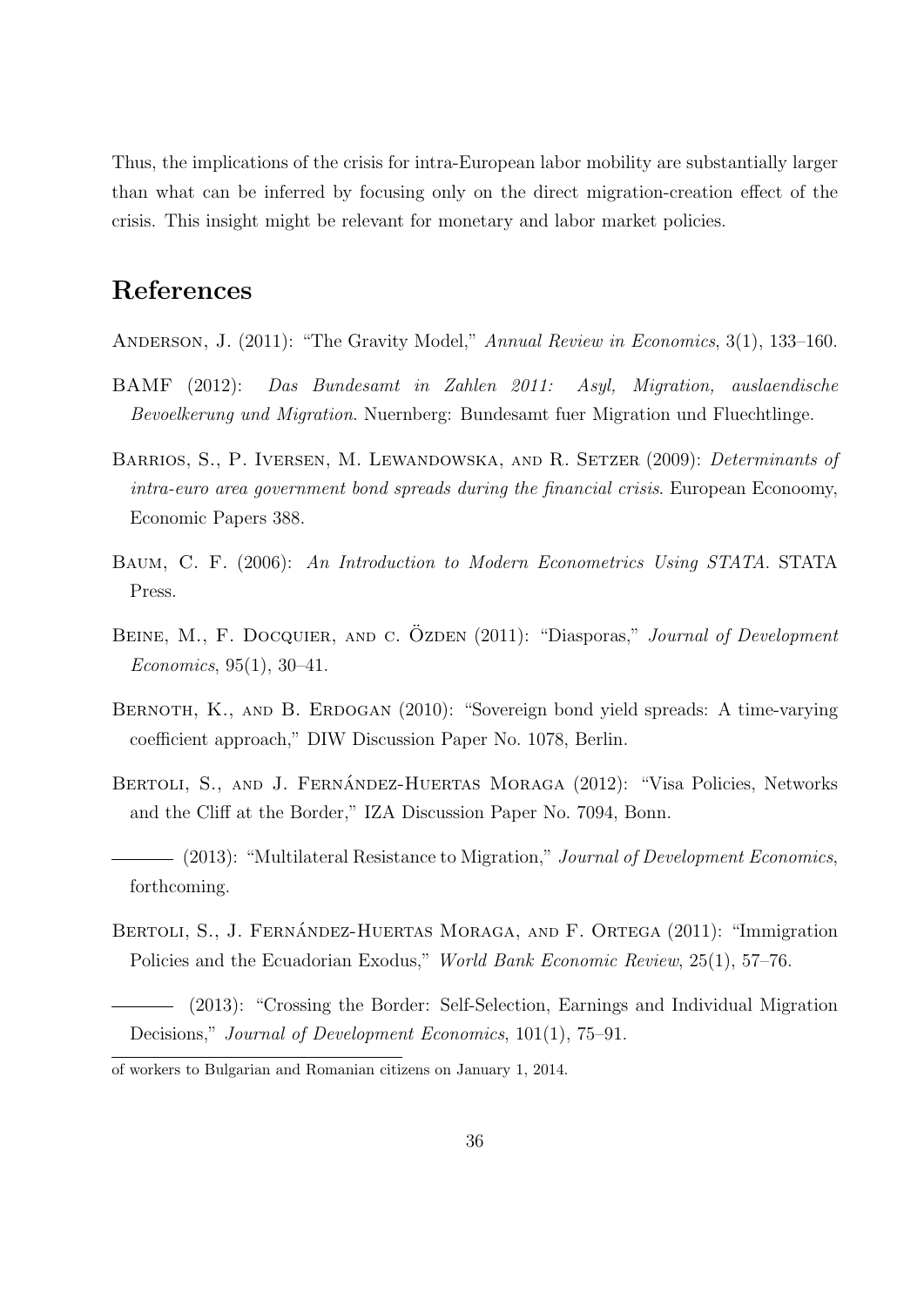- BLANCHARD, O., AND D. LEIGH (2013): "Growth Forecast Errors and Fiscal Multipliers," IMF Working Papers 13/1, International Monetary Fund.
- Burda, M. C. (1995): "Migration and the Option Value of Waiting," *Economic and Social Review*, 27(1), 1–19.
- Caceres, C., V. Guzzo, and M. Segoviano (2010): *Sovereign Spreads: Global Risk Aversion, Contagion or Fundamentals?* IMF Working Paper WP/10/120.
- Caggiano, G., and L. Greco (2012): "Fiscal and financial determinants of Eurozone sovereign spreads," *Economics Letters*, 117, 774–776.
- Canova, F. (2007): *Methods for Applied Macroeconomic Research*. Princeton University Press.
- CLARK, X., T. HATTON, AND J. WILLIAMSON (2007): "Explaining U.S. immigration, 1971-1998," *Review of Economics and Statistics*, 89(2), 359–373.
- EBERHARDT, M., C. HELMERS, AND H. STRAUSS (2012): "Do Spillovers Matter When Estimating Private Returns to R&D?," *Review of Economics and Statistics*, forthcoming.
- European Commission (various issues): *Eurobarometer: Public Opinion in the European Union*. Brussels: European Commission.
- EUROSTAT (2012a): *Government bond yields, 10 years maturity, monthly data*. Luxembourg: EUROSTAT, download: http://appsso.eurostat.ec.europa.eu/nui, November 20, 2012.
- (2012b): *Harmonised unemployment rate by sex*. Luxembourg: EUROSTAT, download: http://epp.eurostat.ec.europa.eu, November 20, 2012.
- FARRÉ, L., AND F. FASANI (2013): "Media Exposure and Internal Migration Evidence from Indonesia," *Journal of Development Economics*, forthcoming.
- Fitch (2012): *Fitch Complete Sovereign Rating History*. New York: Fitch Ratings Inc.
- GROGGER, J., AND G. H. HANSON (2011): "Income maximization and the selection and sorting of international migrants," *Journal of Development Economics*, 95(1), 42–57.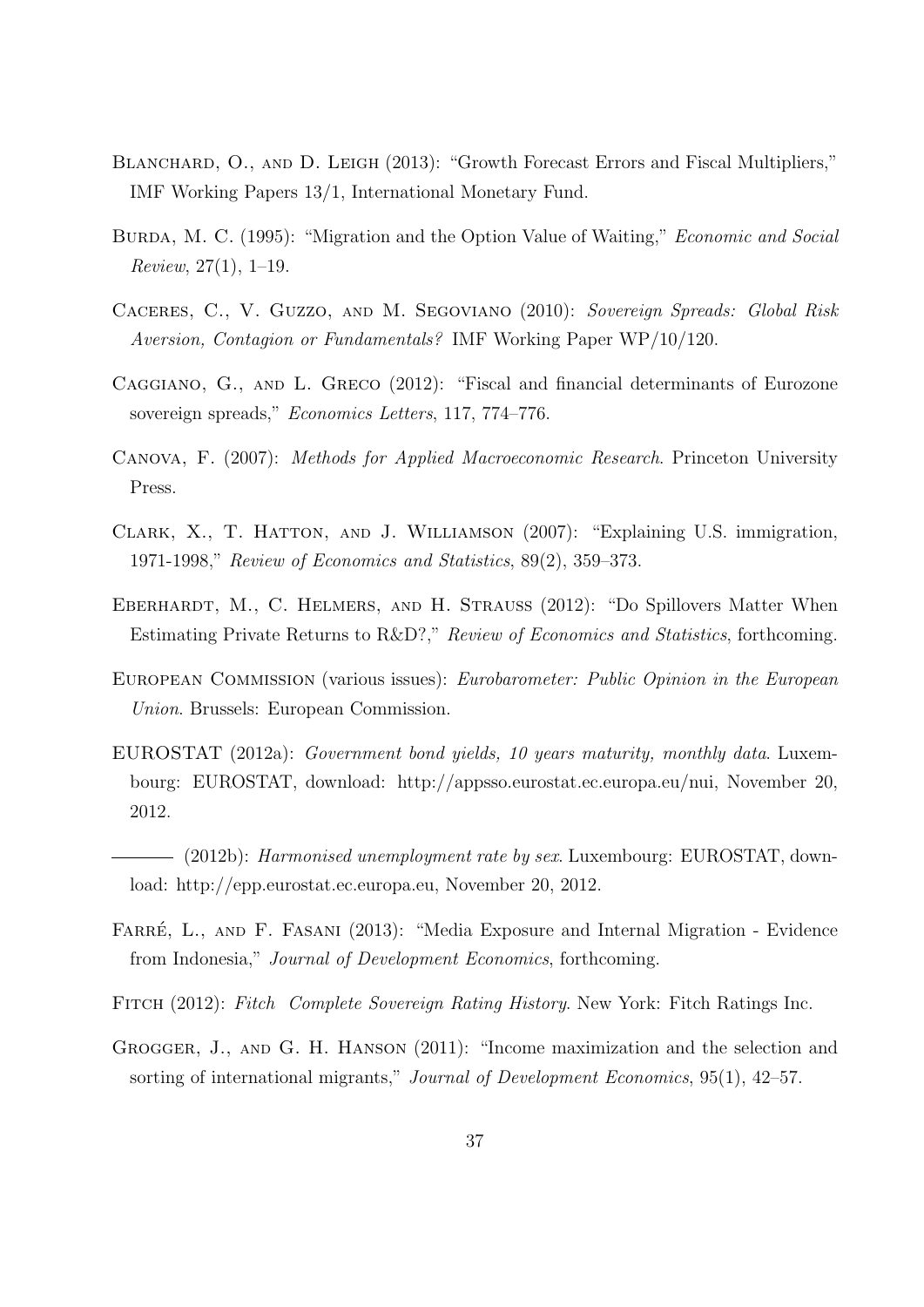- Hanson, G. (2010): "International Migration and the Developing World," in *Handbook of Development Economics*, ed. by D. Rodrik, and M. Rosenzweig, pp. 4363–4414. Amsterdam: North-Holland, Volume 5.
- HANSON, G. H., AND C. MCINTOSH (2012): "Birth Rates and Border Crossings: Latin American Migration to the US, Canada, Spain and the UK\*," .
- Hanson, G. H., and A. Spilimbergo (1999): "Illegal Immigration, Border Enforcement, and Relative Wages: Evidence from Apprehensions at the U.S.-Mexico Border," *American Economic Review*, 89(5), 1337–1357.
- IMF (2012): *International Financial Statistics*. Washington DC: IMF, download: http://elibrary-data.imf.org, download: November 24, 2012.
- INE (2012a): *Anuario Estad´ıstico de Espa˜na 2012*. Madrid: Instituto Nacional de Estadística, www.ine.es.
- (2012b): *Estad´ıstica de Variaciones Residenciales*. Madrid: Instituto National de Estadística, www.ine.es.
- Lewer, J. J., and H. V. den Berg (2008): "A gravity model of immigration," *Economics Letters*, 99(1), 164–167.
- MAYDA, A. M. (2010): "International migration: a panel data analysis of the determinants of bilateral flows," *Journal of Population Economics*, 23(4), 1249–1274.
- McFadden, D. (1978): "Modeling the Choice of Residential Location," in *Spatial interaction theory and planning models*, ed. by A. Karlqvist, L. Lundqvist, F. Snickars, and J. Weibull, pp. 75–96. Amsterdam: North-Holland.
- Mundell, R. A. (1961): "A Theory of Optimum Currency Areas," *American Economic Review*, 51(4), 657 665.
- OECD (2012a): *International Migration Outlook 2012*. Paris: OECD Publishing.
- (2012b): *Monthly Monetary and Financial Statistics (MEI)*. Paris: OECD STAT Database, download: http://stats.oecd.org/, November 20, 2012.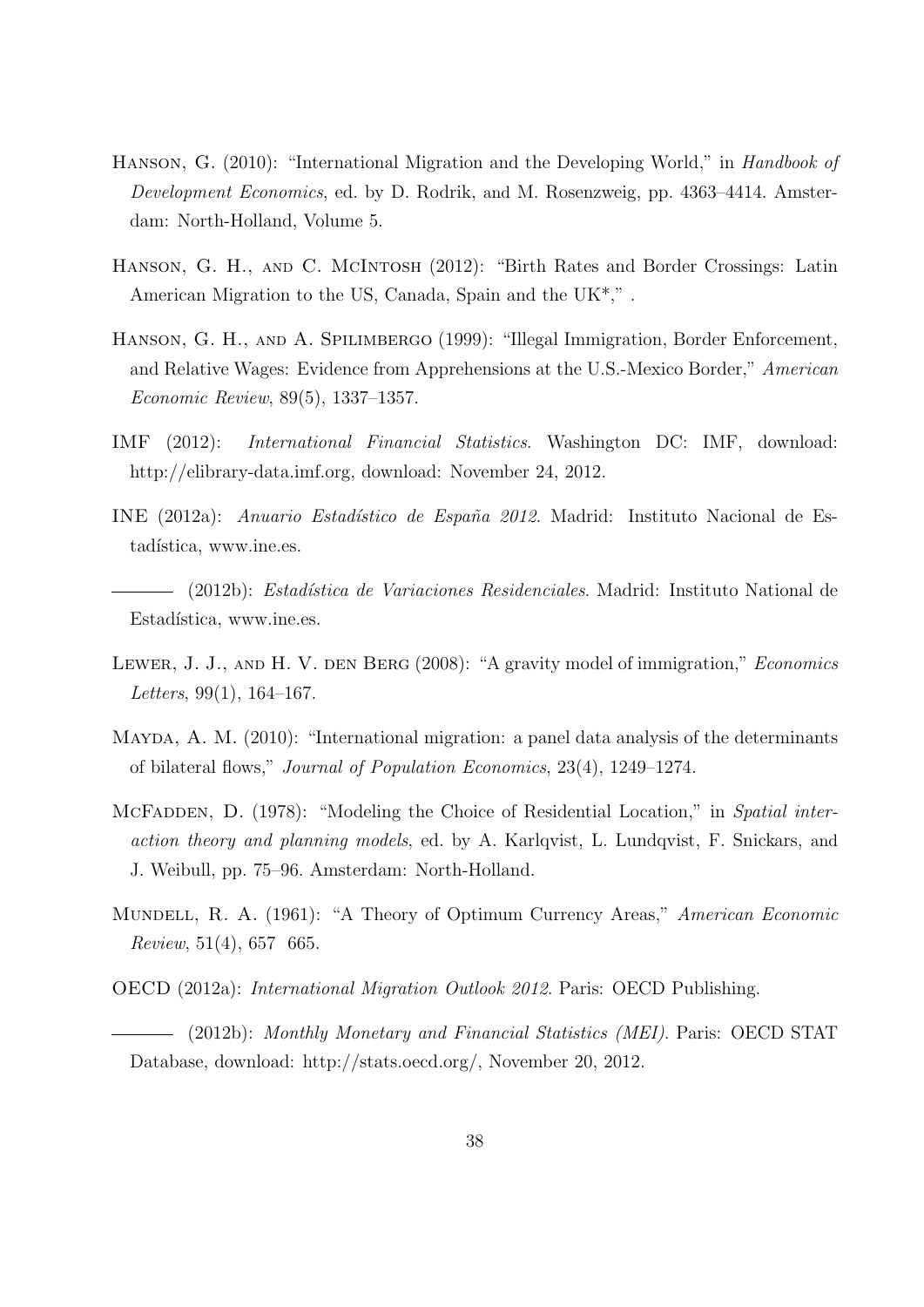- ORRENIUS, P. M., AND M. ZAVODNY (2003): "Do Amnesty Programs Reduce Undocumented Immigration? Evidence from IRCA," *Demography*, 40(3), 437–450.
- ORTEGA, F., AND G. PERI (2013): "The Role of Income and Immigration Policies in Attracting International Migrants," *Migration Studies*, forthcoming.
- Papola, A. (2004): "Some developments on the cross-nested logit model," *Transportation Research Part B: Methodological*, 38(9), 833–851.
- PEDERSEN, P. J., M. PYTLIKOVA, AND N. SMITH (2008): "Selection and network effects– Migration flows into OECD countries 1990-2000," *European Economic Review*, 52(7), 1160–1186.
- Pesaran, M. H. (2006): "Estimation and Inference in Large Heterogeneous Panels with a Multifactor Error Structure," *Econometrica*, 74(4), 967–1012.
- SCHMIDHEINY, K., AND M. BRÜLHART  $(2011)$ : "On the equivalence of location choice models: Conditional logit, nested logit and Poisson," *Journal of Urban Economics*, 69(2), 214–222.
- Sjaastad, L. A. (1962): "The Costs and Returns of Human Migration," *Journal of Political Economy*, 70(1), 80–93.
- Statistik Schweiz (2010): *Detailierte Ergebnisse der Erwerbslosenstatistik gemaess ILO*. Zuerich: Statistik Schweiz, download: http://www.bfs.admin.ch/, November 22, 2012.
- Statistisches Bundesamt (2010): *Bevoelkerung und Erwerbstaetigkeit: Wanderungen*. Wiesbaden: Statistisches Bundesamt, February 24, 2010.
- (2012): *Bevoelkerung und Erwerbstaetigkeit: Wanderungen 2006-2012*. Wiesbaden: Statistisches Bundesamt, special provision, November 15.
- von Hagen, J., L. Schuknecht, and G. Wolswijk (2011): "Government bond risk premiums in the EU revisited: The impact of the financial crisis," *European Journal of Political Economy*, 27(1), 36–43.
- Vovsha, P. (1997): "Application of Cross-Nested Logit Model to Mode Choice in Tel Aviv, Israel, Metropolitan Area," *Transportation Research Record: Journal of the Transportation Research Board*, 1607, 6–15.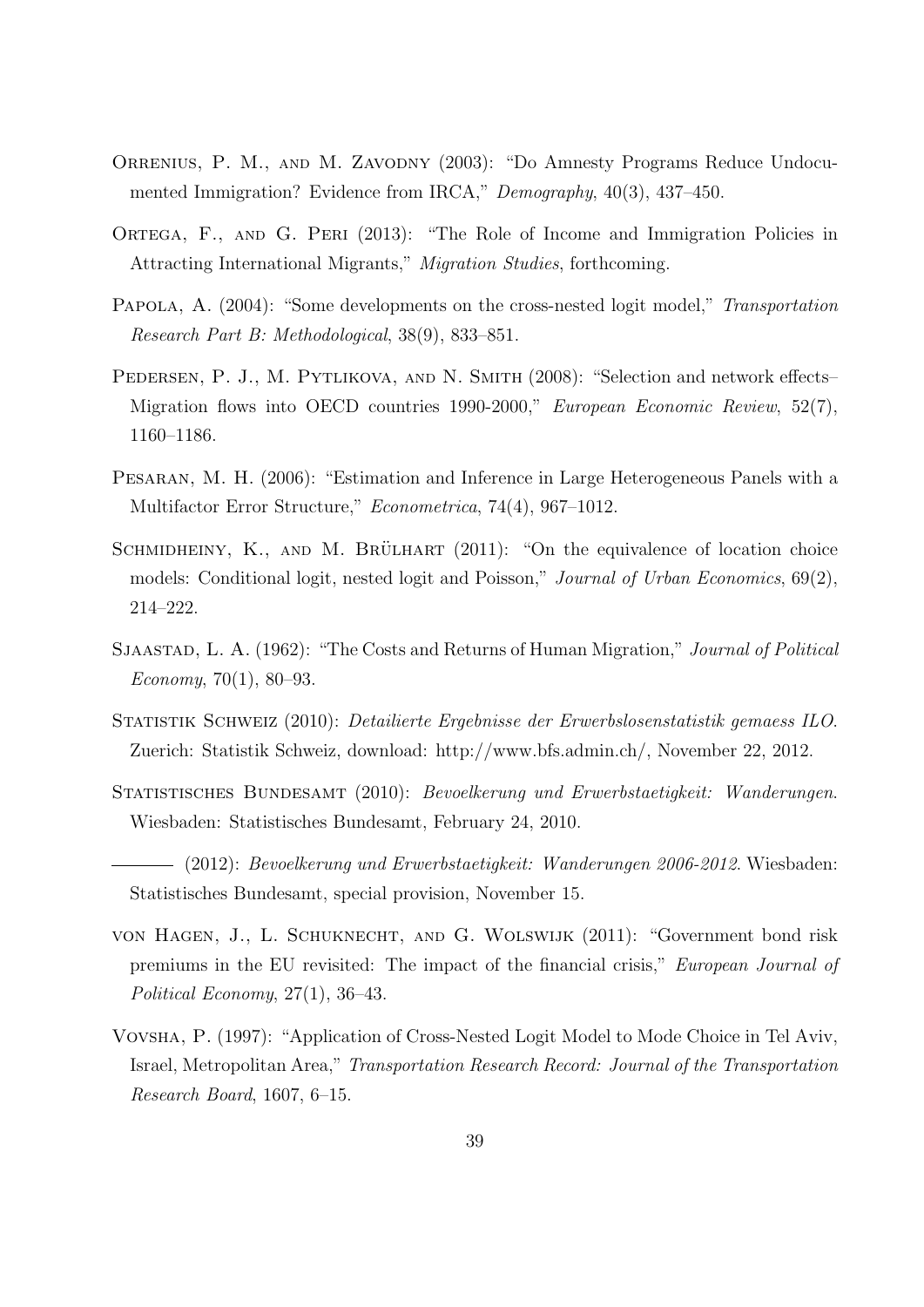World Bank (2012): *World Development Indicators 2012*. Washington DC: World Bank.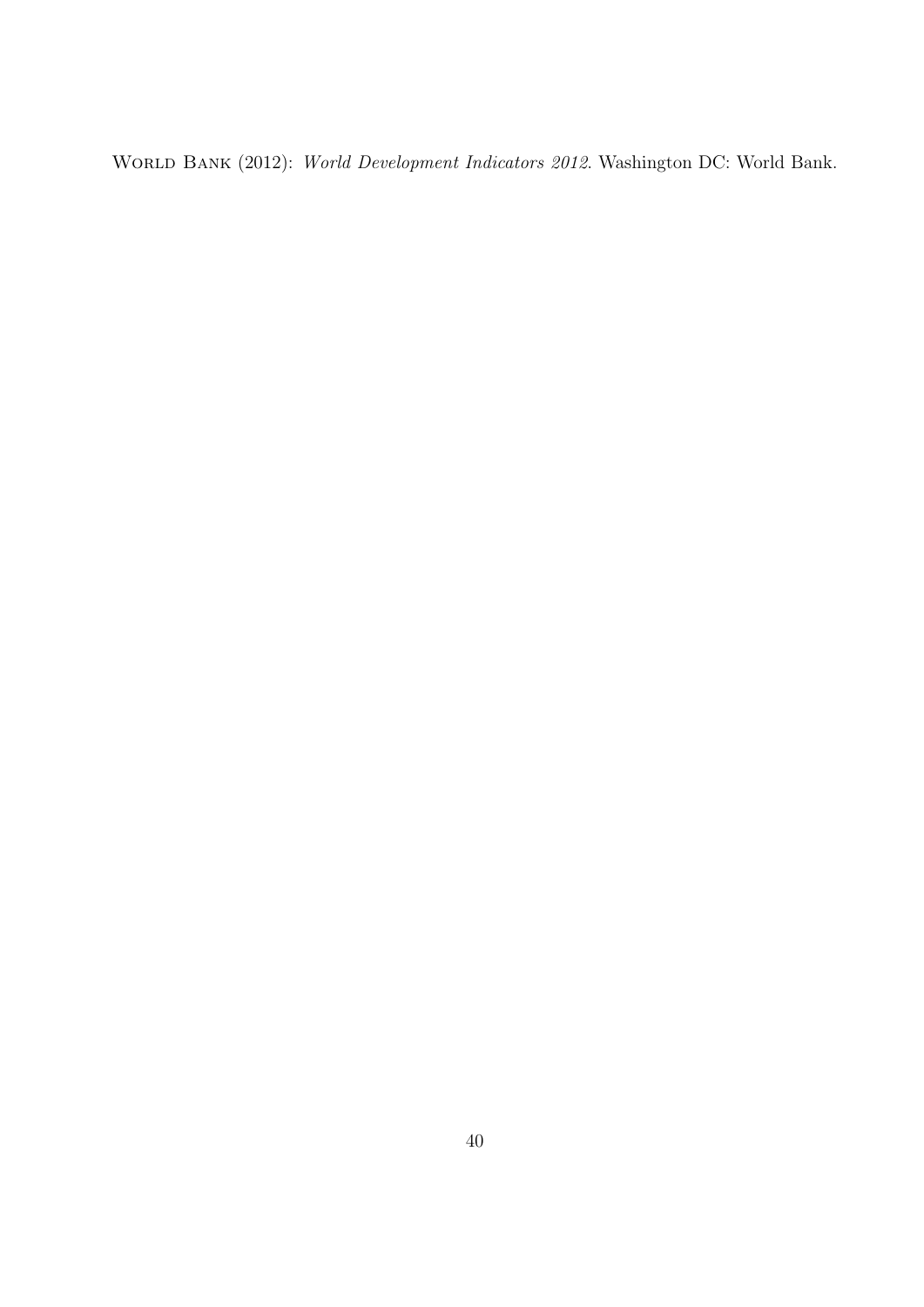|                 | worse personal job situation (percent) |          |                  |                 |                          |  |  |
|-----------------|----------------------------------------|----------|------------------|-----------------|--------------------------|--|--|
| Country         | Average                                | St. dev. | Lowest           | Highest         | Change                   |  |  |
|                 |                                        |          |                  |                 |                          |  |  |
| Austria         | 8.4                                    | $1.6\,$  | $\,6$            | 11              | $-3$                     |  |  |
| Belgium         | 7.4                                    | 2.3      | 5                | 11              | $\overline{0}$           |  |  |
| Bulgaria        | 11.6                                   | $2.8\,$  | 8                | 17              | $-6$                     |  |  |
| Cyprus          | 11.1                                   | $2.9\,$  | $\overline{7}$   | 17              | $\overline{7}$           |  |  |
| Czech Republic  | 12.1                                   | $2.9\,$  | 8                | 18              | $\,6\,$                  |  |  |
| Denmark         | 3.0                                    | 0.8      | $\overline{2}$   | $\overline{5}$  | $\overline{0}$           |  |  |
| Estonia         | 7.3                                    | $2.8\,$  | 3                | 12              | $\overline{0}$           |  |  |
| Finland         | $3.6\,$                                | 1.3      | $\overline{2}$   | $6\phantom{.}6$ | $\overline{2}$           |  |  |
| France          | 6.2                                    | $1.5\,$  | $\overline{4}$   | 10              | $-3$                     |  |  |
| Germany         | 7.7                                    | $2.2\,$  | $\overline{4}$   | 12              | $-6$                     |  |  |
| Greece          | $20.6\,$                               | 12.9     | 8                | 42              | $30\,$                   |  |  |
| Hungary         | 26.7                                   | 6.3      | 16               | 37              | 14                       |  |  |
| Iceland         | $3.8\,$                                | 1.6      | $\overline{2}$   | $6\phantom{.}6$ | $\overline{\phantom{a}}$ |  |  |
| Ireland         | 11.5                                   | 5.1      | $\overline{4}$   | 20              | 8                        |  |  |
| Italy           | 15.4                                   | 3.4      | 11               | 22              | 11                       |  |  |
| Latvia          | $9.5\,$                                | $6.0\,$  | $\overline{4}$   | 25              | $-1$                     |  |  |
| Lithuania       | 22.4                                   | 9.0      | 12               | 40              | 3                        |  |  |
| Luxembourg      | 4.9                                    | $2.0\,$  | $\overline{4}$   | 11              | $\overline{0}$           |  |  |
| Netherlands     | 7.4                                    | 1.4      | $\,6$            | 11              | $\overline{2}$           |  |  |
| Poland          | 9.7                                    | 3.4      | $\overline{4}$   | 16              | $\overline{4}$           |  |  |
| Portugal        | $22.3\,$                               | $6.0\,$  | 14               | 33              | $\overline{7}$           |  |  |
| Romania         | 14.8                                   | $6.0\,$  | 8                | 26              | $\overline{4}$           |  |  |
| Slovak Republic | 13.5                                   | $3.5\,$  | $\boldsymbol{9}$ | $20\,$          | $\mathbf{1}$             |  |  |
| Slovenia        | 10.6                                   | $2.9\,$  | 6                | 16              | $\overline{7}$           |  |  |
| Spain           | $9.6\,$                                | $3.6\,$  | $\bf 5$          | 17              | 11                       |  |  |
| Sweden          | $3.5\,$                                | 0.8      | $\overline{2}$   | $\overline{4}$  | $-2$                     |  |  |
| United Kingdom  | $7.1\,$                                | $2.1\,$  | $\bf 5$          | 11              | $\,2$                    |  |  |

Table 1: Descriptive statistics from the Eurobarometer surveys

Notes: values are in percent; change reports the difference in percentage points between the May 2012 and the April 2006 surveys; 13 observations for each country, except for Iceland (5 observations), as Iceland has been covered by the Eurobarometer only since 2010.

Source: authors' elaboration on data from European Commission (various issues).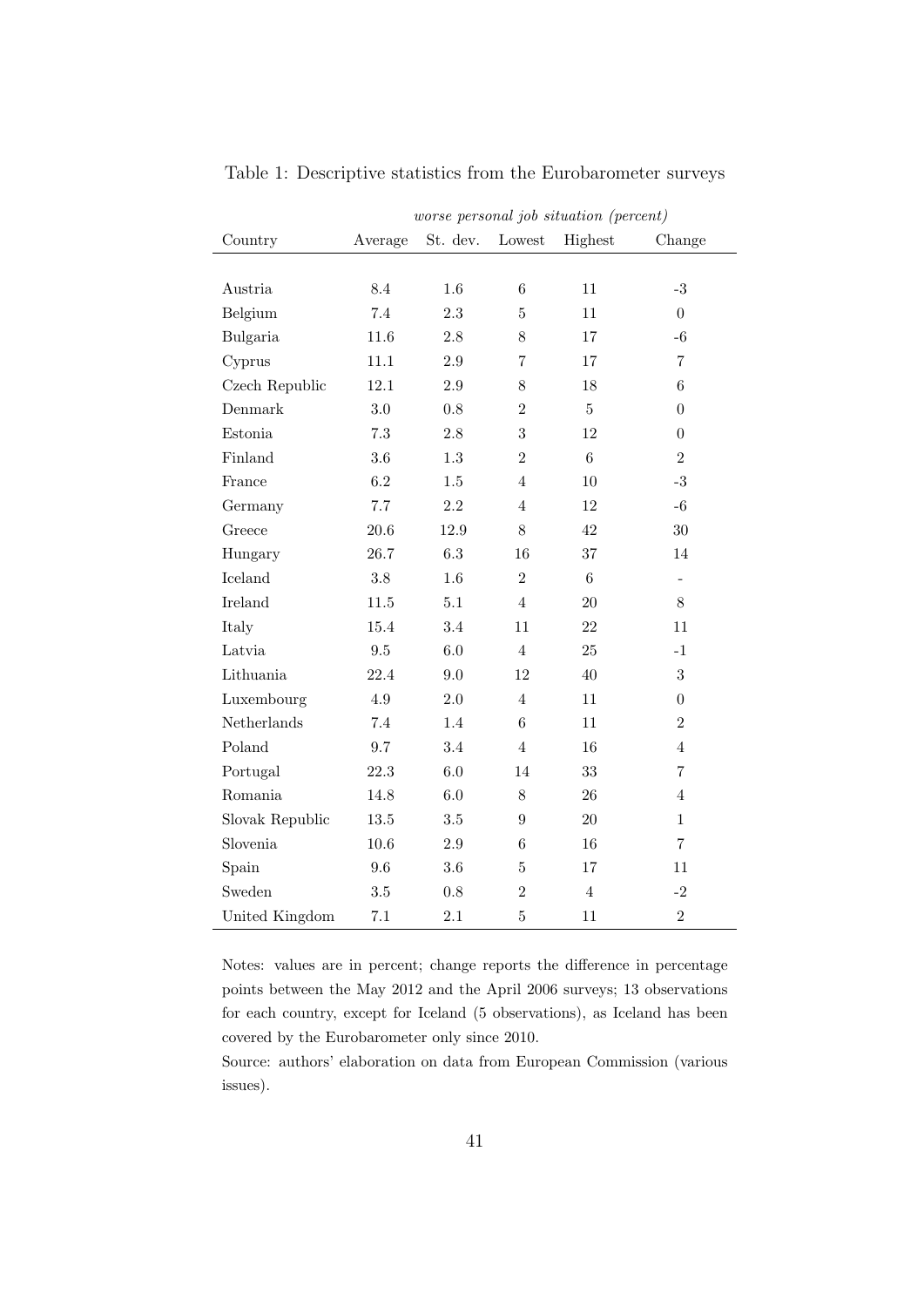|                        | Dependent variable:<br>worse personal job situation |               |               |  |  |  |  |  |
|------------------------|-----------------------------------------------------|---------------|---------------|--|--|--|--|--|
|                        |                                                     |               |               |  |  |  |  |  |
|                        |                                                     | Specification |               |  |  |  |  |  |
| Variables              | (1)                                                 | (2)           | (3)           |  |  |  |  |  |
|                        |                                                     |               |               |  |  |  |  |  |
| Unemployment rate      | 0.476                                               | 0.236         | 0.171         |  |  |  |  |  |
|                        | $[0.074]$ ***                                       | $[0.076]$ *** | $[0.098]*$    |  |  |  |  |  |
| 10-year bond yields    |                                                     | 0.421         | 0.411         |  |  |  |  |  |
|                        |                                                     | $[0.059]$ *** | $[0.060]$ *** |  |  |  |  |  |
| Gross domestic product |                                                     |               | $-0.573$      |  |  |  |  |  |
|                        |                                                     |               | [0.543]       |  |  |  |  |  |
|                        |                                                     |               |               |  |  |  |  |  |
| Adjusted $R^2$         | 0.834                                               | 0.858         | 0.858         |  |  |  |  |  |
| Observations           | 330                                                 | 330           | 330           |  |  |  |  |  |
| Countries              | 26                                                  | 26            | 26            |  |  |  |  |  |
| Surveys                | 13                                                  | 13            | 13            |  |  |  |  |  |
| Country dummies        | Yes                                                 | Yes           | Yes           |  |  |  |  |  |
| Time dummies           | Yes                                                 | Yes           | Yes           |  |  |  |  |  |

Table 2: Determinants of the expectations on your personal job situation

Notes: \*\*\*  $p < 0.01$ , \*\*  $p < 0.05$ , \*  $p < 0.10$ ; standard errors in brackets; the dependent variable is the share of respondents who expect their personal job situation to worsen over the next year; all variables are in natural logarithms.

Source: authors' elaboration on data from European Commission (various issues) and the data described in Section 3.2.2.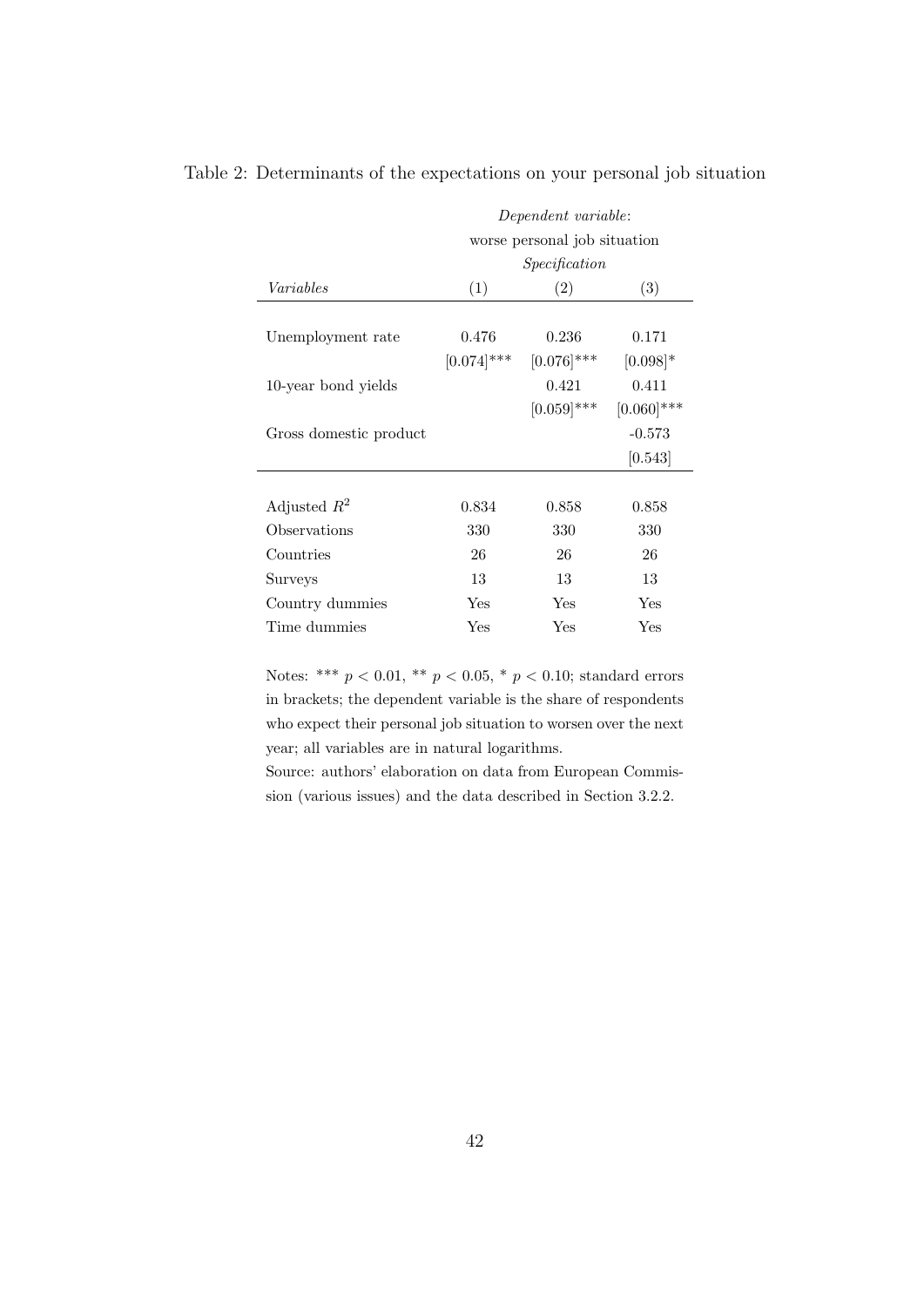| Variable                         | Average | St. dev. | Min   | Max      | Obs.  |
|----------------------------------|---------|----------|-------|----------|-------|
|                                  |         |          |       |          |       |
| Migration rate ( $\times$ 1,000) | 0.79    | 1.13     | 0.01  | 8.90     | 2,184 |
| Migration rate index             | 158.74  | 116.18   | 16.67 | 1,094.98 | 2,184 |
| Unemployment rate                | 8.684   | 3.90     | 2.30  | 25.00    | 2,184 |
| Unemployment rate index          | 111.12  | 46.02    | 43.13 | 338.64   | 2,184 |
| Real GDP index                   | 103.70  | 5.98     | 85.26 | 128.31   | 2,184 |
| 10-year bond yields              | 4.649   | 1.95     | 0.61  | 29.24    | 2,184 |
| 10-year bond yield index         | 120.92  | 47.08    | 28.37 | 812.22   | 2,184 |

Table 3: Summary statistics

Notes: Monthly series on 28 countries January 2006 - June 2012, all descriptive statistics are weighted by population at origin; all indices are set to 100 in January 2006.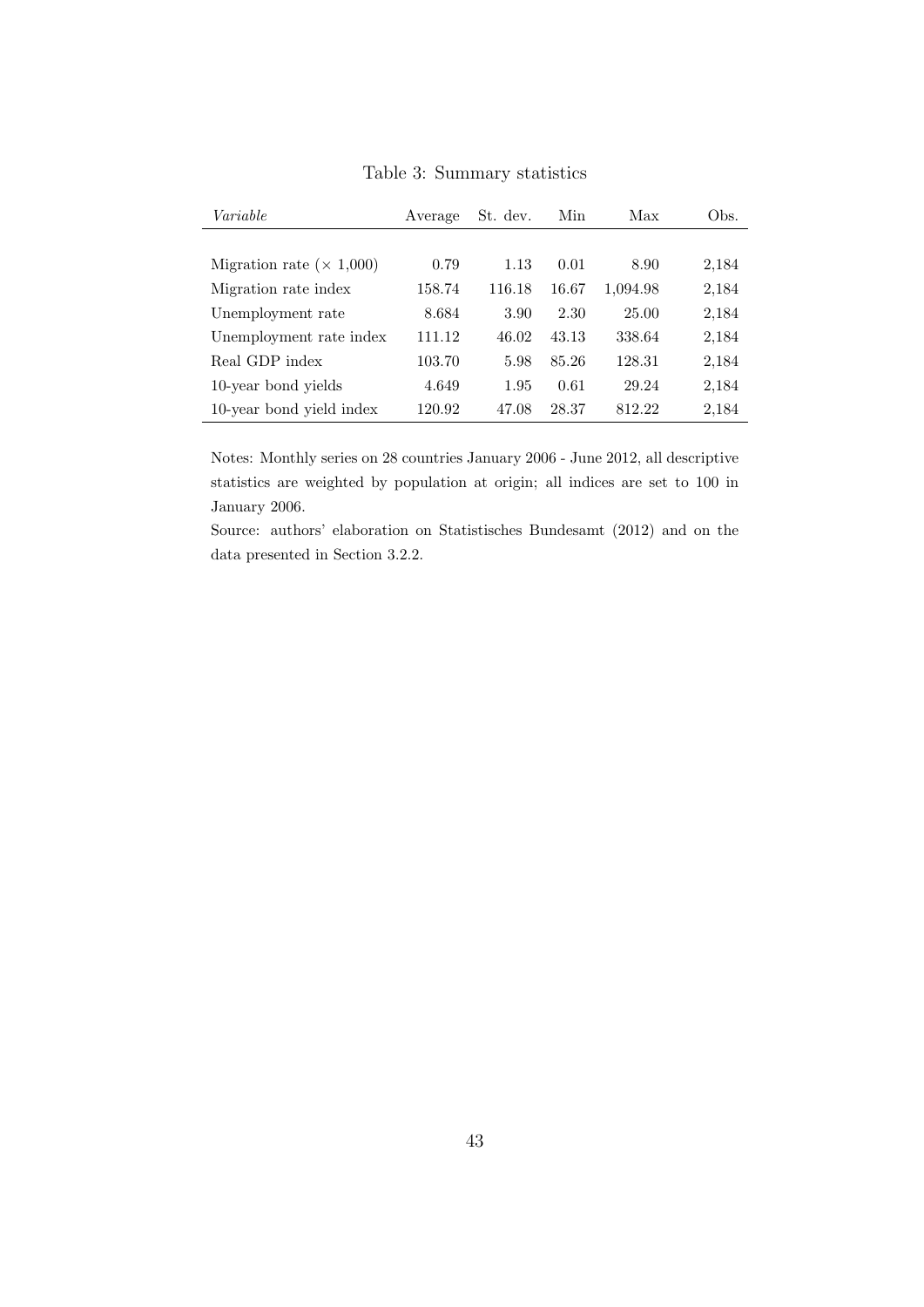|                         | Dependent variable: |               |                        |                                                |               |               |  |  |  |
|-------------------------|---------------------|---------------|------------------------|------------------------------------------------|---------------|---------------|--|--|--|
|                         |                     |               |                        | log of the bilateral migration rate to Germany |               |               |  |  |  |
|                         | Specification       |               |                        |                                                |               |               |  |  |  |
| Model                   | FE                  | CCE           | FE                     | CCE                                            | FE            | CCE           |  |  |  |
| Variables               | (1)                 | (2)           | (3)                    | (4)                                            | (5)           | (6)           |  |  |  |
|                         |                     |               |                        |                                                |               |               |  |  |  |
| log unemployment rate   | 0.680               | 0.527         | 0.548                  | 0.525                                          | 0.409         | 0.436         |  |  |  |
| $(4 \text{ lags})$      | $[0.021]$ ***       | $[0.039]$ *** | $[0.019]$ ***          | $[0.045]$ ***                                  | $[0.022]$ *** | $[0.062]$ *** |  |  |  |
| log 10-year bond yields |                     |               | 0.377                  | 0.106                                          | 0.347         | 0.113         |  |  |  |
| $(4 \text{ lags})$      |                     |               | $[0.017]$ ***          | $[0.030]$ ***                                  | $[0.016]$ *** | $[0.035]$ *** |  |  |  |
| log GDP per capita      |                     |               |                        |                                                | $-1.466$      | $-0.603$      |  |  |  |
| $(4 \text{ lags})$      |                     |               |                        |                                                | $[0.129]$ *** | $[0.366]$ *   |  |  |  |
| 2007 EU Enlargement     | 1.113               | (included)    | 1.047                  | (included)                                     | 1.121         | (included)    |  |  |  |
|                         | $[0.036]$ ***       |               | $[0.032]$ ***          |                                                | $[0.032]$ *** |               |  |  |  |
| 2011 Free Mobility      | 0.164               | (included)    | 0.141                  | (included)                                     | 0.231         | (included)    |  |  |  |
|                         | $[0.023]$ ***       |               | $[0.020]$ ***          |                                                | $[0.021]$ *** |               |  |  |  |
|                         |                     |               |                        |                                                |               |               |  |  |  |
| CCE Test (p-value)      |                     | 27.64(0.00)   |                        | 13.46(0.00)                                    |               | 9.99(0.00)    |  |  |  |
| Time dummies            | yes                 | yes           | yes                    | yes                                            | yes           | yes           |  |  |  |
| Origin-month dummies    | yes                 | yes           | yes                    | yes                                            | yes           | yes           |  |  |  |
| Auxiliary regressors    | $\mathbf{no}$       | yes           | $\mathbf{n}\mathbf{o}$ | yes                                            | no            | yes           |  |  |  |
| Adjusted $R^2$          | 0.982               | $\,0.995\,$   | 0.986                  | 0.995                                          | 0.987         | $\,0.995\,$   |  |  |  |
| Countries               | 28                  | 28            | 28                     | 28                                             | 28            | $28\,$        |  |  |  |
| Observations            | 2,184               | 2,184         | 2,184                  | 2,184                                          | 2,184         | 2,184         |  |  |  |

#### Table 4: Determinants of bilateral migration rates to Germany (2006-2012)

Notes: \*\*\*  $p < 0.01$ , \*\*  $p < 0.05$ , \*  $p < 0.10$ ; standard errors in brackets; observations weighted by population at origin; the coefficients on the independent variables are the long-run coefficients on four lags of the variables; CCE specifications include the cross-sectional averages of the dependent and independent variables interacted with origin fixed effects as auxiliary regressors; policy variables are included but not identified because of perfect collinearity with the auxiliary regressors in the CCE specifications; the null of the CCE test (F-test) is that the coefficients on these cross-sectional averages are jointly zero. Source: authors' elaboration on Statistisches Bundesamt (2012) and on the data presented in Section 3.2.2.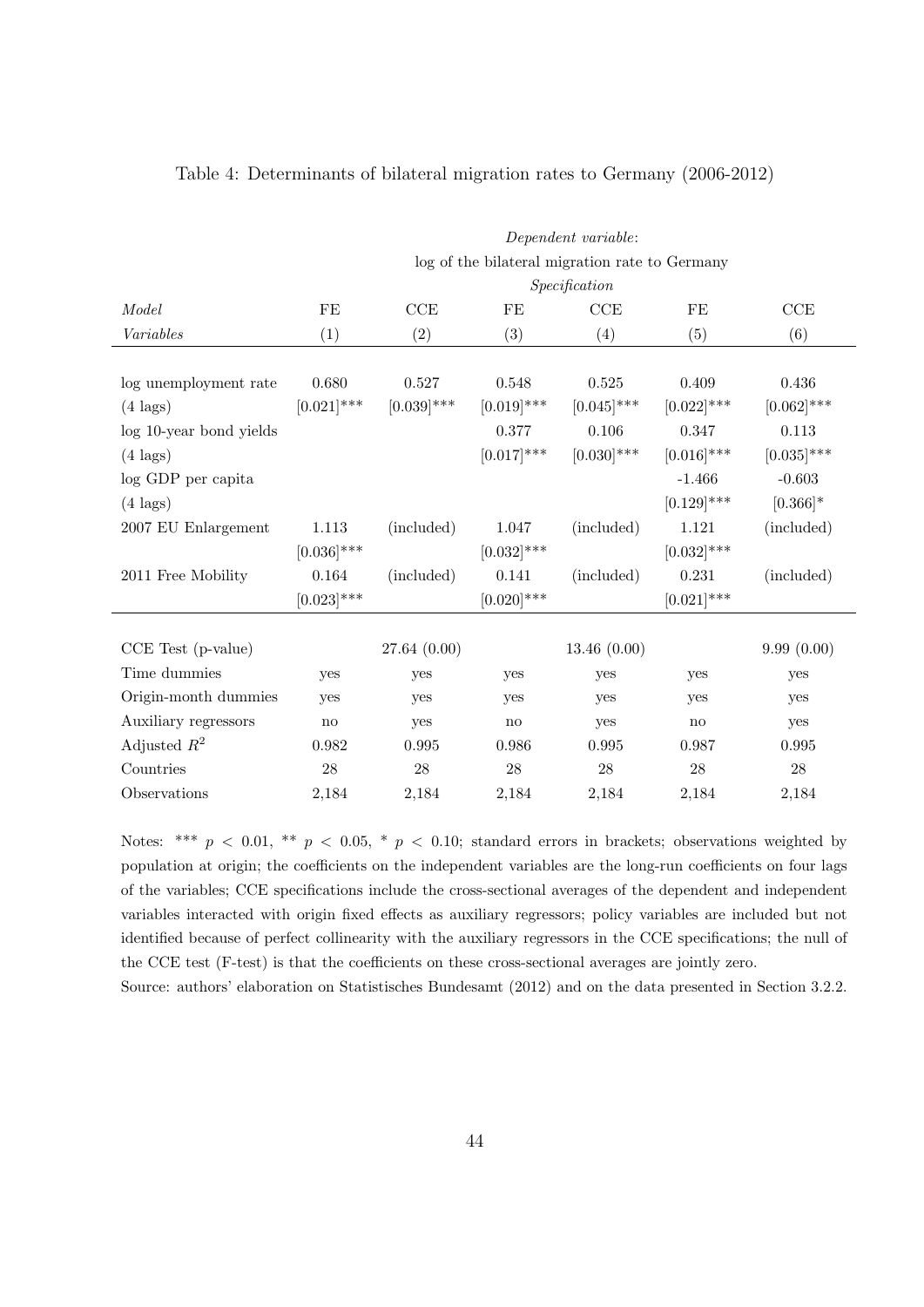| Dependent variable:                            |               |                         |               |                       |               |  |  |  |
|------------------------------------------------|---------------|-------------------------|---------------|-----------------------|---------------|--|--|--|
| log of the bilateral migration rate to Germany |               |                         |               |                       |               |  |  |  |
| Specification                                  |               |                         |               |                       |               |  |  |  |
|                                                |               |                         |               | Drops Estonia         |               |  |  |  |
| FE                                             | CCE           | FE                      | CCE           | FE                    | CCE           |  |  |  |
| (1)                                            | (2)           | (3)                     | (4)           | (5)                   | (6)           |  |  |  |
|                                                |               |                         |               |                       |               |  |  |  |
| 0.522                                          | 0.491         | 0.541                   | 0.453         | 0.549                 | $0.522\,$     |  |  |  |
| $[0.019]$ ***                                  | $[0.039]$ *** | $[0.025]$ ***           | $[0.076]$ *** | $[0.019]$ ***         | $[0.045]$ *** |  |  |  |
| 0.379                                          | 0.184         | 0.305                   | $0.152\,$     | 0.378                 | 0.105         |  |  |  |
| $[0.016]$ ***                                  | $[0.027]$ *** | $[0.022]$ ***           | $[0.044]$ *** | $[0.017]$ ***         | $[0.031]$ *** |  |  |  |
| 1.079                                          | (included)    | 1.175                   | (included)    | 1.047                 | (included)    |  |  |  |
| $[0.033]$ ***                                  |               | $[0.049]$ ***           |               | $[0.032]$ ***         |               |  |  |  |
| 0.151                                          | (included)    | 0.337                   | (included)    | 0.141                 | (included)    |  |  |  |
| $[0.021]$ ***                                  |               | $[0.026]$ ***           |               | $[0.021]$ ***         |               |  |  |  |
|                                                | 13.09(0.00)   |                         | 7.80(0.00)    |                       | 13.64(0.00)   |  |  |  |
| yes                                            | yes           | yes                     | yes           | yes                   | yes           |  |  |  |
| yes                                            | yes           | yes                     | yes           | yes                   | yes           |  |  |  |
| $\mathbf{no}$                                  | yes           | no                      | yes           | no                    | yes           |  |  |  |
| 0.984                                          | 0.994         | 0.964                   | 0.983         | 0.986                 | 0.995         |  |  |  |
| $30\,$                                         | 30            | ${\bf 28}$              | $28\,$        | $27\,$                | 27            |  |  |  |
| 2,340                                          | 2,340         | 2,184                   | 2,184         | 2,106                 | 2,106         |  |  |  |
|                                                |               | Adds Croatia and Turkey |               | No population weights |               |  |  |  |

#### Table 5: Determinants of bilateral migration rates to Germany, robustness checks

Notes: \*\*\*  $p < 0.01$ , \*\*  $p < 0.05$ , \*  $p < 0.10$ ; standard errors in brackets; observations weighted by population at origin except for columns (3) and (4); the coefficients on the independent variables are the long-run coefficients on four lags of the variables; CCE specifications include the cross-sectional averages of the dependent and independent variables interacted with origin fixed effects as auxiliary regressors; policy variables are included but not identified because of perfect collinearity with the auxiliary regressors in the CCE specifications; the null of the CCE test (F-test) is that the coefficients on these cross-sectional averages are jointly zero.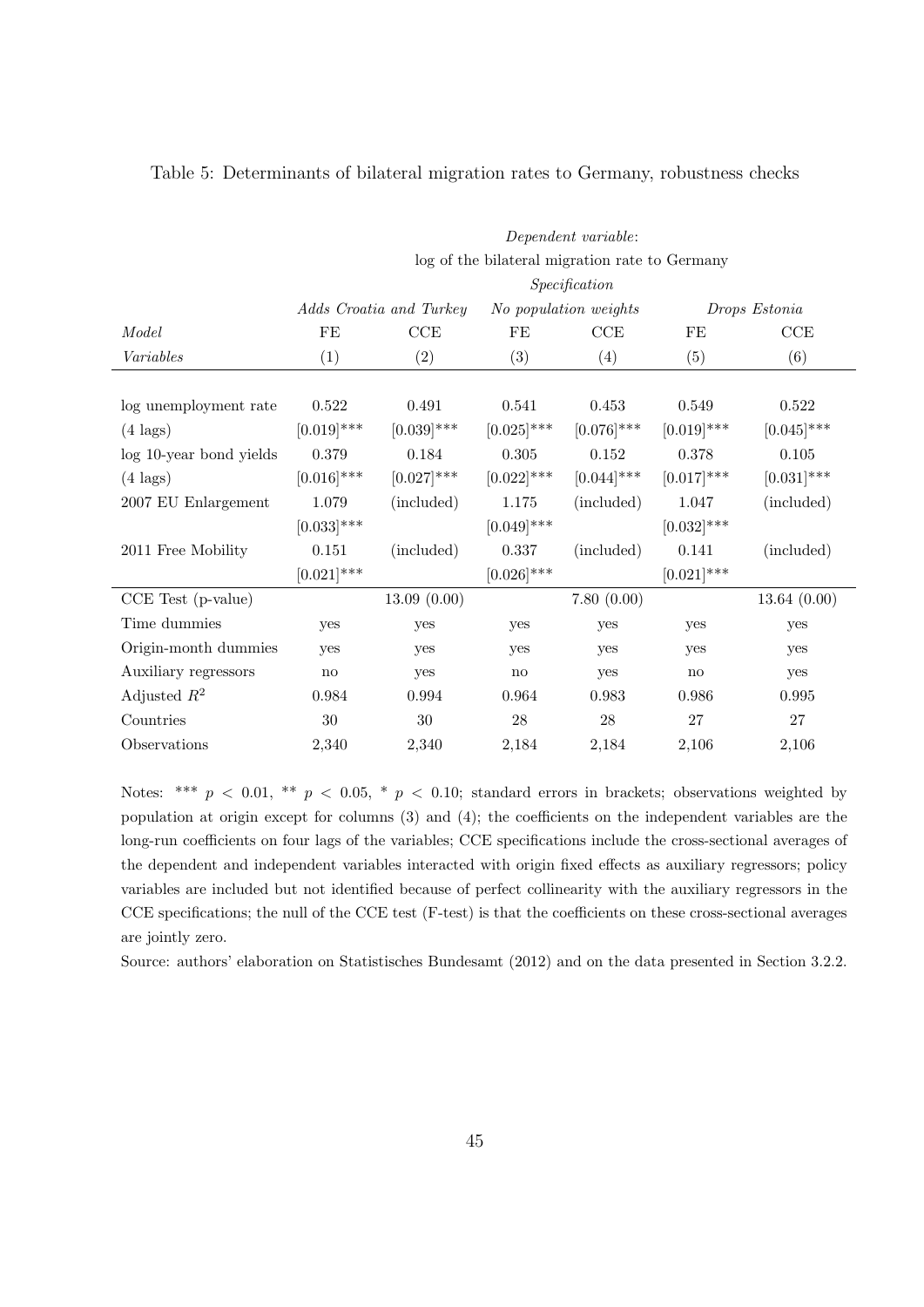|                                     |                 | Decomposition |          |           |          |          |
|-------------------------------------|-----------------|---------------|----------|-----------|----------|----------|
|                                     | Change in flows | Bond          | Unempl.  | Diversion | Common   | Residual |
| Country                             |                 | yields        |          | (MRM)     | factors  |          |
|                                     |                 |               |          |           |          |          |
| Romania                             | 64,179          | $-0.001$      | 0.063    | 0.993     | $-0.105$ | 0.049    |
| Bulgaria                            | 35,253          | 0.010         | 0.233    | 0.780     | $-0.098$ | 0.054    |
| $Poland^a$                          | 34,507          | 0.031         | $-0.089$ | 1.539     | $-0.414$ | $-0.066$ |
| Hungary <sup>a</sup>                | 26,883          | 0.020         | 0.267    | 0.812     | $-0.126$ | 0.027    |
| Greece                              | 22,695          | 0.114         | 0.329    | 0.613     | $-0.074$ | 0.018    |
| Italy                               | 16,905          | 0.046         | 0.329    | 0.810     | $-0.161$ | $-0.023$ |
| Spain                               | 15,973          | 0.026         | 0.471    | 0.607     | $-0.089$ | $-0.015$ |
| $Latvia^a$                          | 8,255           | 0.006         | 0.352    | 0.671     | $-0.055$ | 0.028    |
| Lithuania <sup><math>a</math></sup> | 6,502           | 0.016         | 0.412    | 0.731     | $-0.095$ | $-0.064$ |
| Portugal                            | 4,842           | 0.158         | 0.341    | 0.668     | $-0.155$ | $-0.016$ |
|                                     |                 |               |          |           |          |          |
| Total <sup>b</sup>                  | 256,428         | $-0.007$      | 0.403    | 0.776     | $-0.175$ | 0.003    |

Table 6: Decomposition of the change in migration flows to Germany between 2007 and 2012

Notes: change in flows compares total migration to Germany from the baseline sample of countries between July 2011 and June 2012 with total migration during 2007; decomposition based in specification (4) from Table 4; common factors refer to time dummies; <sup>*a*</sup> The diversion effect (MRM) also includes policy changes (the 2011 free mobility agreement); <sup>*b*</sup> The total refers to all 28 origin countries in our sample. Source: Authors' elaboration on the estimates from specification (4) in Table 4.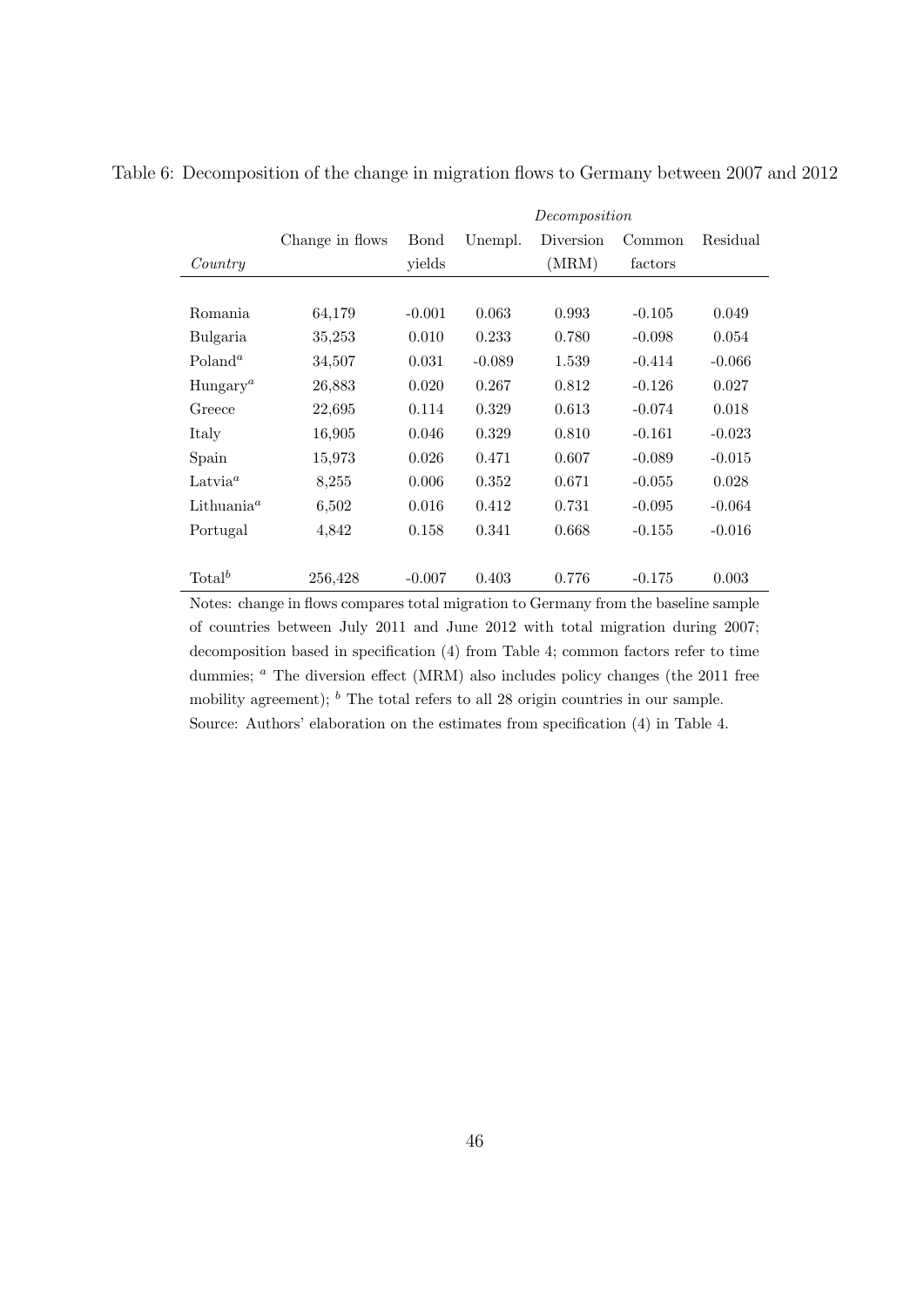

Figure 1: Gross inflows to Germany by country sample, 2006-2011

Source: authors' elaboration on Statistisches Bundesamt (2012).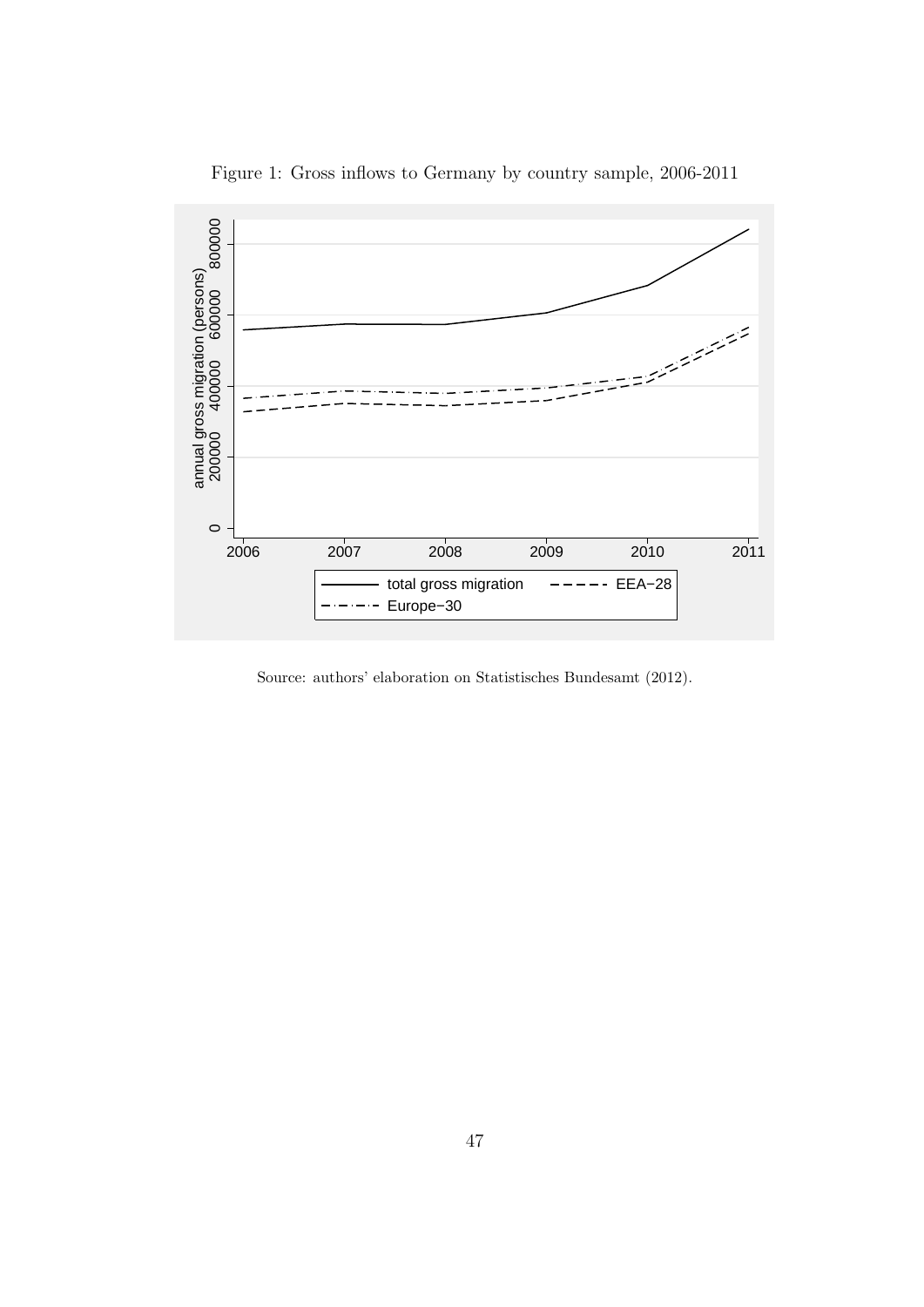

Figure 2: Gross inflows to Germany from different country groups, 2006-2011

Source: authors' elaboration on Statistisches Bundesamt (2012).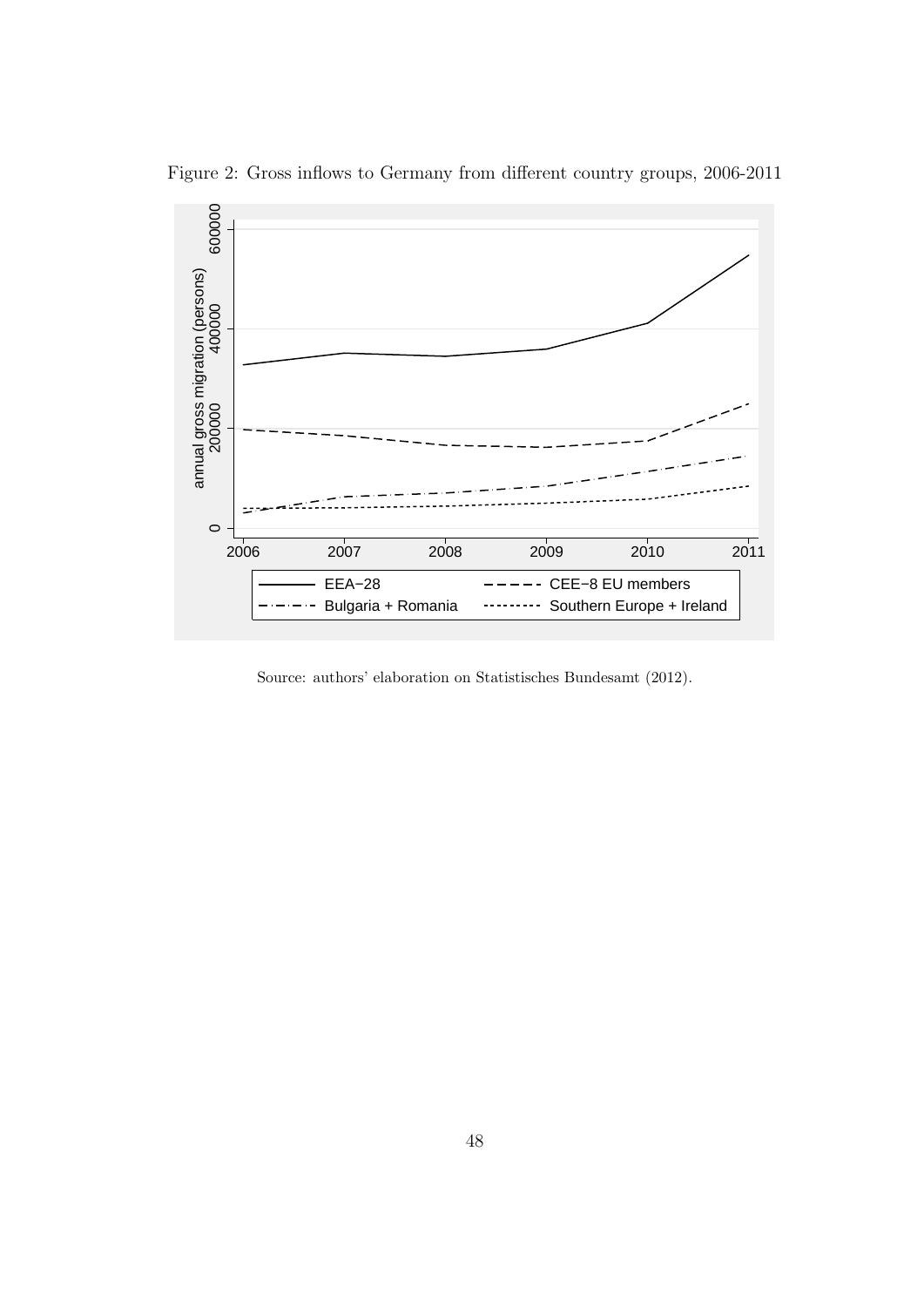

Figure 3: Greece: Gross migration rate and economic fundamentals, 2006-2012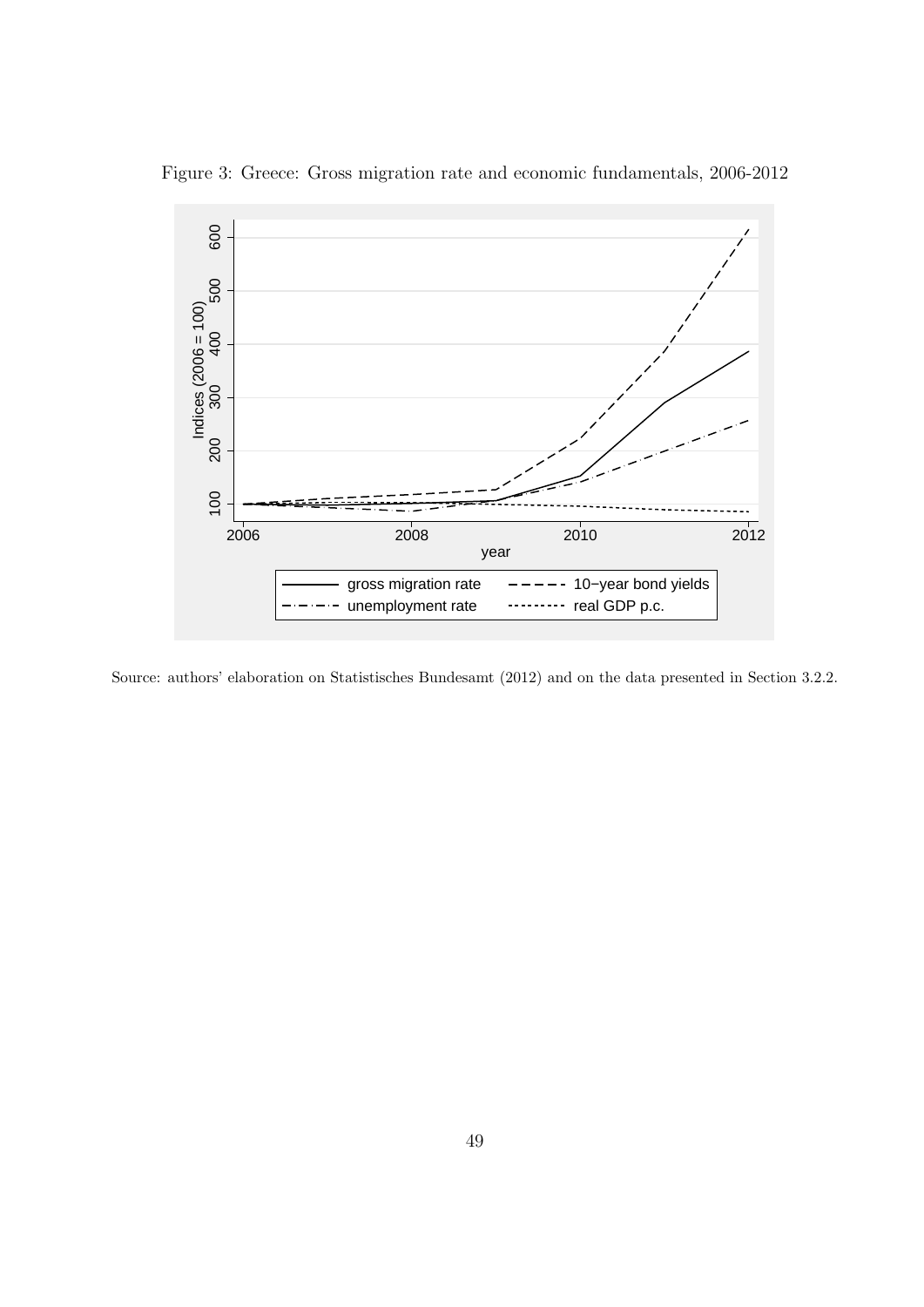

Figure 4: Spain: Gross migration rate and economic fundamentals, 2006-2012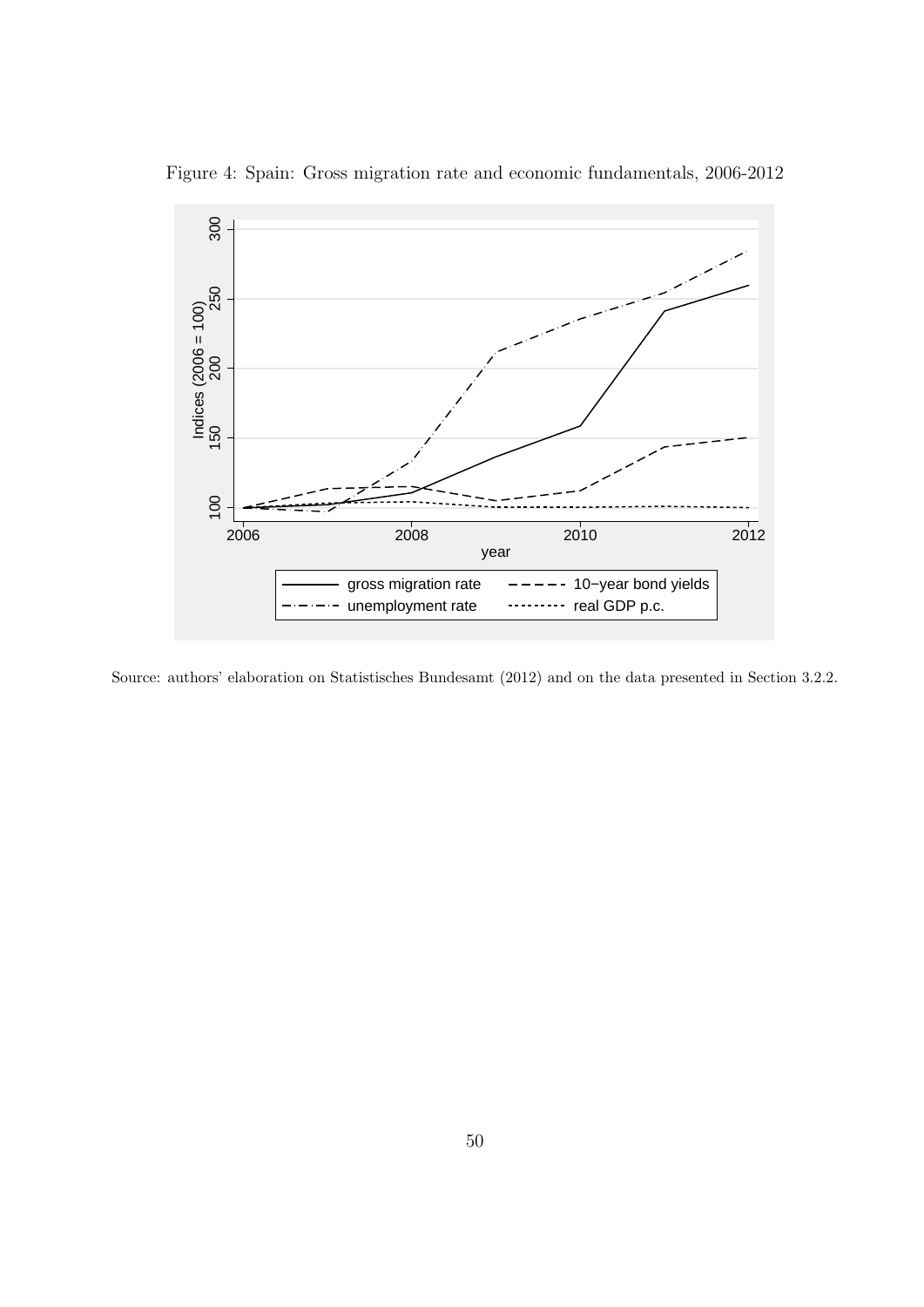

Figure 5: Romania: Gross migration rate and economic fundamentals, 2006-2012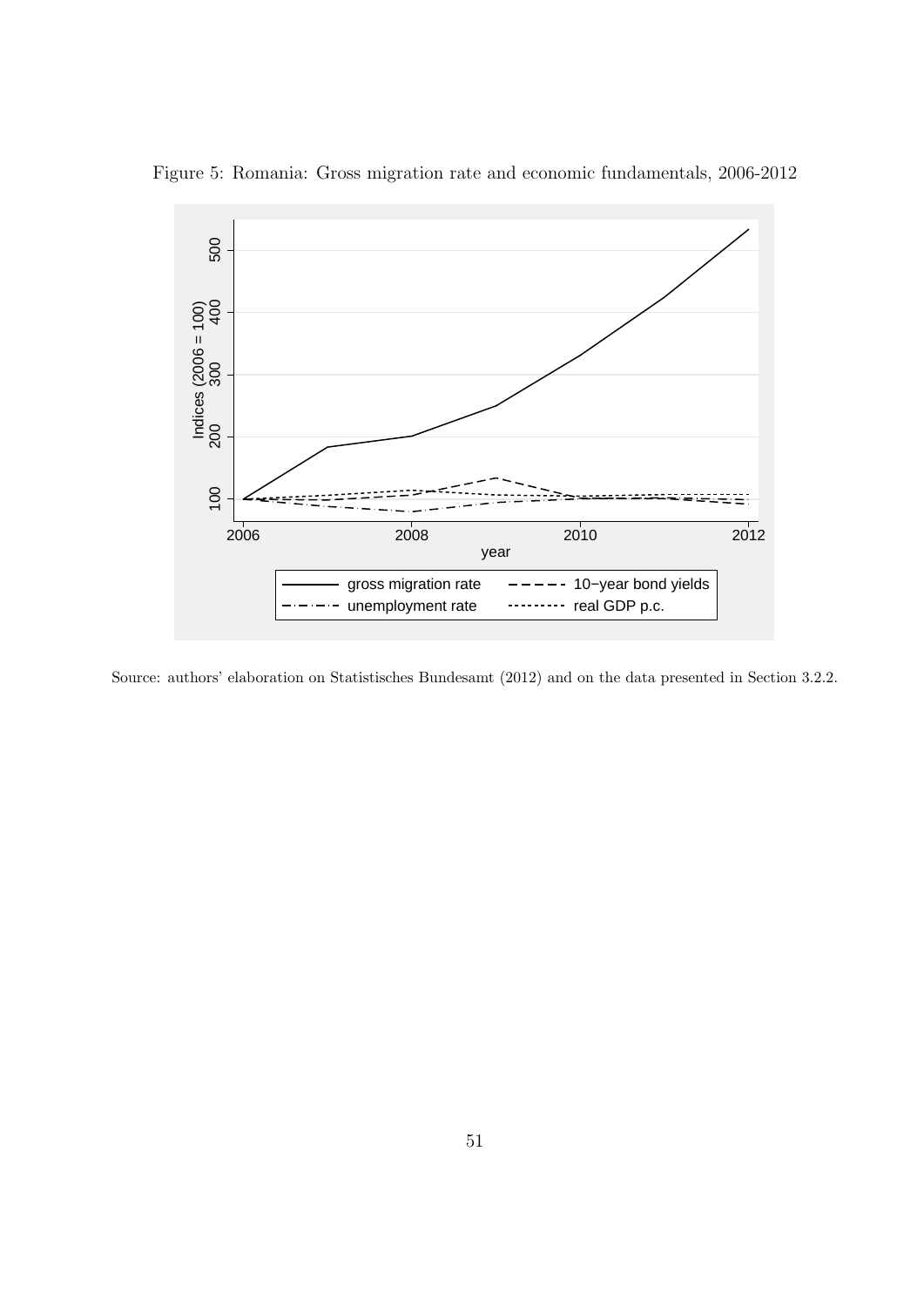

Figure 6: Poland: Gross migration rate and economic fundamentals, 2006-2012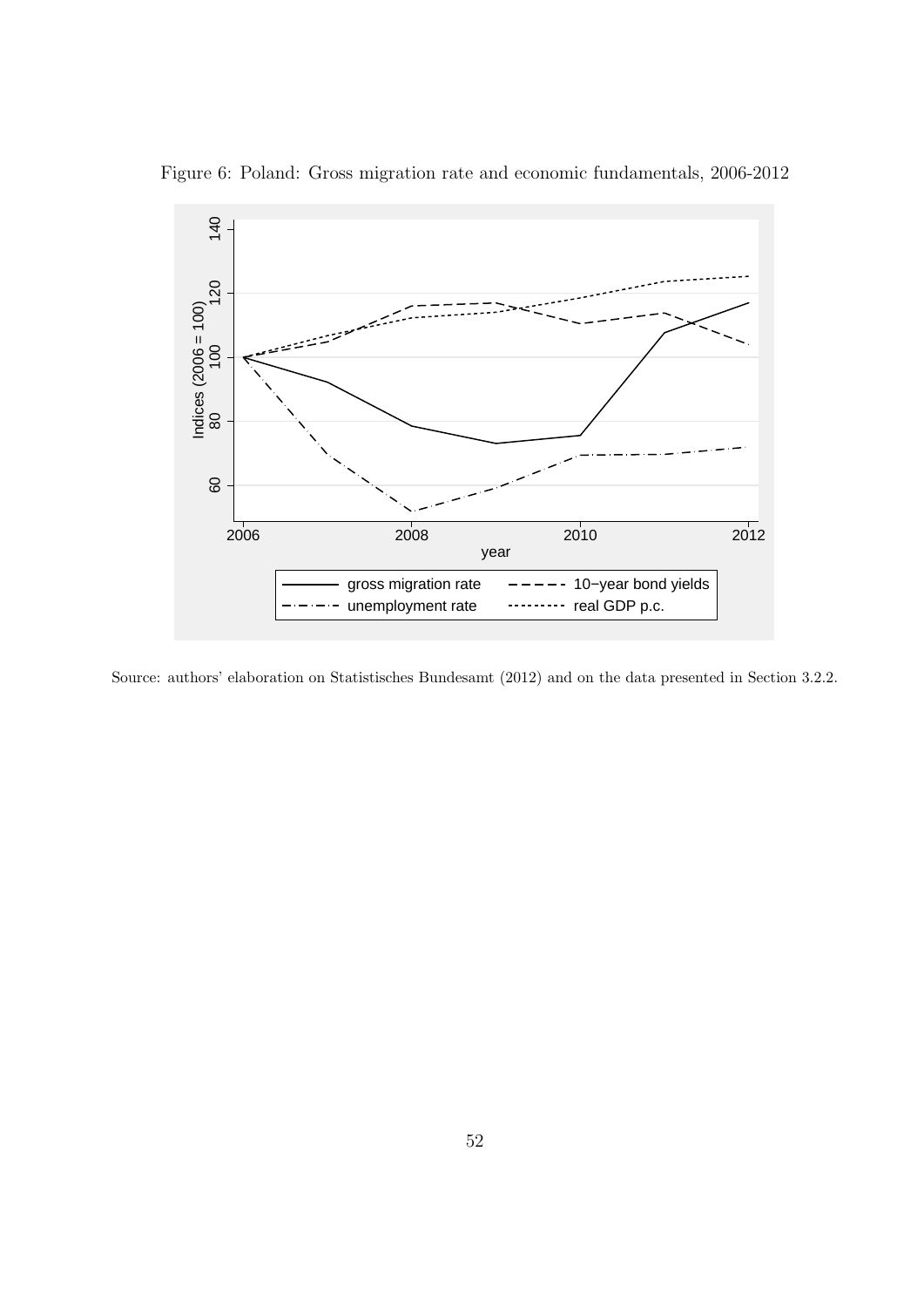

Figure 7: Evolution of the diversion (multilateral resistance to migration) effects

Note: diversion effects include policy direct effects; the series have been cleaned of origin-season fixed effect to ease its representation.

Source: authors' elaboration on the estimates in Column 4, Table 4.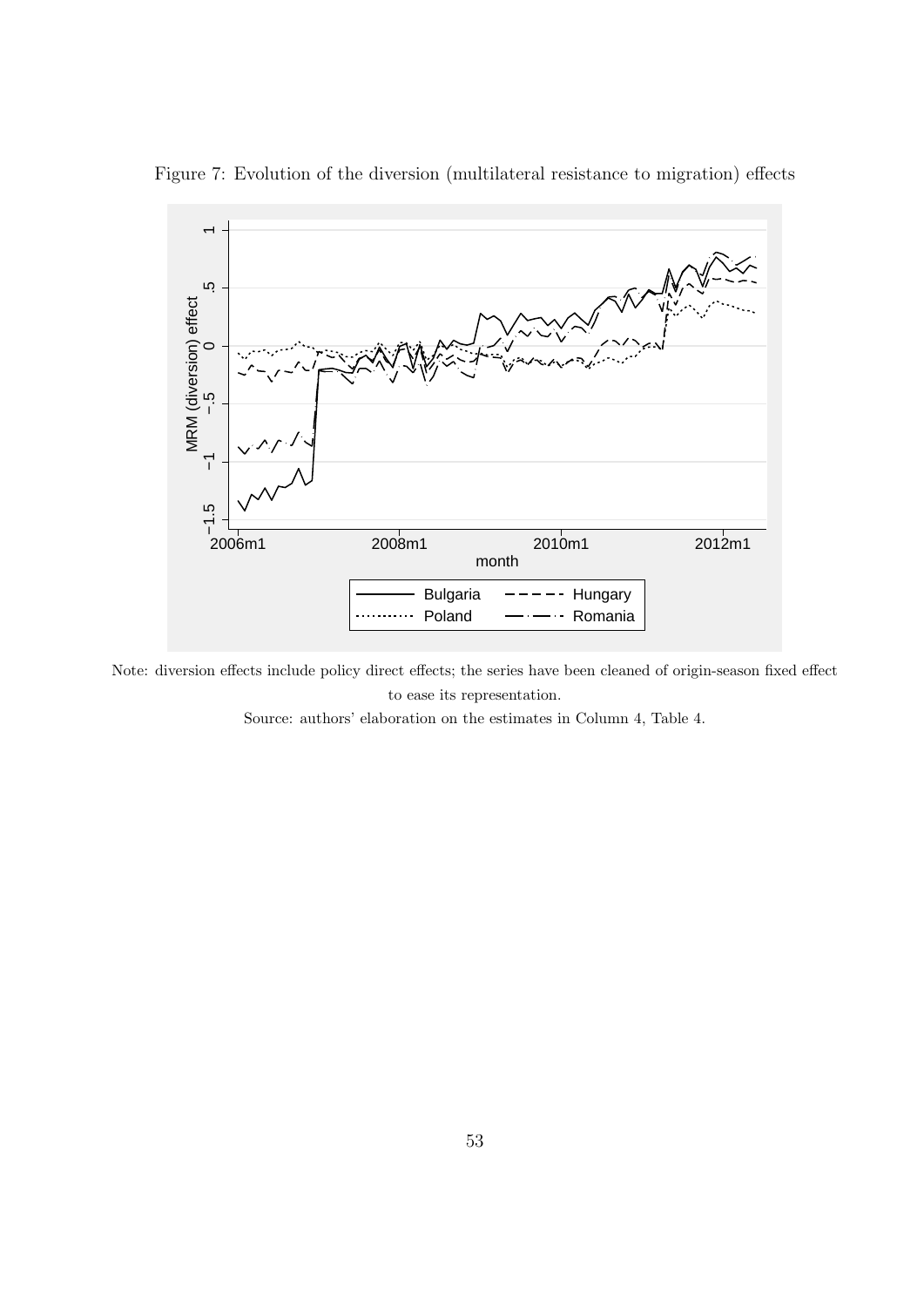# **A Further results from the Eurobarometer surveys**

|                        | Dependent variable:   |               |               |              |                          |               |  |
|------------------------|-----------------------|---------------|---------------|--------------|--------------------------|---------------|--|
|                        | worse life in general |               |               |              | worse economic situation |               |  |
|                        |                       |               |               |              | in the country           |               |  |
|                        |                       |               | Specification |              |                          |               |  |
| Variables              | (1)                   | (2)           | (3)           | (4)          | (5)                      | (6)           |  |
|                        |                       |               |               |              |                          |               |  |
| Unemployment rate      | 0.428                 | 0.303         | 0.288         | 0.193        | 0.077                    | 0.057         |  |
|                        | $[0.076]$ ***         | $[0.083]$ *** | $[0.108]$ *** | $[0.083]$ ** | [0.091]                  | [0.117]       |  |
| 10-year bond yields    |                       | 0.219         | 0.217         |              | 0.203                    | 0.200         |  |
|                        |                       | $[0.065]$ *** | $[0.066]$ *** |              | $[0.071]$ ***            | $[0.072]$ *** |  |
| Gross domestic product |                       |               | $-0.132$      |              |                          | $-0.177$      |  |
|                        |                       |               | [0.598]       |              |                          | [0.653]       |  |
|                        |                       |               |               |              |                          |               |  |
| Adjusted $R^2$         | 0.848                 | 0.853         | 0.853         | 0.597        | 0.607                    | 0.605         |  |
| Observations           | 330                   | 330           | 330           | 330          | 330                      | 330           |  |
| Countries              | 26                    | 26            | 26            | 26           | 26                       | 26            |  |
| Surveys                | 13                    | 13            | 13            | 13           | 13                       | 13            |  |
| Country dummies        | Yes                   | Yes           | Yes           | Yes          | Yes                      | Yes           |  |
| Time dummies           | Yes                   | Yes           | Yes           | $_{\rm Yes}$ | Yes                      | Yes           |  |

#### Table A.1: Determinants of expectations

Notes: \*\*\*  $p < 0.01$ , \*\*  $p < 0.05$ , \*  $p < 0.10$ ; standard errors in brackets; the dependent variable in specifications (1)-(3) is the share of respondents who expect their life in general to worsen over the next year, and in specifications (4)-(6) the share of respondents who expect the economic situation in their country to worsen over the next year; all variables are in natural logarithms.

Source: authors' elaboration on data from European Commission (various issues) and the data described in Section 3.2.2.